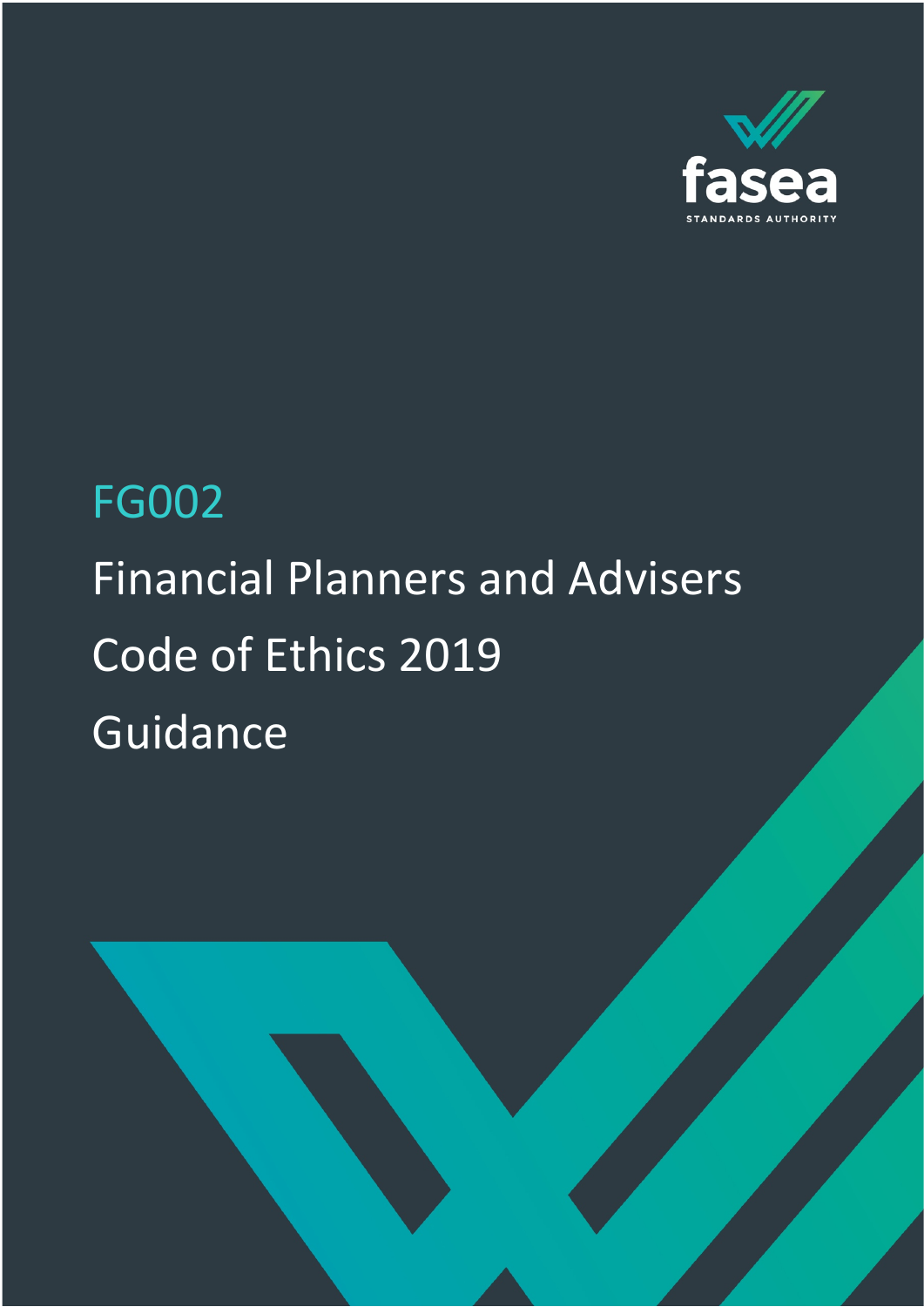Disclaimer and copyright.

While FASEA endeavours to ensure the quality of this publication, it does not accept any responsibility for the accuracy, completeness or currency of the material included in this publication and will, to the extent permitted by law, not be liable for any loss or damage arising out of any use of, or reliance on, this publication.

© Financial Adviser Standards and Ethics Authority (FASEA)

This work is licensed under the Creative Commons Attribution 3.0 Australia Licence (CCBY 3.0).

This licence allows you to copy, distribute and adapt this work, provided you attribute the work and do not suggest that FASEA endorses you or your work. To view a full copy of the terms of this licence, visit www.creativecommons.org/licenses/ by/3.0/au/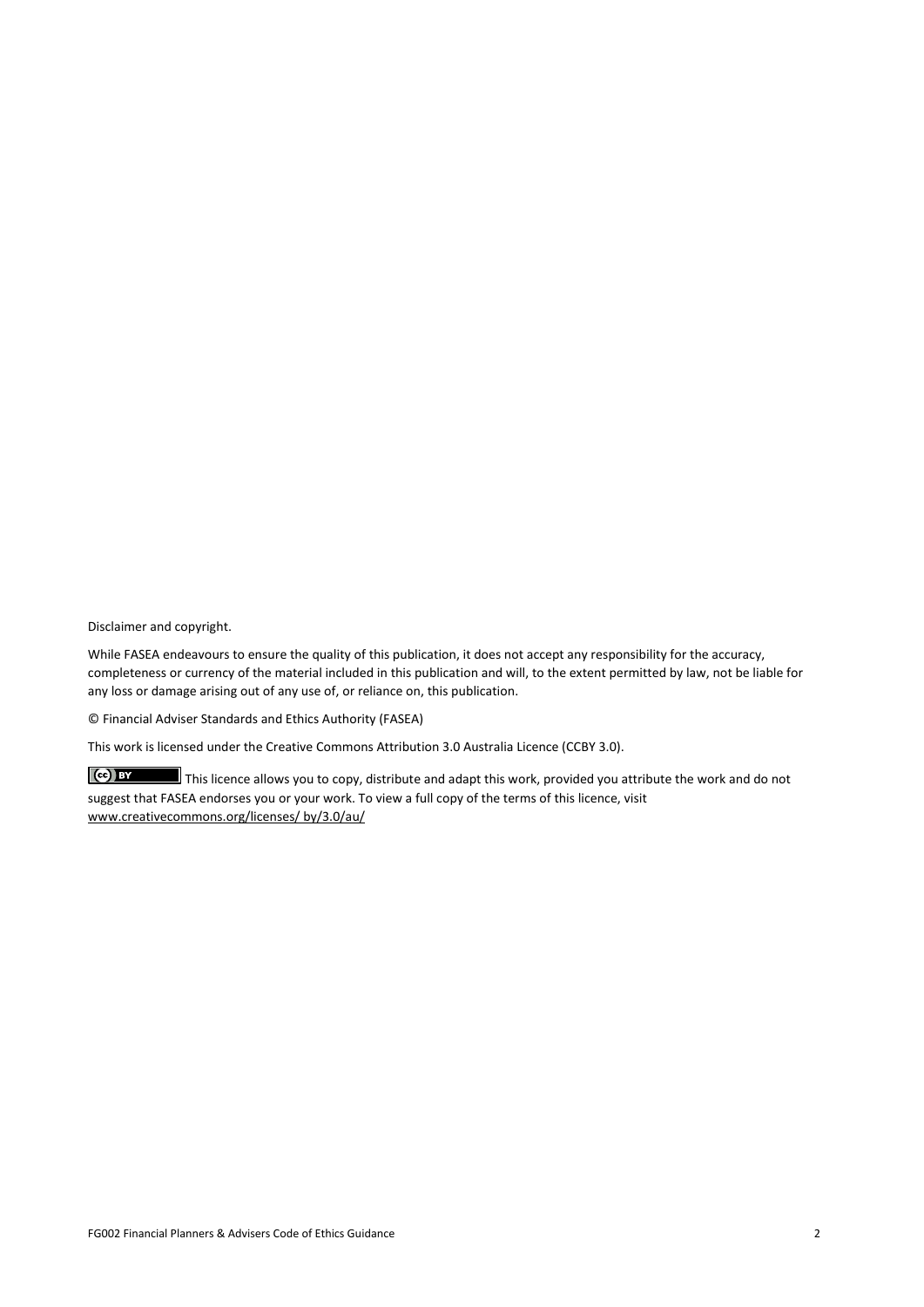# **Contents**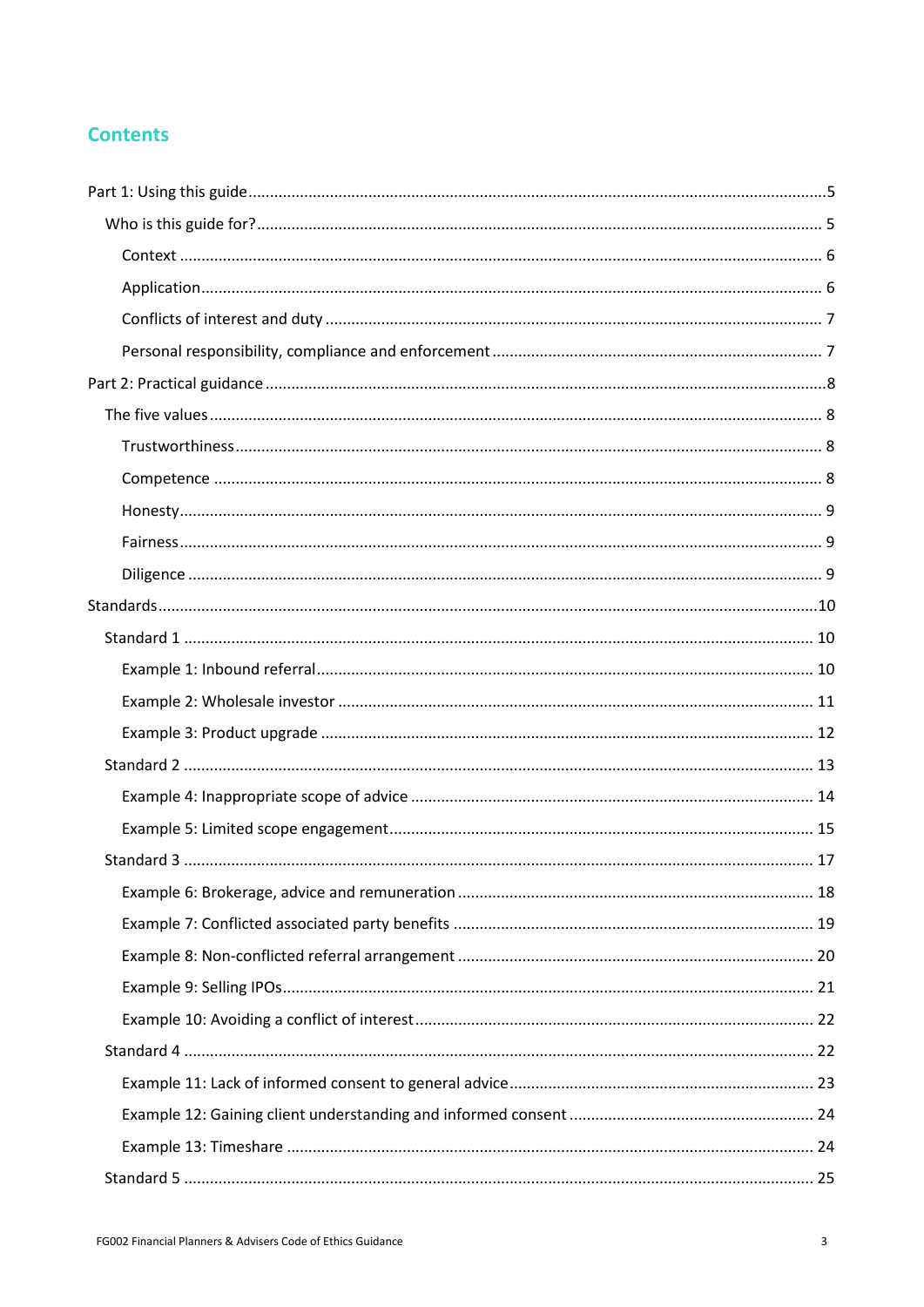| Example 19: Failure to consider long-term consequences in establishing an SMSF 30 |  |
|-----------------------------------------------------------------------------------|--|
|                                                                                   |  |
|                                                                                   |  |
|                                                                                   |  |
|                                                                                   |  |
|                                                                                   |  |
|                                                                                   |  |
|                                                                                   |  |
|                                                                                   |  |
|                                                                                   |  |
|                                                                                   |  |
|                                                                                   |  |
|                                                                                   |  |
|                                                                                   |  |
|                                                                                   |  |
|                                                                                   |  |
|                                                                                   |  |
|                                                                                   |  |
|                                                                                   |  |
|                                                                                   |  |
|                                                                                   |  |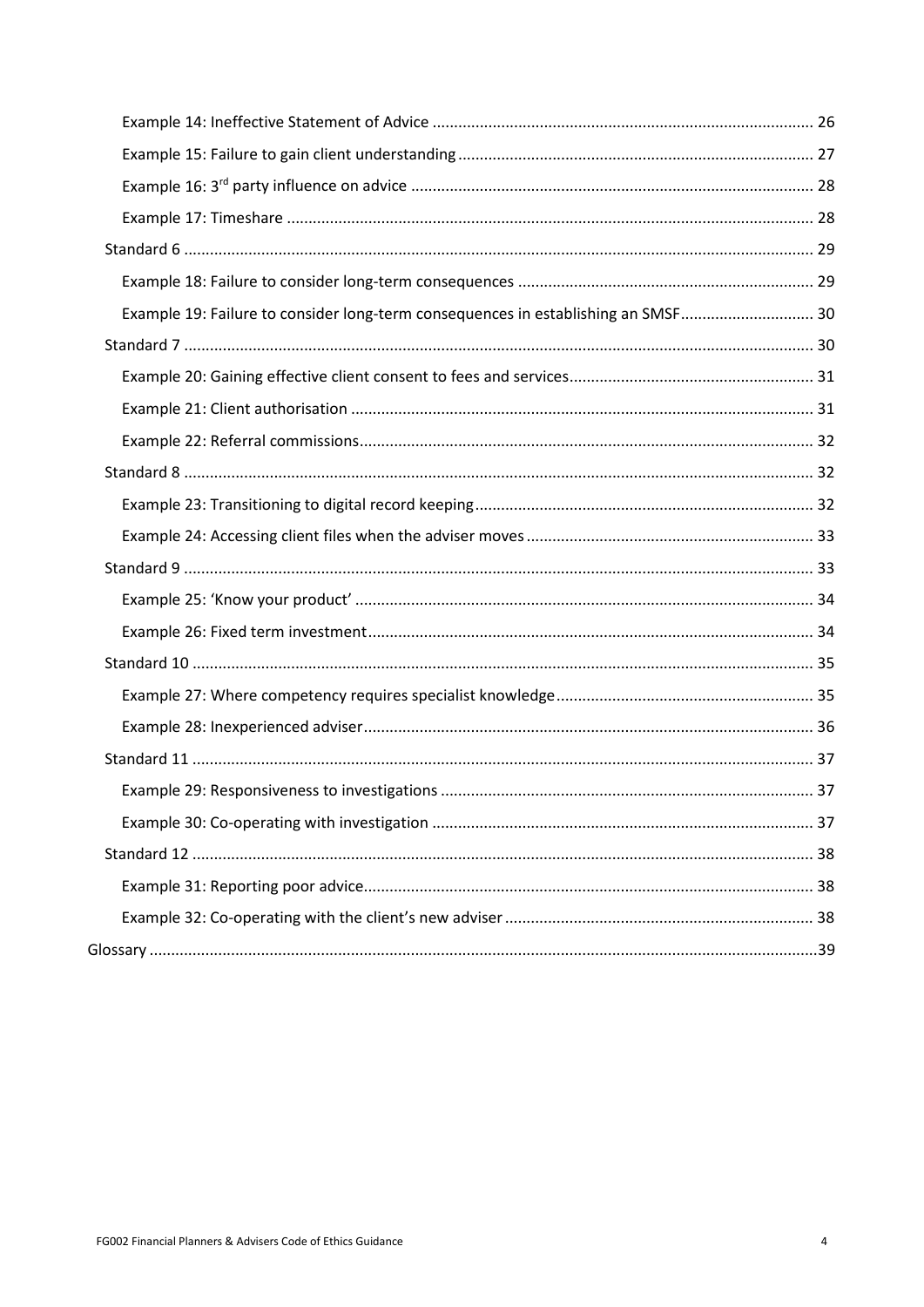# <span id="page-4-0"></span>**Part 1: Using this guide**

The Financial Adviser Standards and Ethics Authority Ltd (FASEA) produced this guide. FASEA was established in April 2017 to set the education, training and ethical standards of licensed financial advisers in Australia.

In June 2017, FASEA was declared as the standards body under the *Corporations Act 2001*. Under section 921U of this Act, FASEA is responsible for making a Code of Ethics for the purposes of section 921E.

On 8 February 20[1](#page-4-2)9, FASEA made a Code of Ethics by Legislative Instrument (the "Code"). <sup>1</sup>

The Code brings together expectations of the Australian community for the provision of professional financial advice. It comprises five (5) values and twelve (12) standards. Compliance with the Code will come into effect on 1 January 2020.

This guide is intended to assist understanding of the Code. The Code is a living document subject to change. It is principle based and is intended to apply to a wide range of situations. This guide is therefore illustrative rather than conclusive regarding application of the Code.

Relevant terms are explained in the glossary to this guide. [2](#page-4-3)

# <span id="page-4-1"></span>**Who is this guide for?**

This guide is primarily directed to advisers ("you"). It will help you to understand your ethical obligations as established in the Code of Ethics if you are:

• A relevant provider

That is, if you are an individual who is:

- a financial services licensee;
- an authorised representative, an employee or a director of a financial services licensee; or
- an employee or director of a related body corporate of a financial services licensee;

and you are authorised to provide personal advice to retail clients, as the licensee or on behalf of the licensee, in relation to relevant financial products.

• A provisional relevant provider

That is, you are a relevant provider who is undertaking work and training in your professional year.

• A supervisor of a provisional relevant provider

<span id="page-4-2"></span><sup>1</sup> <https://www.legislation.gov.au/Details/F2019L00117>

<span id="page-4-3"></span><sup>2</sup> The *Corporations Act 2001*, defines a number of words and expressions used in or that are relevant to this guide such as ASIC, financial product advice, financial services, financial services licensee, provisional relevant provider, relevant financial products, relevant provider, retail client and supervisor.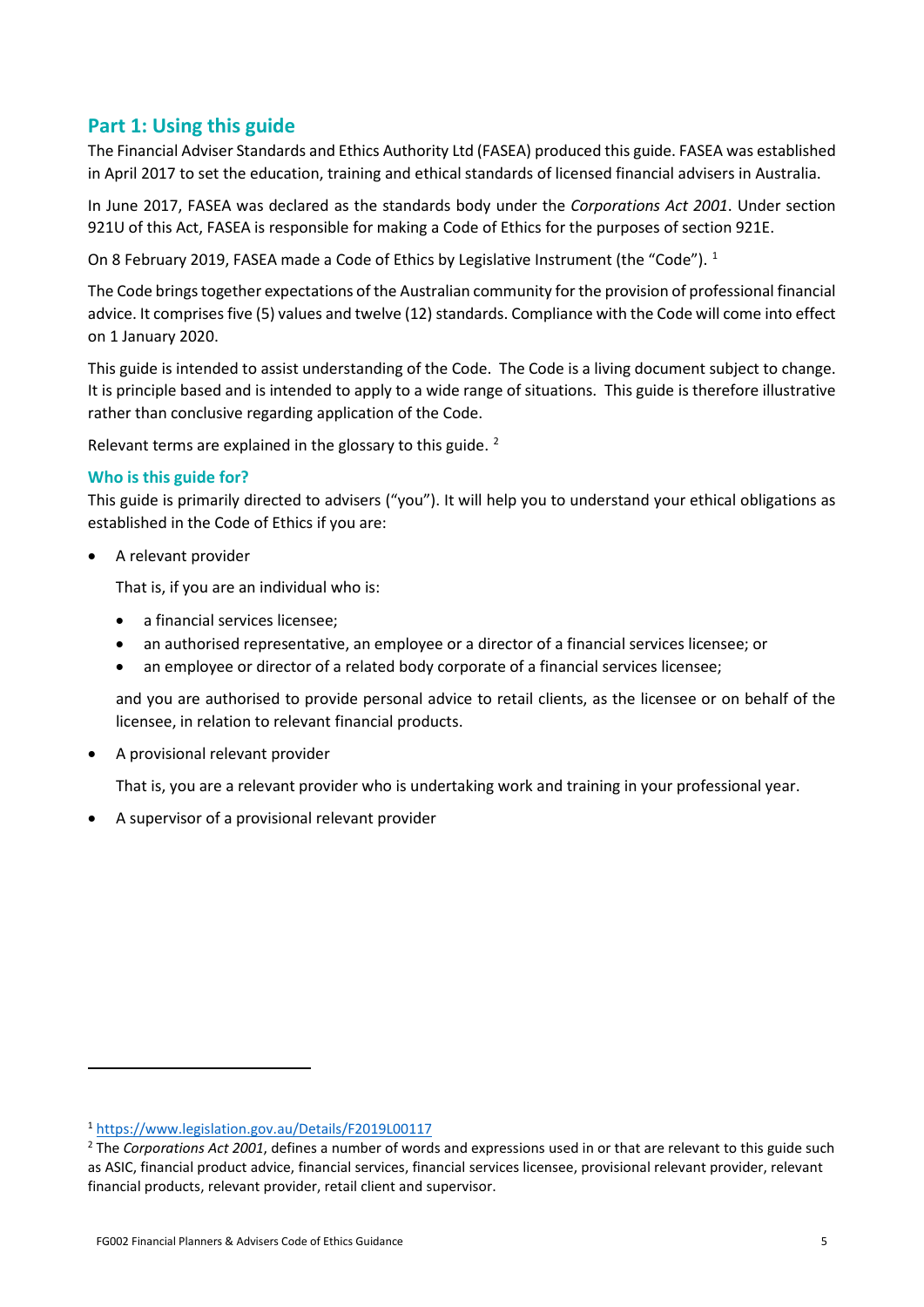That is, if you are an individual and you:

- have supervisory responsibility for a provisional relevant provider;
- are a relevant provider;
- are not a provisional relevant provider; and
- you are not a limited service time sharing adviser.

This guide will also serve as a point of reference for:

- financial services licensees, and any relevant provider authorised to provide personal advice to retail clients, on behalf of the licensee, in relation to relevant financial products;
- regulators including the Australian Securities and Investments Commission (ASIC); and
- consumers seeking to understand the ethical obligations of advisers.

# <span id="page-5-0"></span>**Context**

In 2017 the Commonwealth Parliament amended the *Corporations Act 2001*, to raise the education, training and ethical standards of financial advisers and financial planners.

Between March and June 2018 FASEA conducted consultation on the development of the Code.

The Code seeks to impose ethical duties that go above the requirements of the law and it is designed to encourage and embed higher standards of behaviour and professionalism in the financial advice industry.

Collectively, financial planners and advisers are members of an evolving profession. As such, while you may have formerly provided a commercial service, you should be committed to offering a professional service – informed by a Code that is intended to shape every aspect of your professional conduct.

The changes to education, training and ethical standards are intended to bring a new focus to the requirement that the professional practice of financial planning and financial advice is centred on the best interests of the client. By applying the Code and acting ethically in the service of each of your clients, you will contribute to building public trust and confidence in your profession.

# <span id="page-5-1"></span>**Application**

The Code is a compulsory code of ethics for all relevant providers who provide financial services to retail clients. The Code also applies to provisional relevant providers, once authorised and registered by their licensee on the Register of Relevant Providers under section 922Q of the Act. [3](#page-5-2) As is the case with all other professions, ultimate responsibility for applying the tenets of the Code falls on individual advisers. Each must be ready to give an account of how they have interpreted and applied the Code in specific situations.

This guide uses case study examples to help illustrate requirements in the Code.

They are not intended to provide definitive guidance. As noted previously, individual circumstances will differ in practice and, as with every profession, there is allowance for differences of professional opinion on how the ethical rules of the profession should apply in a particular case. Doing what is right will depend on the particular circumstances and requires you to exercise your professional judgement in the best interests of each of your clients.

<span id="page-5-2"></span><sup>3</sup> Section 921E of the *Corporations Act 2001*, provides: 'A relevant provider must comply with the Code of Ethics.' Section 910A defines provisional relevant provider to mean a relevant provider who is undertaking work and training in accordance with subsection 921B(4) i.e. the 'professional year'. Note however, a person does not become a relevant provider until they are authorised to provide personal advice to retail clients, as the licensee or on behalf of the licensee, in relation to relevant financial products.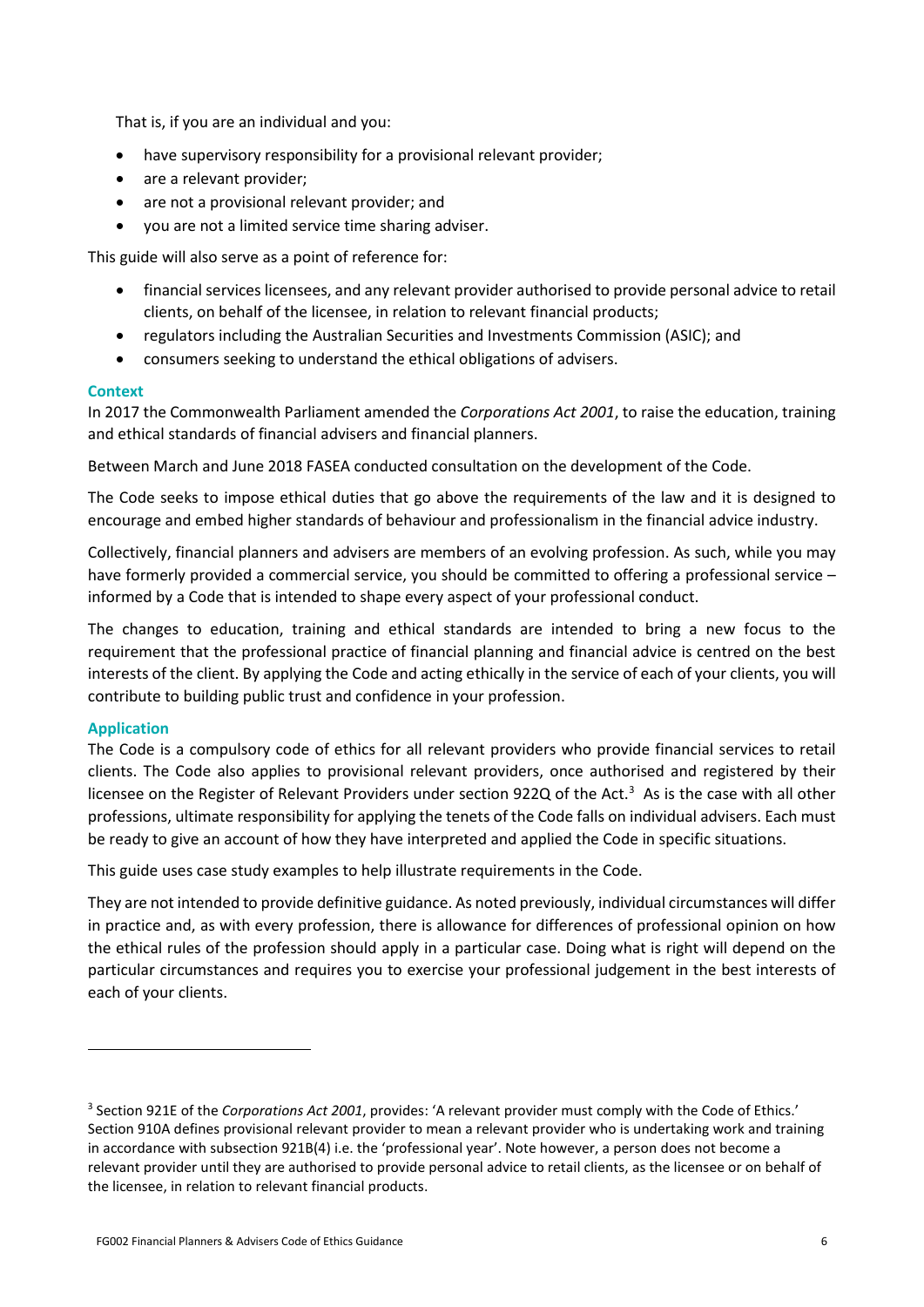You should not consider each of the standards in the Code in isolation. They are intended to operate in combination to strengthen and inspire good practice. You should be aware that the same conduct may breach multiple standards of the Code.

You may demonstrate engagement with the Code by discussing the various case studies and your own experience with your professional peers and being willing to be challenged on your judgement. Discussion of the standards within the profession and with the public is encouraged and assists to demonstrate a willingness to meet the public's expectations for the profession.

# <span id="page-6-0"></span>**Conflicts of interest and duty**

As a professional you owe your clients duties that cannot be subverted by your personal interests and that take precedence over duties you owe to other clients, or to third parties. The only exception to this principle is when one (or more) of the duties owed to a client is overridden by an express obligation arising under statute or the general law. It is important to note that the mere fact that a conflict is permitted under another part of the law does not offset your duty to act in the best interests of your client free from any conflict of interest or duty. Your duty so to act may only be modified or set aside if you are compelled to do so by Law.

The financial services industry is beset with challenges of conflicts of interest and duty that you must address as a competent professional. The Code relates to actual conflicts of interest. You should also be alert to the challenges posed to your professional integrity by potential and perceived conflicts of interest and duty.

#### <span id="page-6-1"></span>**Personal responsibility, compliance and enforcement**

You have the primary obligation to regulate your own behaviour to comply with the Code. You have a fundamental, personal, professional obligation to understand and to adhere to your ethical obligations under the Code. You cannot outsource this responsibility to your employer, or your licensee, or any other person.

You will need to keep appropriate records to demonstrate, if called upon, your compliance with your obligations under the Code.

Your compliance contributes to building public trust in your profession.

Your financial services licensee also has a role under the Act in monitoring and enforcing your compliance with the Code.

Your licensee has a role to play in seeking to structure their business operations in a manner that facilitates you being able to operate ethically under the Code.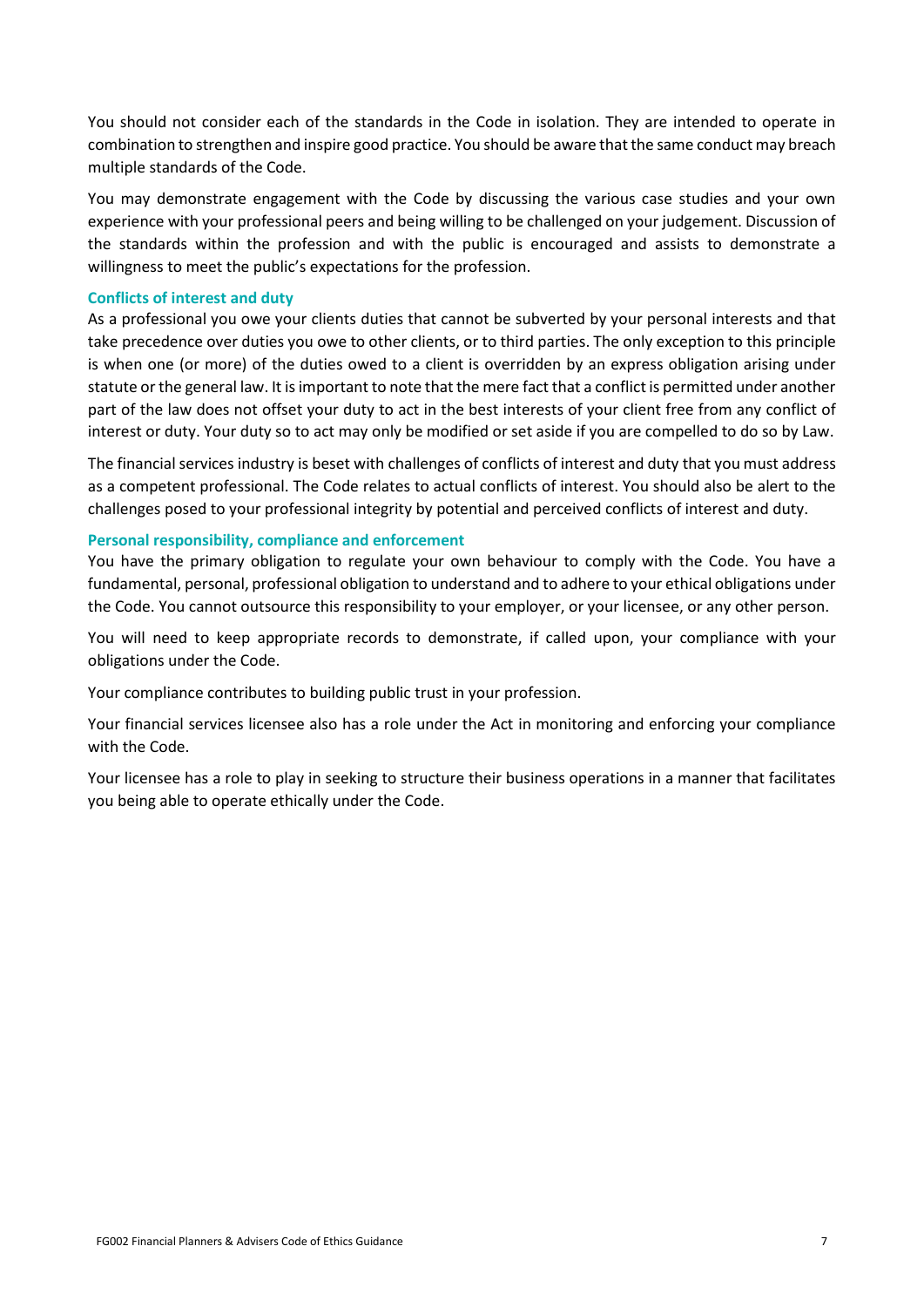# <span id="page-7-0"></span>**Part 2: Practical guidance**

# <span id="page-7-1"></span>**The five values**

The Code requires financial advisers to act in a way that demonstrates, realises and promotes the following five values:

- (a) Trustworthiness;
- (b) Competence;
- (c) Honesty;
- (d) Fairness; and
- (e) Diligence.

The Code stipulates that these values are paramount and that all provisions of the Code (which includes the Standards) must be read and applied in a way that promotes the values.

# <span id="page-7-2"></span>**Trustworthiness**

Acting to demonstrate, realise and promote the value of trustworthiness requires that you act in good faith in your relationships with other people. Trust is earned by good conduct. It is easily broken by unethical conduct.

You earn trust by being reliable in your relationships with others, and by doing what you say you'll do. Trust requires having the courage to do what is right, even though you may suffer personal detriment by doing so. It requires that you are loyal to each of your clients, and that you keep client personal information entrusted to you private and confidential. It requires that you should not subordinate your duty to your client, or your client's lawful interests, to your own interests and any obligation you may owe to a third party, including an employer or a financial services licensee.

Trust requires you to act with integrity and honesty in all your professional dealings, and these values are interrelated.

Acting ethically, with trustworthiness, promotes trust by consumers in the profession of financial advisers, promoting community confidence in accessing and utilising professional financial services.

# <span id="page-7-3"></span>**Competence**

Acting to demonstrate, realise and promote the value of competence requires you to have regard to the knowledge, skills and experience necessary to perform your professional obligations to each of your clients. It requires you to assess the professional services required by each client with regard to their individual needs, priorities, circumstances and preferences, expressed or implicitly identified as the subject matter of the financial advisory engagement. Whilst it may be possible to supplement your professional competence by accessing the expertise of others, the duty of competence is ultimately personal and cannot be outsourced to others. If you don't possess the particular competencies required to assist your client, in accordance with other ethical requirements in the Code, you must refer your client to another professional.

The value of competence requires your life-long commitment to developing and maintaining knowledge, skills and expertise at a level of currency required to benefit your clients in particular engagements, and in anticipation of other client engagements in the course of your professional career.

It requires your regular self-reflection and the exercise of professional judgement to determine when to augment your knowledge, skills and experience with assistance from other professional financial advisers, or indeed other professionals with specialist expertise in the service of the client's best interests.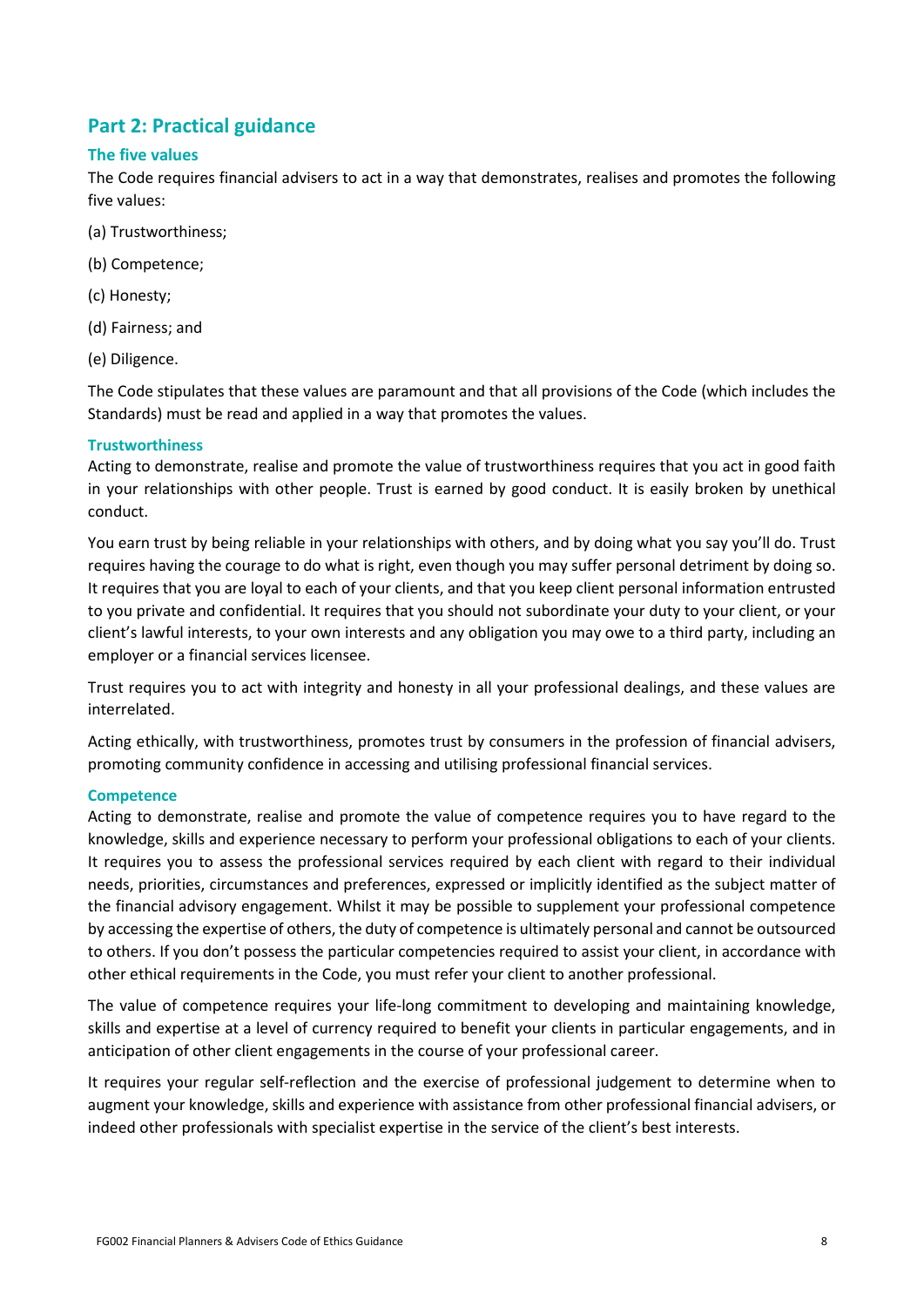## <span id="page-8-0"></span>**Honesty**

Acting to demonstrate, realise and promote the value of honesty requires that you conduct yourself with integrity in all your professional dealings with your clients and with all others that you engage with in the professional setting. It requires transparency, frankness and fairness to each of your clients even where this may cause your personal detriment. Being honest means more than just technically telling the truth, it may require you not to withhold information from your client that your client would want to know.

#### <span id="page-8-1"></span>**Fairness**

Acting to demonstrate, realise and promote the value of fairness requires that you bring professional objectivity to the task of engaging clients professionally, and when recommending financial products and professional services. It requires you to properly investigate, evaluate and diagnose a client's need for professional services, to self-reflect on the limits of your professional competency and on your capacity to deliver or access the necessary professional services required in the engagement in a manner that benefits your client.

It requires your objective assessment of your own services (or your firm's) and whether you can bring value to your client. It requires understanding your personal biases, and it may require you to act to mitigate the threat of your own, or your client's unconscious biases to your client's decision making. Being fair requires that you look beyond your own interests and consider how others may judge or perceive your actions. Would your conduct stand public scrutiny by your professional peers and by the community?

#### <span id="page-8-2"></span>**Diligence**

Acting to demonstrate, realise and promote the value of diligence requires that you perform all professional engagements with due care and skill. It requires you to manage your time and resources to deliver professional services in a timely, efficient and cost-effective way to each client.

It is about the way you go about your professional work, the commitment you bring, and the values you espouse and demonstrate in all your professional interactions with your clients and with others.

It requires that you exercise due care and skill in the way you:

- engage each client;
- understand each client;
- diagnose each client's needs and issues;
- scope or limit the professional services you will provide each client;
- develop strategy solutions and recommendations for each client;
- develop product and service solutions and recommendations for each client;
- ensure the strategy and product solutions you provide to each client are fit for purpose and are intended to improve your client's financial well-being;
- make required disclosures to each client in your Financial Services Guide, Statement of Advice and Record of Advice and in providing Product Disclosure Statements and Investment Memoranda;
- implement agreed recommendations;
- engage each client to deliver on-going services (including reviews) if appropriate;
- undertake record-keeping in respect of the professional services you provide each client; and
- meet your obligations in the law in respect of the advice you provide to each client including:
	- best interests' duty;
	- appropriateness of advice;
	- prioritisation of client's interests;
	- additional requirements for product replacement recommendations; and
	- Australian Taxation laws.

It requires that you keep abreast of developments and options for clients.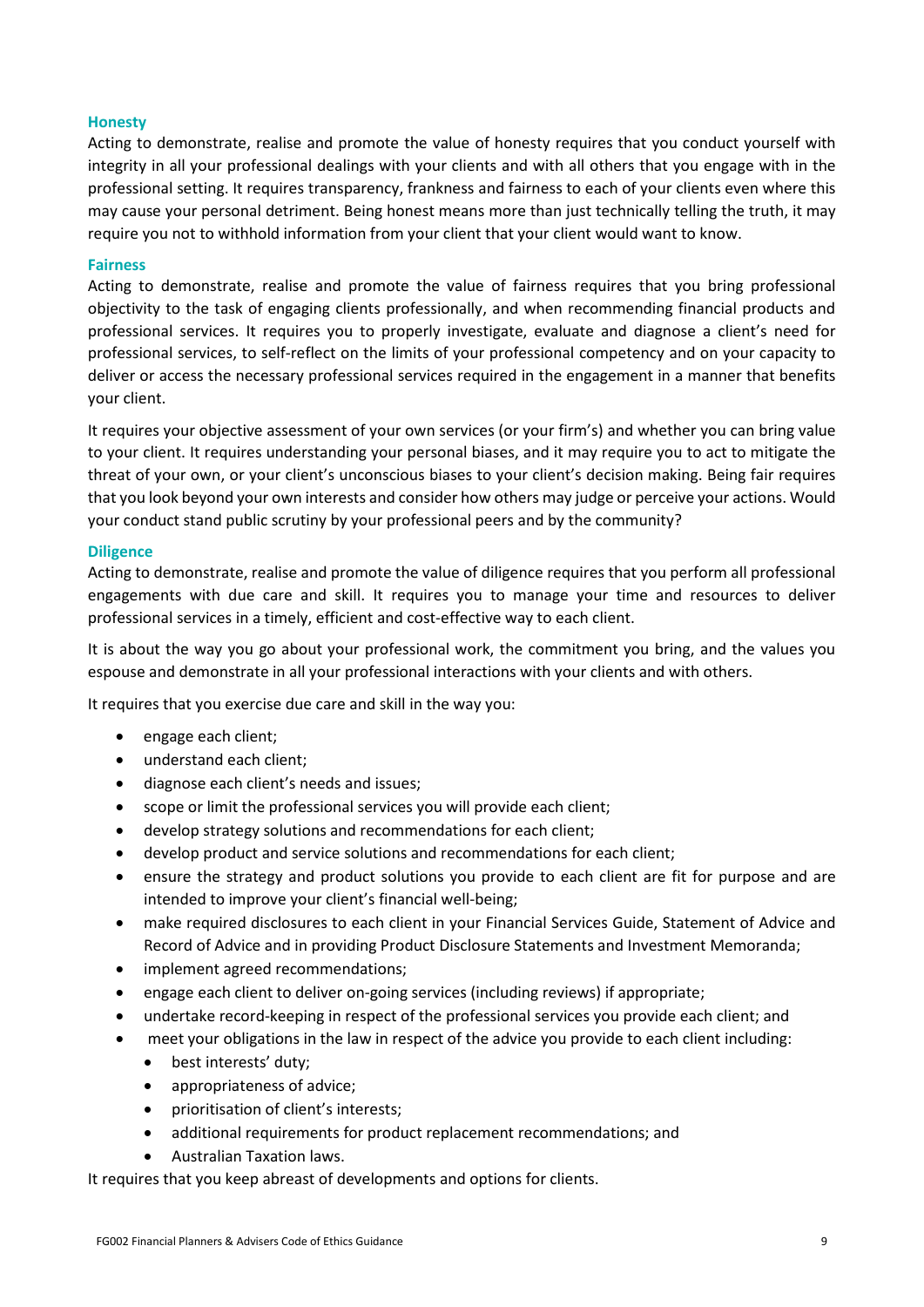# <span id="page-9-0"></span>**Standards**

There are twelve standards.

# <span id="page-9-1"></span>**Standard 1**

**You must act in accordance with all applicable laws, including this Code, and not try to avoid or circumvent their intent.**

The Explanatory Statement<sup>[4](#page-9-3)</sup> indicates this Standard requires, as an ethical duty, that you comply with your legal obligations and not seek to avoid them. This is a minimum ethical obligation.

# <span id="page-9-2"></span>**Example 1: Inbound referral**

Nichole has a variable income as a Nurse Practitioner and earns about \$140,000 on average per annum depending on contract work she can get and shifts. Nichole's husband Aaron earns \$120,000 per annum as a Manager with an equipment hire firm. Their 3 children from Nichole's first marriage have all left home. Nichole and Aaron own their own home and a coastal investment property that they hope to retire to one day. They have some equity in both properties and their bank has indicated they will be able to get approval for a further investment loan. They live frugally and are putting all their resources into paying down their mortgages to build a nest egg for their retirement in about 10 years' time. They both have some superannuation savings.

Nichole and Aaron are introduced to Nathan, a financial adviser, by a local property developer who has suggested to them they would be better off to establish a Self-Managed Superannuation Fund (SMSF) to invest in a property.

The referring developer has told Nichole and Aaron that he has a referral arrangement with Nathan which has the effect that, should they decide to go ahead and purchase an investment property in his new development, he will pay Nathan's Statement of Advice (SOA) Fee for them.

Nathan has an interest in an SMSF administration business.

Nathan offers to establish the SMSF on an 'execution only' basis without providing any financial product advice to Nichole and Aaron on the appropriateness of an SMSF for them. He then provides financial product advice to rollover the client's existing superannuation to the SMSF.

Nathan benefits from receiving on-going referrals from the property developer and receives an on-going benefit by Nichole and Aaron becoming new SMSF administration clients.

# **Guidance**

Nathan breaches:

**Standard 1** – A retail client referred to an adviser in these circumstances is likely to believe they were getting personal advice. It is likely Nichole and Aaron would expect Nathan, as their financial adviser, to critically assess whether it would be appropriate in their circumstances to establish an SMSF to purchase an investment property. In offering to establish the SMSF on an 'execution only' basis it is likely Nathan intended to circumvent the intent of financial services laws that mandate certain disclosures and provide certain protections to consumers receiving personal financial advice as retail clients, including requirements that Nathan acts in the best interests of his clients Nichole and Aaron in relation to his advice.

<span id="page-9-3"></span><sup>4</sup> Explanatory Statement to the Financial Planners and Advisers Code of Ethics 2019 (ES) at paragraph 25.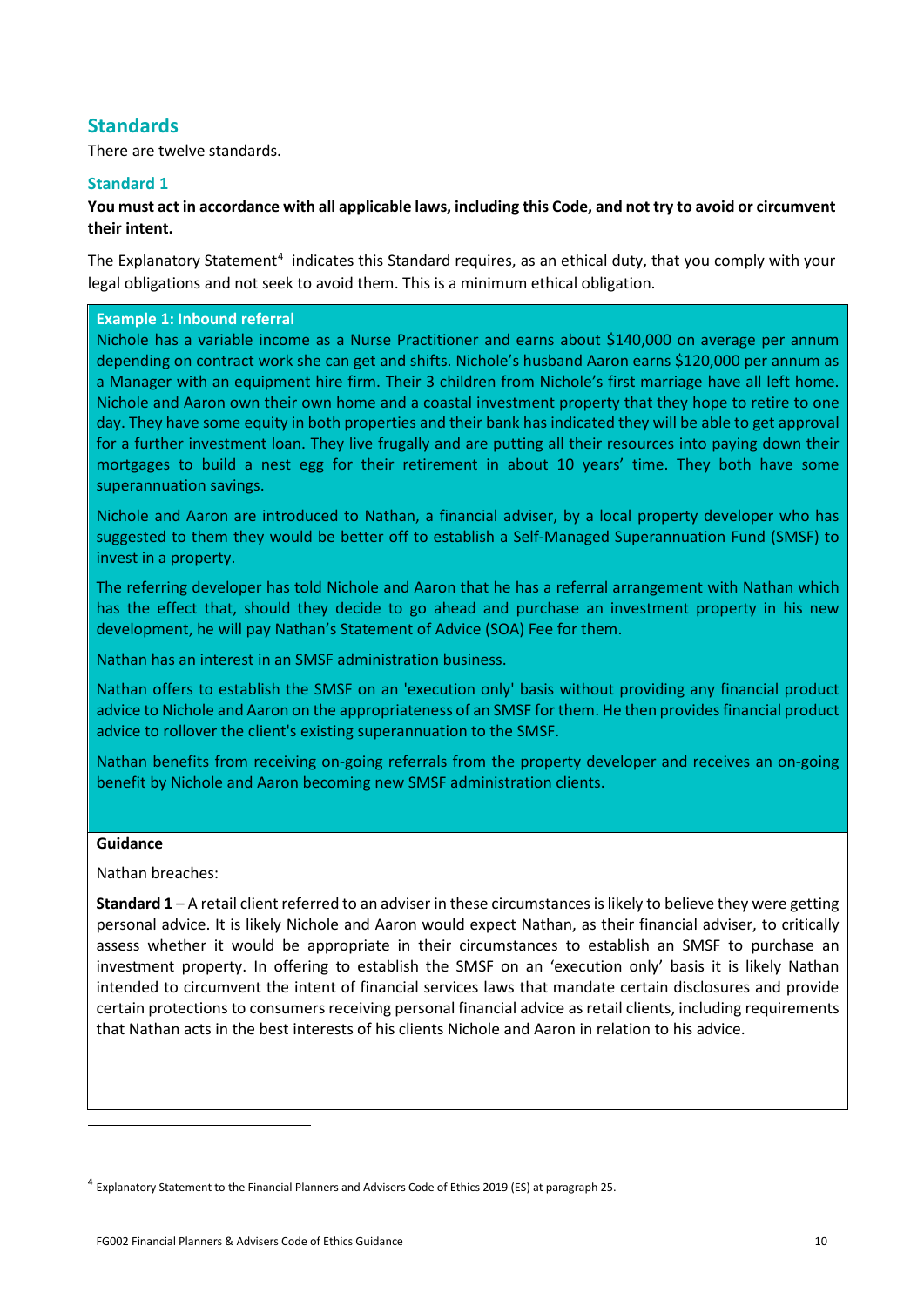#### **Other considerations**

Nathan also breaches **Standard 2**. He has failed to act with integrity and in the best interests of Nichole and Aaron.

**Standard 3 is also breached** – the prospect of a direct payment of Nathan's fees by a third-party (the developer) is a benefit under the code [see guidance on Standard 3 later in this document]. Its receipt would create a conflict between Nathan's best interest duty to Nichole and Aaron and the interests of the developer.

This is unfair to Nichole and Aaron who are entitled to rely on Nathan's objectivity. Similarly, the prospect of future referrals from the developer may elicit conscious or subconscious bias contrary to the clients' best interests. To comply with Standard 3, Nathan must avoid the conflict between his duty to act in Nichole's and Aaron's best interests and his interest in receiving further referrals. He should cease the relationship with the developer to avoid the conflict of duty and interest, even though he will lose out on referrals.

Nathan also stands to benefit through his associated SMSF administration business from executing the SMSF strategy for Nichole and Aaron. Nathan has not investigated nor clearly demonstrated to Nichole and Aaron, that the establishment of the SMSF and associated investment strategy is in their best interest, or, that his advice complies with the other provisions of the Code. It is reasonable to assume the benefit may influence his decision to execute the SMSF strategy for Nichole and Aaron. As it impedes his ability to act or advise Nichole and Aaron with professional objectivity and in accordance with his duty to act in his clients' best interests, Standard 3 requires that he refer out the SMSF component of the advice.

#### <span id="page-10-0"></span>**Example 2: Wholesale investor**

Donna and her husband Dale jointly own their family home in Bondi currently valued at \$3.4 million. Wallace is their stockbroker and financial adviser. Wallace is authorised to provide personal advice to retail clients; however, Wallace has accountant's certificates indicating Donna and Dale are wholesale clients for the purposes of s.761G(7)(c) of the Corporations Act based on the value of their assets.

Donna approaches Wallace because she came into an inheritance of \$20,000 from a cousin and wanted investment advice without involving her husband. It is clear to Wallace that Donna has no experience with money matters and has never before made an investment. She told Wallace that she always relied on her husband to worry about such matters but that she didn't want him to know about the inheritance.

Wallace makes a recommendation to Donna to buy \$20,000 VubberLife shares. Unfortunately, VubberLife comes under scrutiny from a public inquiry. During the course of the public hearings its shares fall about 25%. As Donna is a wholesale client, Wallace did not prepare a statement of advice, nor does his advice need to comply with the best interests' duty or the Code of Ethics.

Donna complains to Wallace's financial services licensee about the failure to receive adequate advice and seeks compensation.

His firm collects and analyses data on Wallace's client profiles. The analysis shows that Wallace holds an accountant certificate for more than 70% of his clients indicating they hold either income of \$250,000 gross per annum for each of the last 2 financial years, or \$2.5million in net assets. Like Donna and Dale, many of Wallace's clients who are certified as 'wholesale' on the basis of the wholesale client assets test are couples in their 70s with limited competence in financial matters.

#### **Guidance**

Wallace breaches **Standard 1** – by treating Donna as a wholesale investor and relying on the accounting certificate he ignores her lack of competence in financial matters.

Whilst technically the assets test permits Wallace to attribute the same jointly held assets to both the husband and the wife, Wallace has failed to act ethically.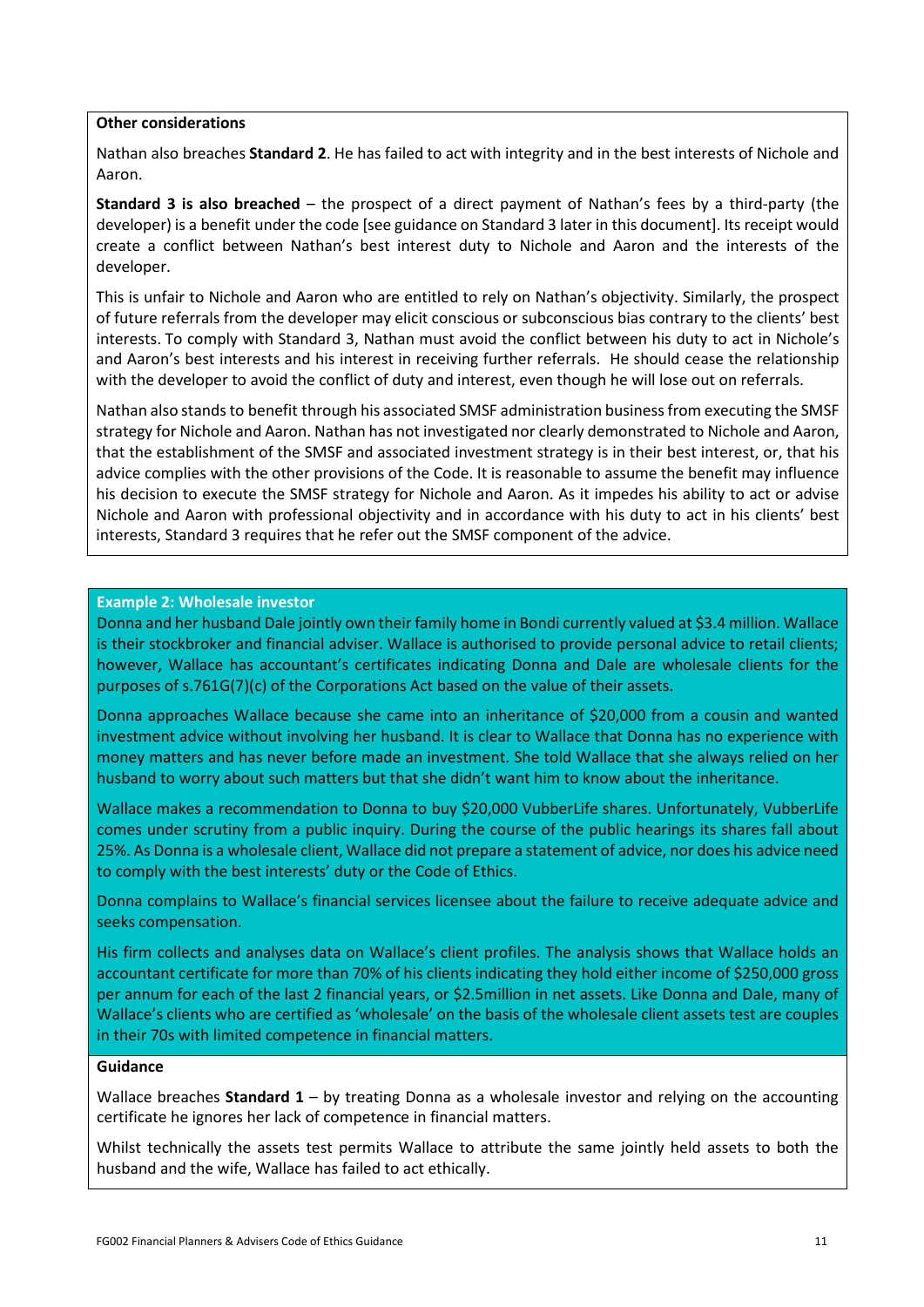As he is a person authorised to provide personal advice to retail clients, he is bound by the Code. He has tried to circumvent the intent of the laws designed to protect investors like Donna who may lack competency in financial matters.

#### **Other considerations**

Wallace's conduct also breaches **Standard 2**. By treating Donna as a wholesale client, he benefits by not having to comply with retail client disclosure laws and the best interest duty and related obligations.

# <span id="page-11-0"></span>**Example 3: Product upgrade**

Julia is a 48 years old mother of two teenage children. She was widowed in 2010 when her partner lost his battle with cancer. Fortunately, she received a significant death benefit at the time from her husband's super and under her adviser Carroll's advice, she paid off the mortgage on the family home and invested the balance for the family's future in a financial product offered by XYZ. Carroll knows that, whilst Julia and her children are well set up, she still struggles month-to-month meeting the household living expenses.

Upon review of Julia's portfolio Carroll identifies that the existing product provider (XYZ) has a new product which is equivalent in terms of benefits and features to the product in which she is already invested but has a different and cheaper fee structure so that the returns over time on the new investment product are likely to be higher than the returns on the old product (and there are no, or minimal, adverse tax consequences of upgrading to the new product).

The new post - Future of Financial Advice (FOFA) reform product will not pay a trailing commission to the adviser.

Carroll recommends Julia replace the existing product with the new cheaper product.

**Guidance**

# Carroll complies with **Standard 1**

It may be lawful for Carroll to receive a 'grandfathered' financial product commission from the old product. However, Carroll recognises the intent of the preservation of existing contracts by the CORPORATIONS AMENDMENT (FUTURE OF FINANCIAL ADVICE) BILL 2011 is that advice transitions over time to a fee for service arrangement in the public interest. By recommending the product upgrade and forfeiting the grandfathered commission, Carroll is acting in accordance with the intent of the law.

#### **Other considerations**

Carroll's conduct complies with **Standard 2**

Acting with Integrity and in the best interests of the client includes being truthful and fully frank with the client about information you become aware of which it is in their interests to know and act on. Carroll would not be treating Julia fairly if she failed to bring the new product to Julia's attention.

Further, Carroll has been engaged by Julia to undertake a review. Acting in Julia's best interest requires, subject to express limitations in the terms of Carroll's engagement with Julia, for Carroll's review of the product, to not only consider the upgraded version of the existing product, but also compare the market for similar products, and to select the most appropriate product for Julia's circumstances, needs and priorities at the time of the review. Acting fairly to Julia may even require that Carroll consider products outside her licensee's approved list.

By contrast, Carroll would breach **Standard 2** (and may breach financial services laws) if she avoids recommending the new product, because she is receiving a financial product commission from the old product. Such conduct would lack integrity and she would breach **Standard 3.**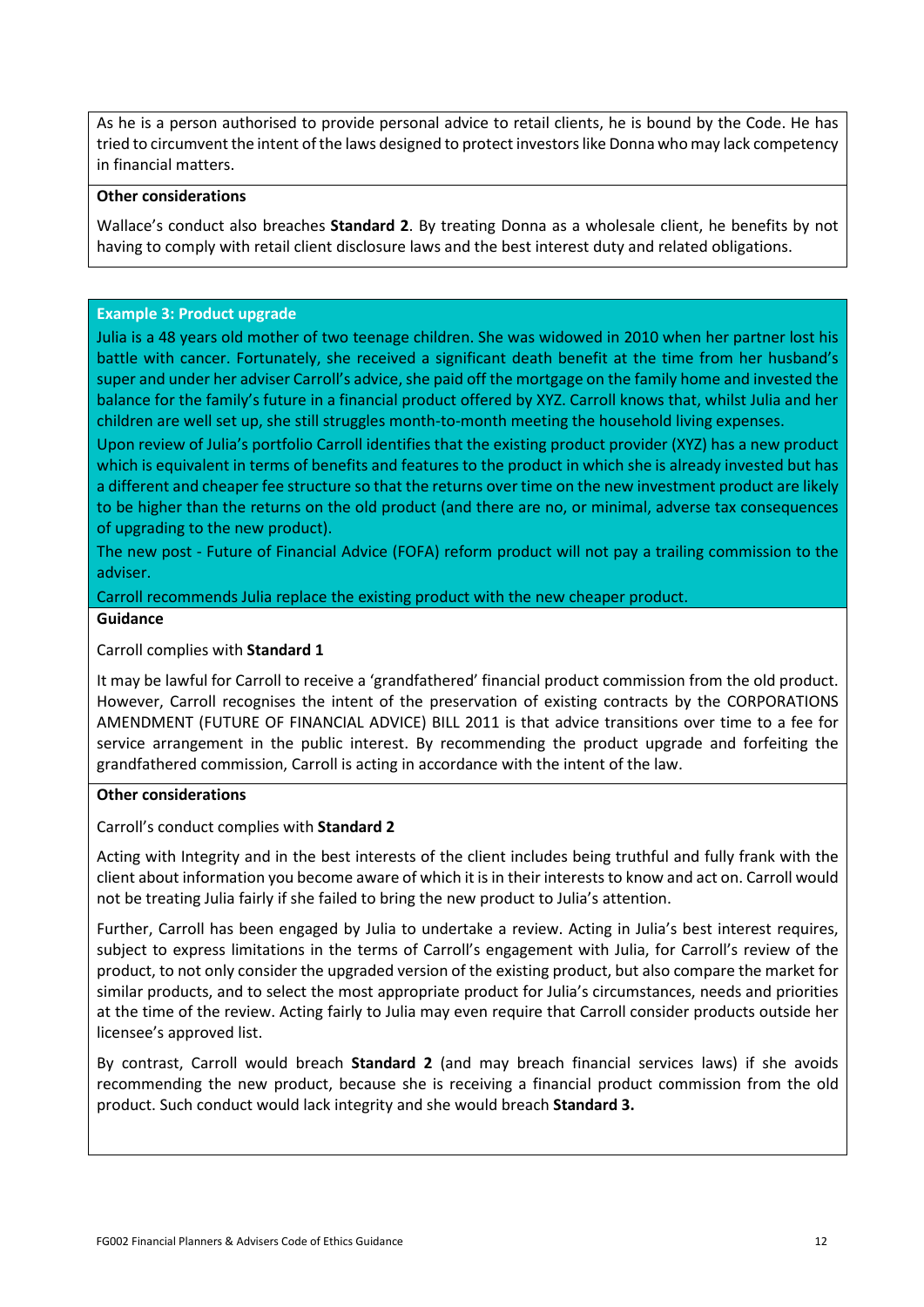**Standard 3** - Carroll's interest in continuing to receive the product commission on the old product conflicts with her duty to advise her client in her client's best interests. Under **Standard 3** she must avoid such a conflict between interest and duty.

Carroll takes appropriate steps to avoid the conflict of interest and duty by duly reviewing the suitability of the product for Julia's needs and circumstances and recommending in Julia's best interest that she replace the old product, terminating the commission.

# <span id="page-12-0"></span>**Standard 2**

#### **You must act with integrity and in the best interests of each of your clients.**

The Explanatory Statement indicates this Standard requires, as an ethical duty, that you act with integrity. It also requires you to act in the best interests of each client.<sup>[5](#page-12-1)</sup>

Acting with integrity requires openness, honesty and frankness in all dealings with clients. These qualities underpin the trust that clients should have in you as a professional. It also requires you to keep your promises (explicit and implied) and honour the commitments you or your principal make to your clients.<sup>[6](#page-12-2)</sup>

Each of the duties to act with integrity and in each client's best interests is fundamental.<sup>[7](#page-12-3)</sup>

You act in a client's best interests if what you do—the advice you give, the products and services you recommend—are appropriate to meet the client's objectives, financial situation and needs, taking into account the client's broader, long-term interests and likely future circumstances. The test is, in short: will your advice and recommendations improve the client's financial well-being?[8](#page-12-4)

Section 961B of the Act imposes an obligation on persons who provide personal advice to a retail client to act in the best interests of the client in connection with the advice. That section, together with sections 961C, 961D and 961E, have the effect that the person satisfies the section 961B duty if the person:

- identifies the retail client's objectives, financial situation and needs, as disclosed to the person;
- identifies and completes any reasonably apparent gaps in the information;
- conducts a reasonable investigation of potential financial products; and
- bases his or her judgements on the client's relevant circumstances.<sup>[9](#page-12-5)</sup>

The ethical duty in Standard 2 to act with integrity is a broad ethical obligation. It is based on a more professional relationship between the relevant provider and the client, where the relevant provider has a duty to look more widely at what the client's interests are.<sup>[10](#page-12-6)</sup>

This means that you will need to work out, and, if necessary, help the client to work out what the client's objectives, financial situation, needs, interests (including long-term interests), current circumstances and likely future circumstances are.

To comply with the ethical duty, it will not be enough for you to limit your inquiries to the information provided by the client; you will need to inquire more widely into the client's circumstances.<sup>[11](#page-12-7)</sup>

- <span id="page-12-2"></span><sup>6</sup> ES:27
- <span id="page-12-3"></span><sup>7</sup> ES:28
- <span id="page-12-4"></span><sup>8</sup> ES:29
- <span id="page-12-5"></span><sup>9</sup> ES:30 <sup>10</sup> ES:31
- <span id="page-12-7"></span><span id="page-12-6"></span><sup>11</sup> ES:32

<span id="page-12-1"></span><sup>5</sup> ES:26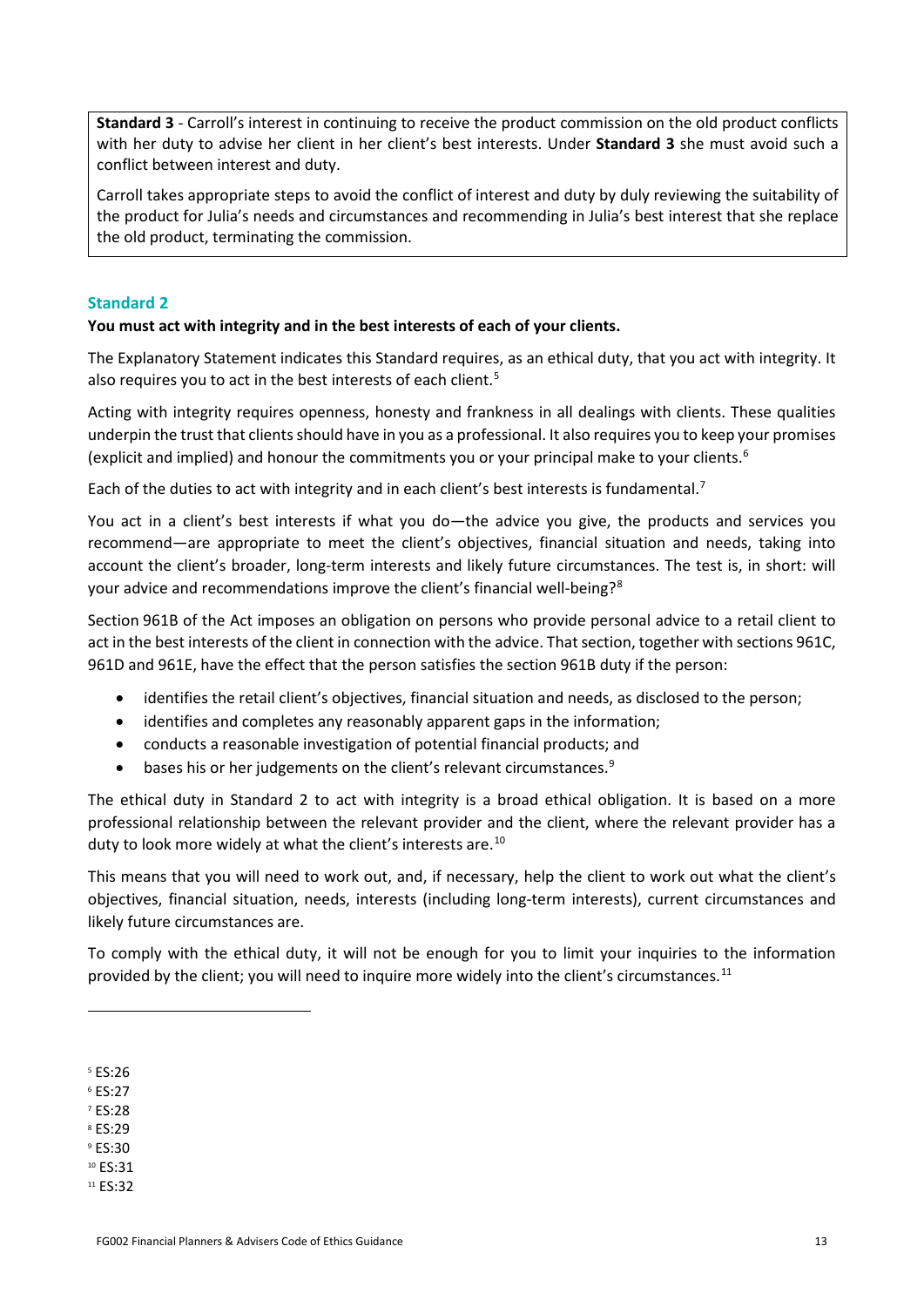You are not relieved of the ethical duty merely because the client does not provide enough information, even when asked. $12$ 

The ethical duty in Standard 2 to act in the client's best interests is not identical to the duty in section 961B of the Act. Sections 961B(2) to (4) describe a series of steps that a relevant provider may take; if those steps are taken, the relevant provider will have satisfied the "good faith" duty in section 961B(1). This Code does not have any equivalent provisions.

So, even if you follow the steps set out in section 961B of the Act, you may still not have complied with the duty under the Code to act in the client's best interests.<sup>[13](#page-13-2)</sup>

Other aspects of the duty in the Code to act in the client's best interest include:

- you must keep confidential all information about the client that you are given or obtain in connection with you or your principal acting for the client. You must not use or disclose this information for any purpose other than advising the client unless the client has specifically agreed, or the law requires you to;
- you must treat all clients in a respectful and professional way; and
- you must treat all clients fairly, as between themselves. You should provide professional services to all clients, managing your business so that each client has a fair share of your attention, skills and time[.14](#page-13-3)

You should take into account your client's express wishes, but these do not override your duty to give advice that is in the client's best interests.[15](#page-13-4)

# <span id="page-13-0"></span>**Example 4: Inappropriate scope of advice**

Gavin and Marcella earn high incomes as medical specialists. They have 2 school age children at private schools and have a large mortgage over their dream home in the inner city. They approach a financial planner, Lena, seeking help to manage their money with less stress. Gavin and Marcella explain to Lena that by the end of each monthly pay cycle they're struggling to pay their bills and their credit card debt just won't come down. They have been reading about 'mortgage stress' and worry they might still be paying off their mortgage long after they retire. Marcella also worries if something happened to Gavin, she wouldn't be able to cope on her own with the children.

Lena provides scaled advice covering superannuation and insurance.

Lena recommends that Gavin and Marcella replace their existing superannuation and insurance on the basis the existing insurance option within their industry super fund is age based with decreasing cover.

Lena is aware that Gavin received previous treatment for mental health issues when he was a younger Registrar working in a Public Hospital, and the new cover has a mental health exclusion which Lena omitted to discuss with them. Unfortunately, they act on her recommendation.

Gavin and Marcella receive no advice from Lena to reduce their overall debt and pay off their mortgage faster and she advises them each to make salary sacrifice superannuation contributions in order to partly cover the costs of their new insurances.

<span id="page-13-1"></span><sup>12</sup> ES:33

<span id="page-13-2"></span><sup>&</sup>lt;sup>13</sup> ES:34

<span id="page-13-3"></span><sup>14</sup> ES:35

<span id="page-13-4"></span><sup>15</sup> ES:36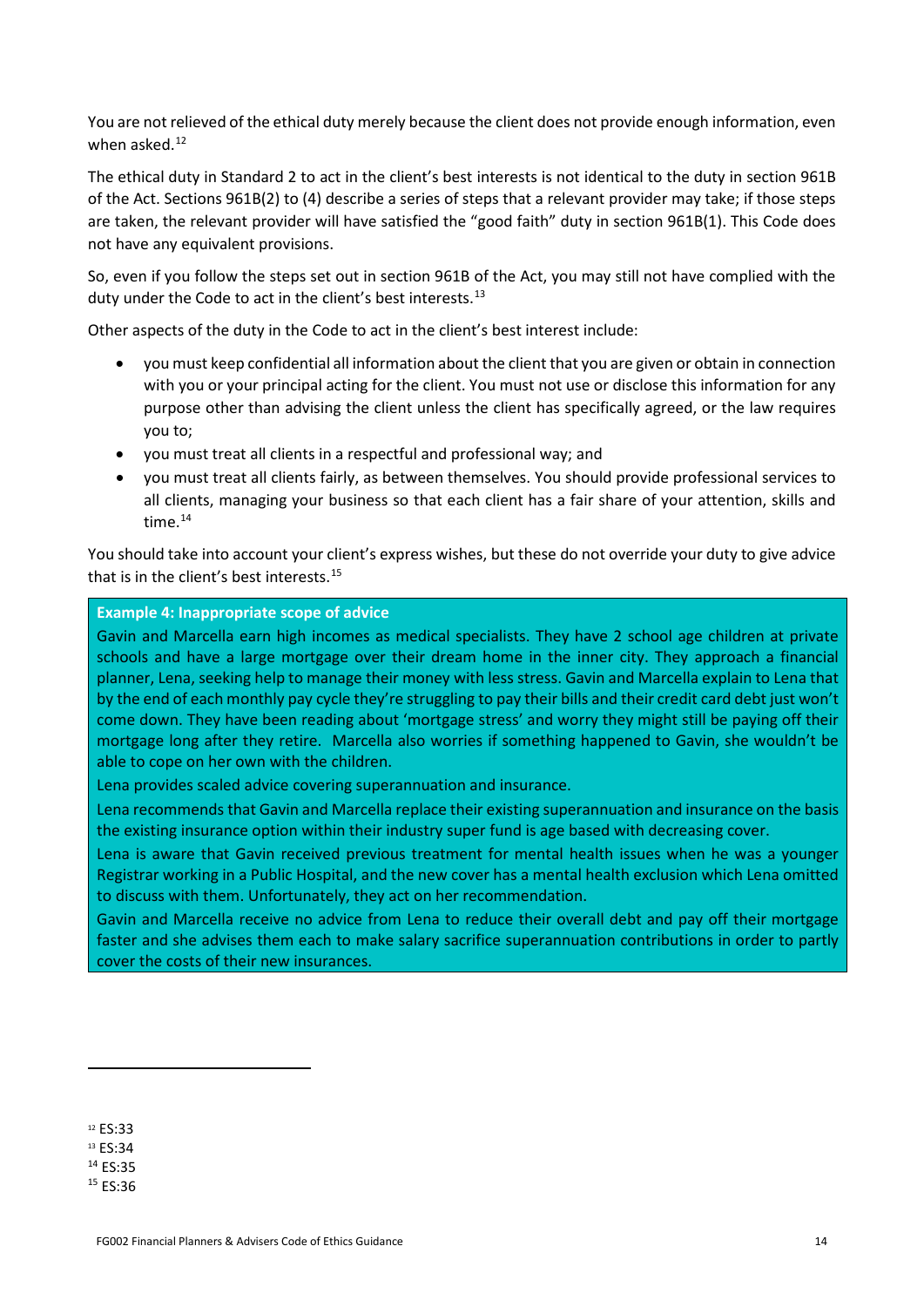# **Guidance**

Lena breaches:

**Standard 2** – Lena's failure to advise Gavin and Marcella on budgeting, cash flow and debt reduction and management, means her advice is not consistent with the couple's purpose in seeking advice.

Lena's failure to explore Gavin's pre-existing mental health condition, prior to recommending the change of cover, places Gavin and Marcella in the position that they are unable to effectively evaluate the trade-off between the existing cover and the recommended cover. Lena has failed to act in the best interests of Gavin and Marcella because Gavin is likely to be better off retaining his existing cover (with mental health cover included), rather than acquiring new cover with the mental health exclusion, despite the expanded terms. Given their large mortgage, the advice appears to worsen, rather than improve, Gavin and Marcella's financial well-being. The advice to salary sacrifice to partly pay the new insurance premium leaves them further out of pocket. The advice may also breach financial services law, including the best interests' duty, as it fails to adequately identify and address the subject matter of the advice being sought by the client and the obligation to provide appropriate advice having regard to the clients' circumstances.

# <span id="page-14-0"></span>**Example 5: Limited scope engagement**

Ivan and Ivanka are newly married and expecting their first child. Ivan is a teacher and recently lost a colleague to cancer. His colleague's surviving spouse and young child are struggling financially. His insurances were limited to the death and TPD cover in his state government superannuation fund. The insurance pay-out simply wasn't enough to cover the couple's mortgage and the medical bills. Ivan doesn't want his family to be left in the same situation.

Ivan and Ivanka approach Ann a financial adviser whose business provides advice only on life risk insurance products for which she takes a commission. Ivan tells Ann they don't have a lot of money and he just wants to get insurance, so his family is protected. Ivanka doesn't have access to paid maternity leave and she will have to leave work in a month or two to have the baby. They own their apartment but don't have much equity. They've heard that the life insurer can just pay some advisers commission so they wouldn't be out of pocket for the adviser's fees. They have some default superannuation, a car loan and some credit card debt incurred establishing their home and preparing for the baby.

After conducting a limited fact-find, Ivan and Ivanka engage Ann on a limited scope basis to arrange \$300,000 of additional stand-alone life cover for Ivan via the life insurance company associated with Ann's licensee. Ann excludes advice on superannuation and also on credit, as she doesn't hold a credit licence. She also excludes trauma cover - given the couple's limited means, she doesn't think they could afford it.

Ann prepares and presents a fully compliant statement of advice recommending the additional cover. Ivan and Ivanka wonder whether they can afford the additional premium.

Ann is not authorised to advise on super and in any case, Ivan's teacher's fund is not on her licensee approved product list. Under her limited scope engagement, she did not investigate Ivan's existing cover held through his super fund. Unbeknown to Ann and Ivan, Ivan's super fund permits the purchase of topups of units of his existing life cover at key lifetime milestones including the birth of a child. With a modest adjustment to their spending, the additional \$200,000 in cover would be significantly easier for the couple to afford than the premium on \$300,000 of stand-alone life cover.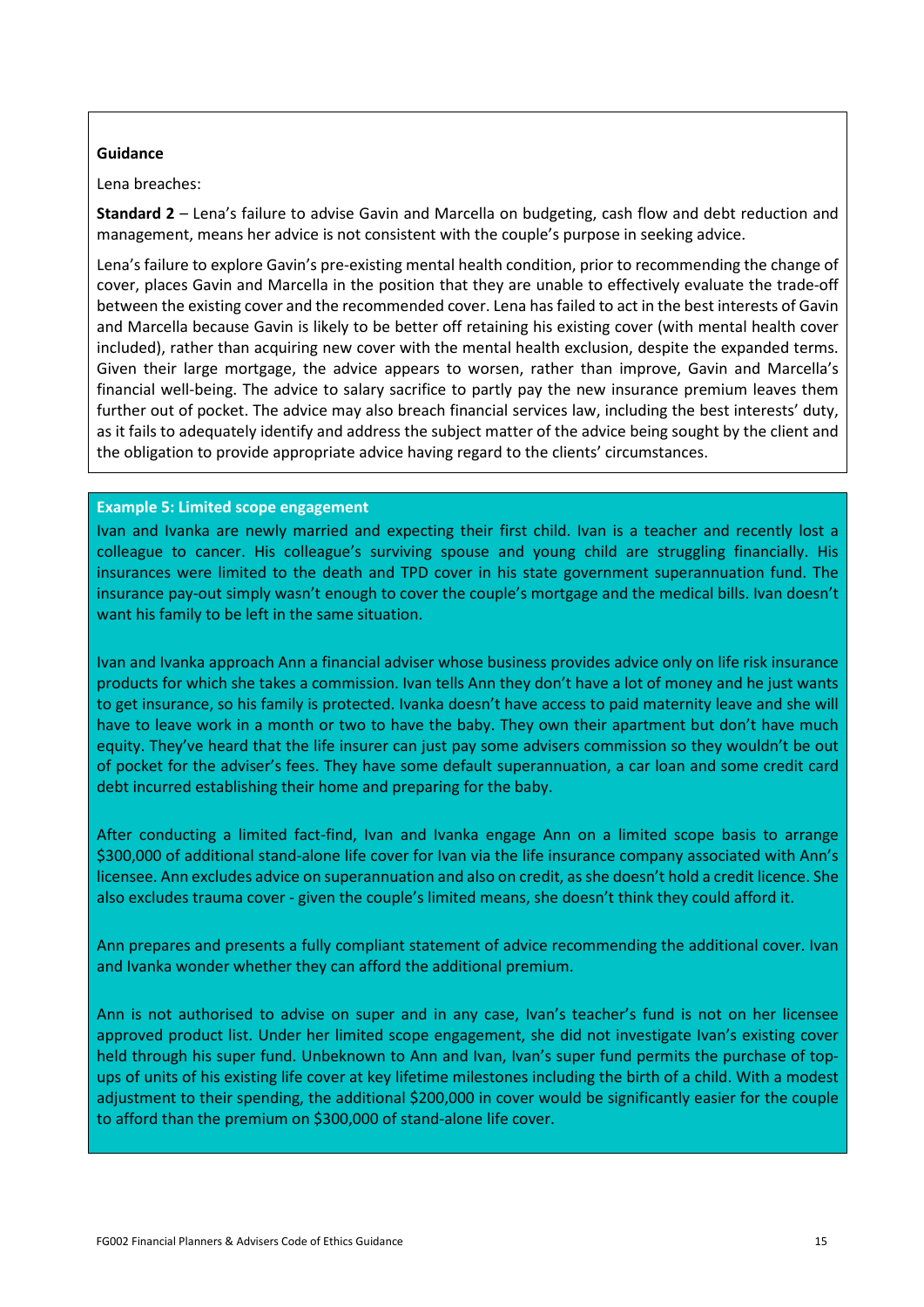#### **Guidance**

By scoping out and failing to consider Ivan's existing insurance cover inside super, Ann fails to act in Ivan's best interest in breach of **Standard 2**.

A limited scope engagement can be a highly effective tool to provide clients who have limited means or resources to access comprehensive advice.

However, whether the use of a limited scope engagement is consistent with **Standard 2** and other Standards in the Code will depend on the individual client's circumstances, including their need for particular advice.

The adviser needs to undertake a sufficient initial investigation of the client's circumstances in order to establish the client's need for advice overall.

Where the client has need for advice concerning multiple issues, the adviser should work with the client to address how those issues may reasonably be prioritised and addressed, including over a longer time frame or by other service providers. If the client's advice needs can be met by a limited scope engagement, the adviser should obtain comprehensive information about the client's circumstances as it relates to the particular advice.

If that is not done, there is a risk that relevant issues and priorities for advice will not be satisfactorily addressed.

There is a strong onus on the adviser to act fairly and exercise professional judgement about whether a limited scope engagement is appropriate and, in the client's, best interest as the client may not fully understand the consequences of deferring or scoping out advice on some issues.

The integrity risk to the adviser may be heightened where the business model under which the adviser operates conflicts with the client's need for advice on a particular issue. In the example, Ann breaches the integrity requirement in Standard 2. She should have investigated Ivan's insurance entitlements within his super and if her preferred business model prevents her doing this, she should have declined the engagement and considered referring the couple to another adviser or to the adviser tied to Ivan's super fund. She has not been fair in her dealings with Ivan and Ivanka.

#### **Other considerations**

<span id="page-15-0"></span>Ann has a business model conflict that limits her capacity to advise in these circumstances and conflicts with Ann's duty to her client: she receives financial product commissions for the insurance products she recommends, and the amount is dependent on the amount of the issuer's product she recommends. She is currently permitted by law to operate this conflicted business model, but she must still comply with other financial services laws that require her to act in the best interests of her client, provide advice that is appropriate to her client, and to prefer her client's interests in the event of the conflict or avoid the conflict. To comply with **Standard 3** and the law, she ought to have avoided the conflict and declined to advise Ivan and Ivanka or referred them on to another professional who is able to address their needs.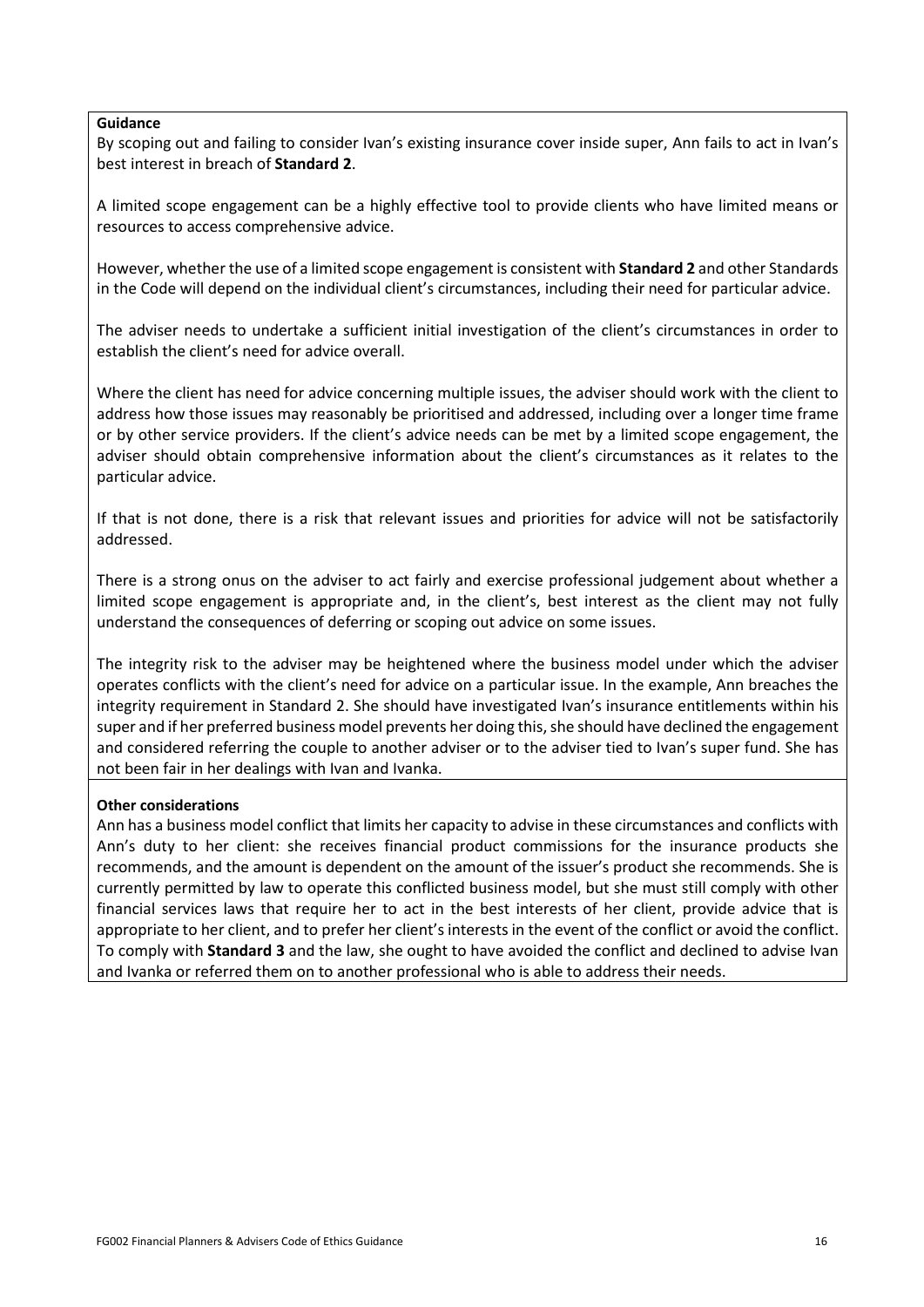# **Standard 3**

# **You must not advise, refer or act in any other manner where you have a conflict of interest or duty.**

# **In General**

The Explanatory Statement indicates the primary ethical duty in this Standard is that, if you have a conflict of interest or duty, you must disclose the conflict to the client, and you must not act. If the client wishes, you may refer the client to another relevant provider if neither you nor your principal will receive any benefits from the referral.<sup>[16](#page-16-0)</sup>

The Code of Ethics must be read and applied as a whole. Therefore, Standard 3 operates in combination with the values and other standards prescribed in the Code of Ethics in order to strengthen and inspire good practice.

The Code and therefore Standard 3 applies to relevant providers and imposes duties and obligations on relevant providers only.

The standard refers to actual conflicts of interest between the duties you owe your client and any personal interest or duty you owe another individual or organisation.

#### **Remuneration and profit sharing**

You will not breach Standard 3 merely by being a duly remunerated employee of an entity that lawfully provides retail financial advice and services, provided that the provision of that advice and services are in the best interests of your client and comply with the other provisions of the Code.

You will not breach Standard 3 merely by receiving a share of profit from an enterprise that lawfully provides retail financial advice:

- in which you are an owner/principal, and
- which provides the sole context within which you practise your profession as an adviser, and
- in which you act in the best interests of your client, and
- in which you comply with the other provisions of the Code.

# **Income derived from ancillary products and services**

You will not breach Standard 3 if you share in profits generated by the provision of ancillary products and services to clients providing that:

- the ancillary products and services are merely incidental to the adviser's dominant purpose in providing advice, and
- the ancillary products and services recommended are in the best interests of your client conferring on the client value that is equal to or greater than that offered by any other option.

You will breach standard 3 where the dominant purpose of providing advice to clients is to derive profits from selling those clients ancillary products or services from which you personally benefit.

# **Other sources of 'variable income'**

You will breach Standard 3 if a disinterested person, in possession of all the facts, might reasonably conclude that the form of variable income (e.g. brokerage fees, asset based fees or commissions) could induce an adviser to act in a manner inconsistent with the best interests of the client or the other provisions of the Code.

<span id="page-16-0"></span><sup>16</sup> ES:37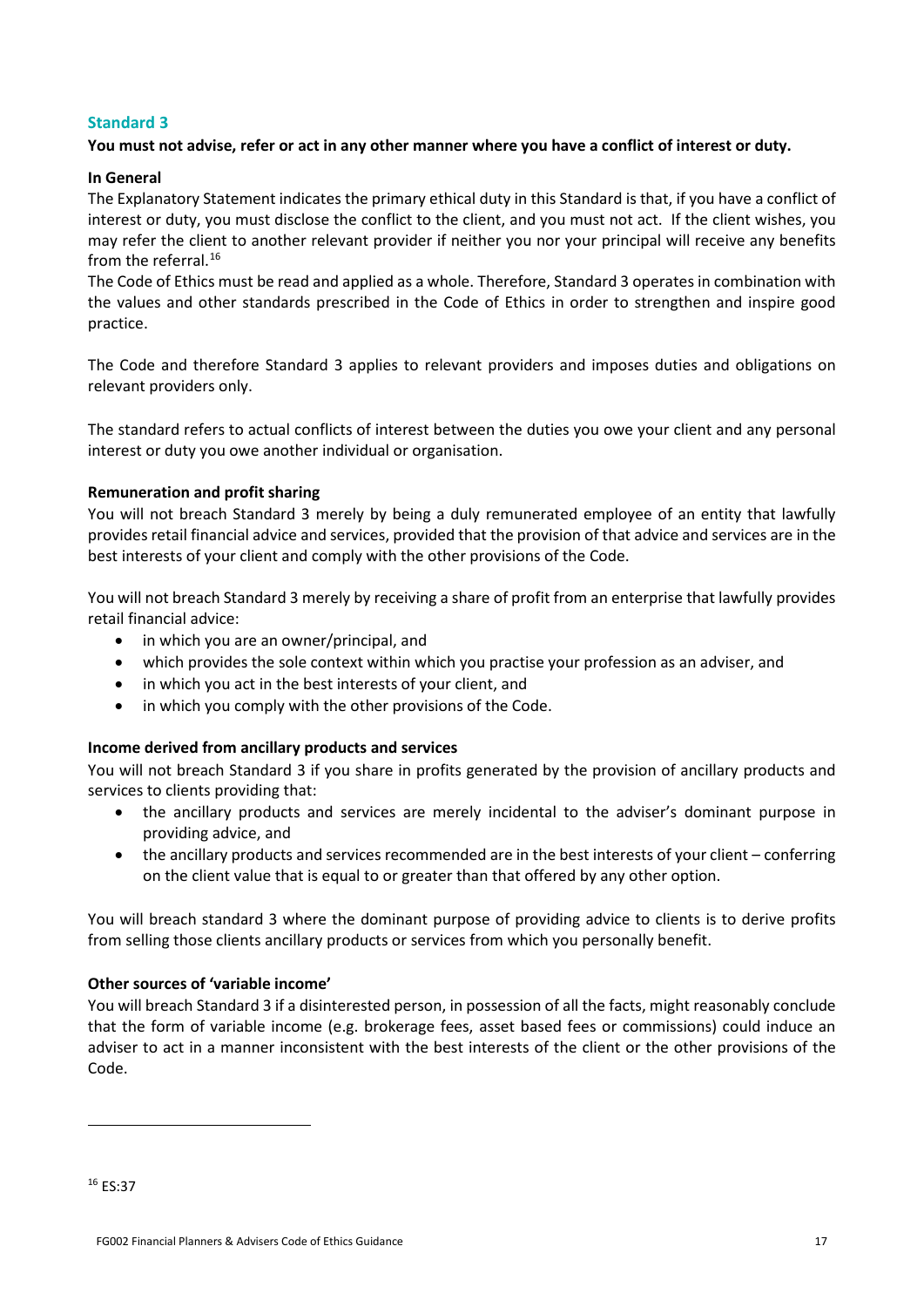You will also breach Standard 3 in the case where you provide financial advice to invest in a retail product or service from which you benefit and where a reasonable assessment of the circumstances of the client would conclude that the best course of action would be that there should be no change to the client's circumstances or plan.

Cases:

- Harry recommends that his client Fred acquire a particular financial product. Harry's remuneration includes a bonus depending on the volume or value of that financial product that is sold. Harry's potential entitlement to the bonus creates a conflict of interest or duty, as it would reasonably appear to influence his advice to Fred.
- Sally has 2 long-term clients, Bill and Emily, a married couple. They tell Sally that they are divorcing. Because of the divorce, their interests will no longer be the same. If she were to continue to act for both of them, Sally's duty to Bill would conflict with her duty to Emily.
- George is a partner in a multi-partner advisory practice, where the partners have expertise in different areas. George does not have expertise in self-managed superannuation funds but Elaine, another partner, does. Newman is a new client of George's. George realises that Newman needs advice in relation to a self-managed superannuation fund. George refers Newman to Elaine, who competently advises him. Although both George and Elaine will benefit (through the partnership) from keeping Newman as a client, George does not have a conflict of interest and the benefits both George and Elaine get do not flow from the referral but from providing the advice to Newman. In fact, George has acted in Newman's best interest by enabling him to get competent advice.

Disclosing to the client any advantages you would receive, and obtaining your client's consent (see, for example, Standard 7), will **not** relieve you of the duty to comply with this Standard.[17](#page-17-1)

# <span id="page-17-0"></span>**Example 6: Brokerage, advice and remuneration**

Under the remuneration structure of her stockbroking firm, Yasmin is able to retain a further 10% of total brokerage earned by her firm on trades if she generates more than \$80,000 in brokerage in any month. Her firm takes advantage of the carve out from the conflicted remuneration provisions introduced by the Future of Financial Advice reforms. Coming up to the last day of the month, Yasmin receives a report from her manager which shows how she is tracking towards her monthly brokerage target. She notices that she is only short of the required \$80,000 in brokerage by about \$2,000.

In order to ensure she makes her brokerage target, Yasmin calls several clients earlier than in her regular review schedule and, with no actual research or review of the client portfolio, recommends rebalancing each of their portfolios "because you are heavy in the banks". Yasmin creates a Record of Advice and places the orders. It turns out that over the following week that the bank shares fell, and the clients avoided a minor loss.

#### **Guidance**

<span id="page-17-1"></span>Although the clients avoided a loss in the short term, Yasmin's behaviour breached **Standard 3**, as the actual reason for advising the clients was to earn an increased proportion of total brokerage by 'churning' client accounts. Yasmin derives a benefit from her rebalancing advice in conflict with her duty to act in her clients' best interests.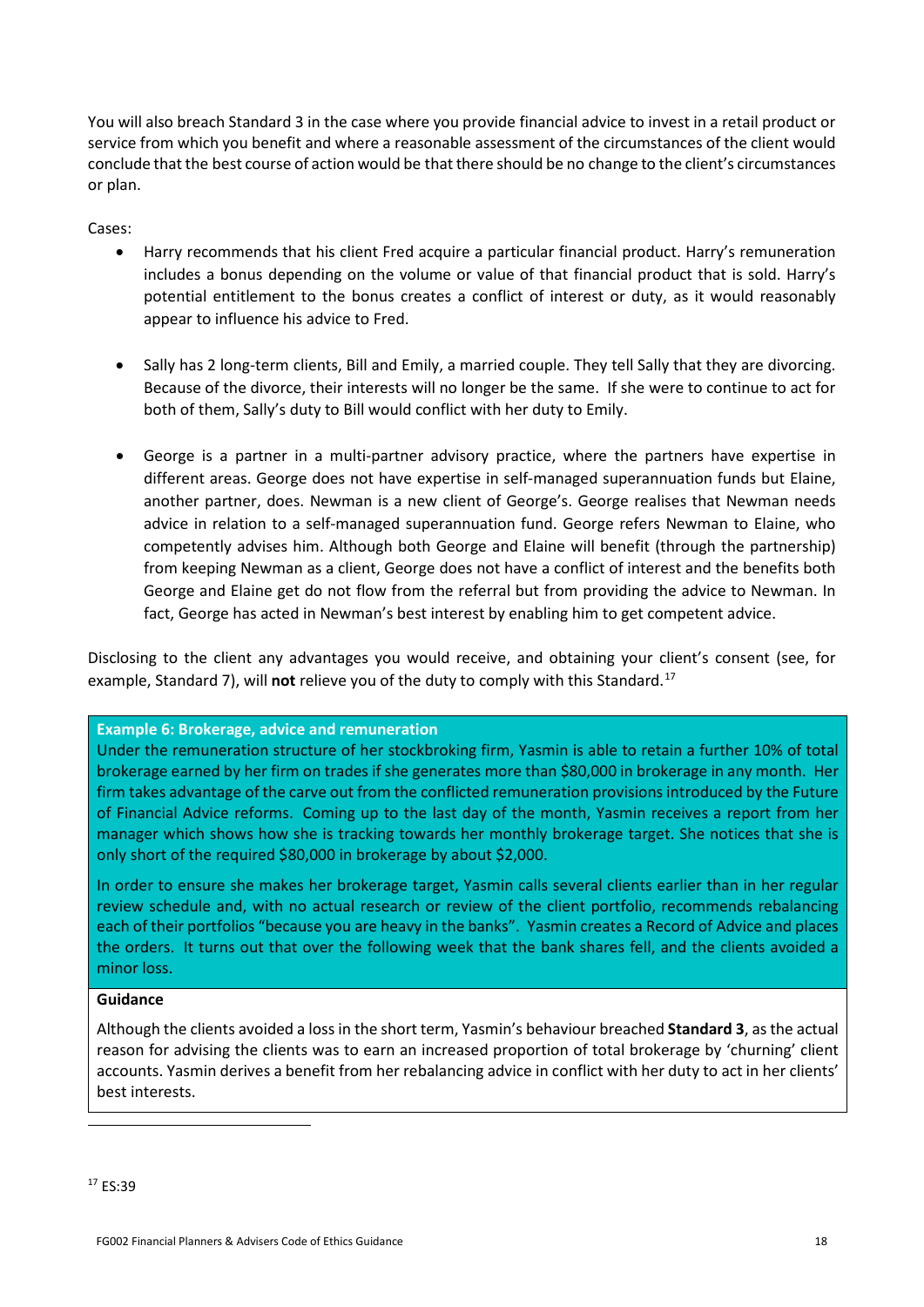# <span id="page-18-0"></span>**Example 7: Conflicted associated party benefits**

#### **Regina the finance lawyer**

Regina, a finance lawyer in her late 50's is seeking retail financial product advice on pre-retirement strategies from her financial planner Cedric.

In addition to being a director and principal of a small financial advice licensee, Cedric is a principal of an associated accounting business. Cedric does not receive any fee or benefit linked to clients he refers to the accounting firm. His remuneration is strictly limited to his share of the profits made by the associated firm, in the course of normal business.

Cedric advises Regina to establish an SMSF and rollover her existing \$1,200,000 superannuation into the SMSF to invest in a range of assets including diversifying Regina's superannuation investment portfolio to include a broader range of asset classes than are available in her existing fund.

Cedric's advice to Regina considers and compares the advantages and disadvantages of other viable strategies, including maintaining her current superannuation fund and strategy, considers Regina's long term cashflow needs from the SMSF and demonstrates clearly and simply that the strategy of broadening the asset classes is in her best interests. Cedric's advice clearly explains the risks involved in the strategy and how these will be managed. He establishes that Regina has the financial understanding and time to operate the SMSF and understands the risks and costs associated with the implementing the advice.

In offering to provide ongoing accounting services to Regina to manage the SMSF, Cedric presents Regina with a schedule of fees and charges that confirms that the fees are on a for service basis rather than based on the amount or volume of funds invested in the SMSF. Cedric is able to demonstrate the proposed fees and charges are fair and reasonable and represent value for money for Regina by comparing them to the market for those accounting services. He demonstrates that the fees and charges are proportionate to the balance of the superannuation fund.

Cedric explains to Regina the services that will be provided and how those services will be reported to her. Cedric establishes Regina understands the services to be provided and the costs and risks involved and that she consents.

#### **Guidance**

#### *The advice to Regina*

The advice to Regina **complies with Standard 5** because by investigating Regina's current superannuation fund, her future cashflow needs and comparing the advantages and disadvantages with other viable strategies, Cedric has a basis to establish the advice is in Regina's best interests and appropriate to her individual circumstances.

#### *Referral of Regina to accounting business*

Like many small multi-disciplinary businesses, Cedric operates the accounting business under a separate legal entity from his financial planning firm in order to satisfy professional indemnity insurance requirements to quarantine the risks in each business.

There is a potential for Cedric to breach **Standard 3**. A conflict of interest will arise if Cedric refers Regina to his accounting business to establish the SMSF and to provide ongoing accounting services, as Cedric will derive a financial benefit as an owner of the accounting business unless Cedric can clearly establish that the advice is in Regina's best interests and in compliance with all provisions of the Code, including establishing the fees and charges are fair and reasonable and represent value for money for Regina.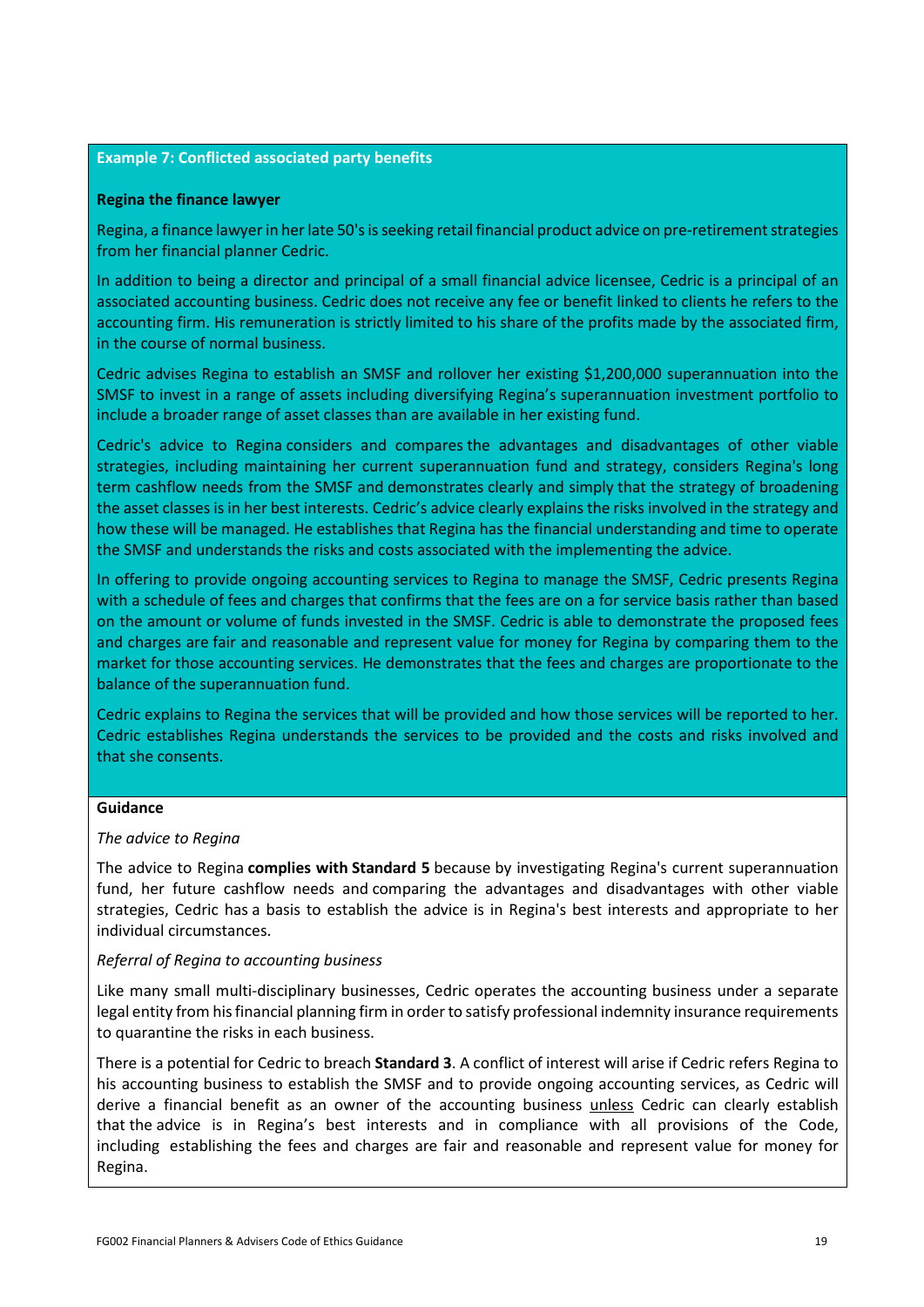# Cedric confirms:

- 1. it is in Regina's interests that she receives professional accounting services in support of the recommended SMSF; and
- 2. Cedric's sole benefit in referring Regina to his accounting firm is his share of any profits made by the accounting firm in general – and not in relation to his referral; and
- 3. the fees charged by the accounting business are not based on the amount or volume of funds invested through the SMSF and are proportionate to the balance of the superfund; and
- 4. he has taken steps to establish the fees and charges are fair and reasonable and represent value for money for Regina – by comparing them to the market for those accounting services; and
- 5. the accounting firm has the requisite expertise and competence to provide the services; and
- 6. that establishing the SMSF is in Regina's best interests and that Regina has the financial understanding and time to operate the SMSF; and
- 7. Cedric has obtained Regina's free, prior and informed consent to all the benefits she will receive from the accounting firm in connection with the recommendation to Regina to establish the SMSF and rollover her superannuation.

Cedric does not breach **Standard 3** in making the accounting referral only because the advice is demonstrably in Regina's best interests.

#### <span id="page-19-0"></span>**Example 8: Non-conflicted referral arrangement**

Bev, an accountant, is aware a number of her clients have engaged the same financial planner and been highly impressed with the results. She approaches the planner, Kate, to establish a mutual referral arrangement.

Similarly, Kate has heard good reports from her clients who have dealt with Bev and she is open to establishing the arrangement. However, she is mindful of her obligations under the Code and explains to Bev that she cannot enter into the arrangement if it gives rise to a conflict of duty or interest. This means she can neither receive nor provide any benefit, whether financial or otherwise in relation to either the receipt of, or the making of client referrals. She highlights any payment share of fees, or an expectation of future referrals would constitute a conflicted benefit. She is not able to enter into an exclusive arrangement, nor is it her practice to make a personal recommendation.

However, she is able to agree, where she believes a referral to an accountant will be of benefit to her client, to refer without making a personal recommendation. She will tell her clients who inquire about a referral or who she thinks need one, that other clients report that they are very happy with Bev's work. She advises Bev she will also nominate other accountants with whom she has a similar non-exclusive arrangement. Bev, who is bound by similar ethical requirements under Accounting Professional Ethics and Standards Board (APES) standards, agrees. They also agree to review their arrangement every six months to ensure it is working effectively for the benefit of their mutual clients.

#### **Guidance**

Kate complies with **Standard 3**.

In the event of a conflict of interest or duty Kate cannot advise, refer or act. Referral arrangements that confer a benefit (whether financial or otherwise) on the referring party, create a conflict of interest and duty for the recipient of the benefit and must be avoided.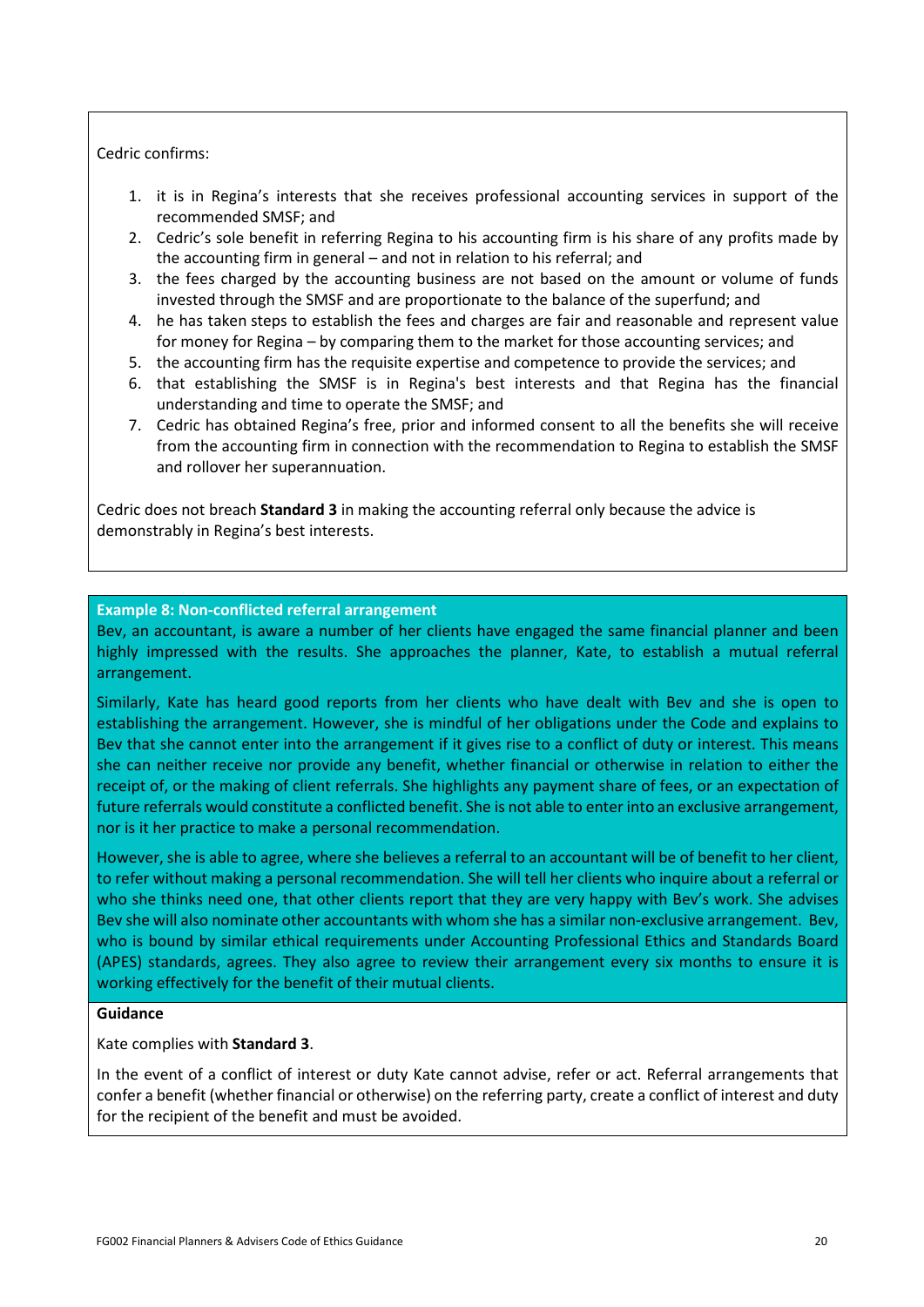#### **Other considerations**

Kate also complies with **Standard 2.**

A referral from a trusted adviser to another professional carries some risk that your client will suspend their own judgement and accept the other professional's advice simply because they trust you to refer them appropriately. Unless you are going to specifically endorse the other professional's advice, it is better that the referral be at arm's length and without the influence of any payment or benefit or expectation of future reciprocal referrals.

#### <span id="page-20-0"></span>**Example 9: Selling IPOs**

Scott works for a securities dealer which specialises in advising in small cap stocks. Scott is aware of two upcoming biotech IPOs that aren't of interest to him as they are not in his usual space of mining startups. Scott hears in the office that both IPOs have a relatively high 6.5% stamping fee. Stamping fees have a carve-out from the conflicted remuneration provisions introduced by the FoFA reforms. Scott's firm allows its advisers to either keep the stamping fee or rebate it to the client. Scott usually rebates the stamping fee. On this occasion as he has school fees to pay, Scott decides that he will keep the stamping fee for clients who haven't previously participated in IPOs and aren't aware of his usual practice.

Scott begins calling clients and explains that there is some risk to the investments, but that they could also provide some diversification. Several clients subscribe to one or both IPOs, one of which increases in value on listing and the other immediately losing value.

Shortly after the listing, one client who lost a significant sum in one of the IPOs calls wishing to make a complaint about Scott's advice to invest in the IPO as he felt pressured into it. Scott holds no biotech shares bought in the IPOs and tells his client that he didn't see the loss coming himself.

#### **Guidance**

Keeping the stamping fee rather than applying his usual practice of rebating it was unfair to Scott's clients. The option to keep the stamping fee creates a conflict between Scott's interest in receiving the fee and his client's interests. **Standard 3** requires Scott to avoid the conflict of interest. It is not sufficient for him to decline the benefit as it may be retained by his principal. Either the firm must decline the stamping fee altogether, or Scott must rebate it in full to his clients.

#### **Other considerations**

Because his decision to "sell" the IPOs to clients was motivated by Scott's cashflow needs, Scott fails to act with integrity and in the best interests of his client. He breaches **Standard 2**.

He also conceals his usual practice of rebating the fee to his clients. This is unfair. It is also dishonest. His actions may also breach financial services laws.

Scott's further behaviour in relation to the complaint lacks integrity and breaches **Standard 2**. Escalation of the complaint would have led to an internal review of his selling practices, which he was seeking to avoid.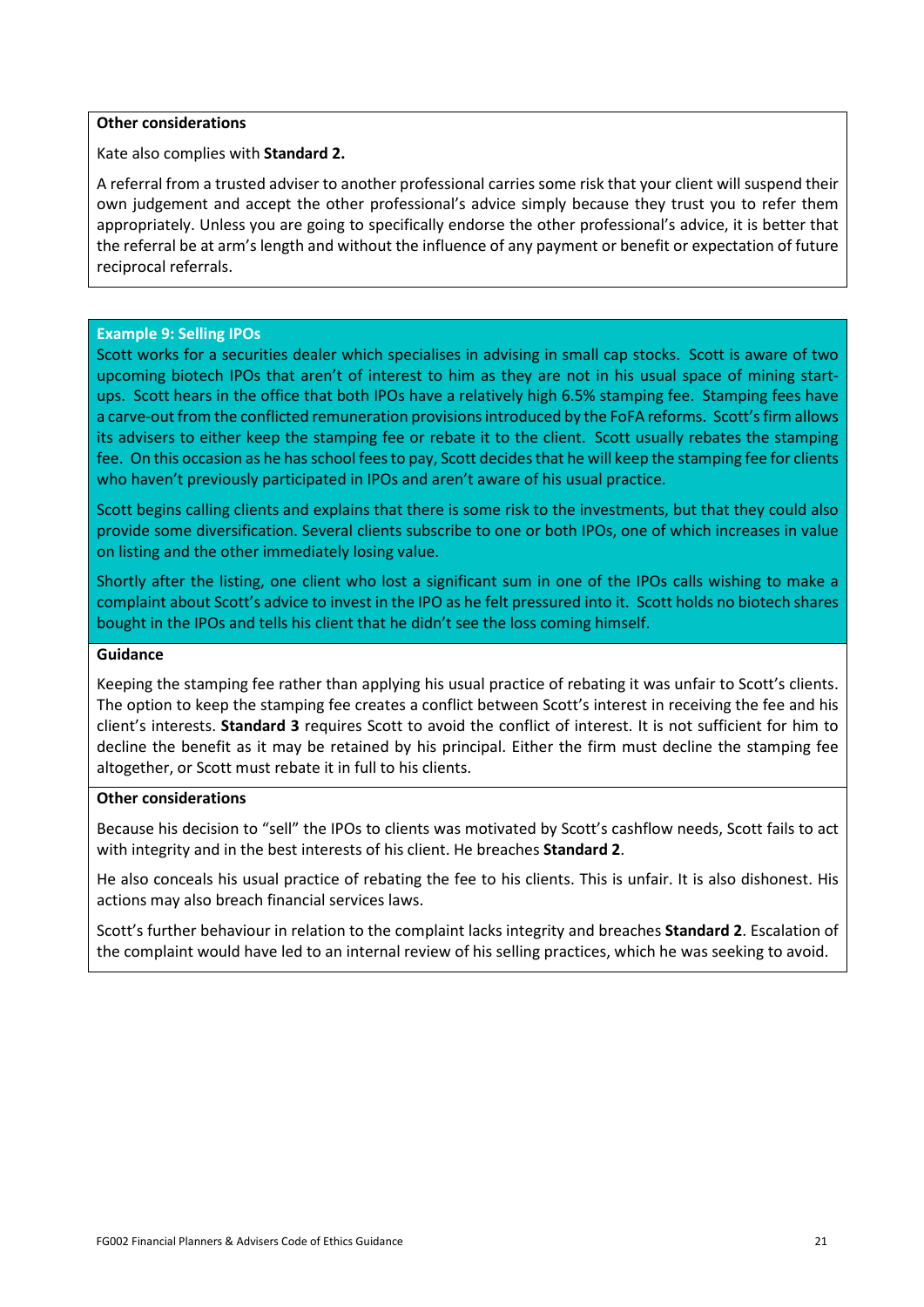# <span id="page-21-0"></span>**Example 10: Avoiding a conflict of interest**

Tom is a stockbroker and shares in brokerage fees with his firm. When he recommends securities, his firm is advising on, his brokerage is a fixed fee only and not dependent on the amount of the particular stock he transacts.

Tom's firm is arranging a book build for a services company. The company indicates it will provide tickets to the Bledisloe Cup Rugby Series home games to the broker in Tom's firm who sells the most stock by a given date. Tom is a keen rugby fan.

Tom reviews his client Mary's portfolio and after considering her circumstances, and after duly researching the stock offer, decides it would be in Mary's best interests and appropriate to recommend she participate in the stock offer.

Tom discloses the conflicted non-pecuniary benefit and the conflict of interest in advising on the offer arranged through his firm and emails his manager to advise he is unable to participate in rewards of this nature due to the conflict with his duty to act in the best interests of his client. The flat brokerage fee charged represents value to Mary having regard to the market for broking services and the size of her proposed investment in the stock.

#### **Guidance**

Tom complies with **Standard 3** as his only remuneration is the share of the fixed fee brokerage he receives in association with the transaction on behalf of Mary, he has disclosed his firm's vertical integration conflict on the stock and disclosed and avoided the non-pecuniary incentive, and only acted in Mary's best interests.

#### **Other considerations**

Tom also complies with **Standard 7** by declining the rugby tickets incentive from the issuer, as this is a thirdparty benefit and by ensuring the brokerage fee is reasonable for Mary.

# <span id="page-21-1"></span>**Standard 4**

**You may act for a client only with the client's free, prior and informed consent. If required in the case of an existing client, the consent should be obtained as soon as practicable after this Code commences.**

The Explanatory Statement indicates this standard requires that you only act for a client with the client's free, prior and informed consent.[18](#page-21-2)

This means that, before you start to act, you must have explained to your client, clearly and simply:

- what services will be provided; and
- the terms on which they will be provided; and
- the records that will be made of the services, and the privacy and confidentiality arrangements applicable to them.<sup>[19](#page-21-3)</sup>

Existing clients' consent must be obtained as soon as practicable after the Code commences. Section 2 of the Code states when it commences.<sup>[20](#page-21-4)</sup>

<span id="page-21-2"></span><sup>&</sup>lt;sup>18</sup> ES:40 <sup>19</sup> ES:41

<span id="page-21-4"></span><span id="page-21-3"></span> $20 FS:42$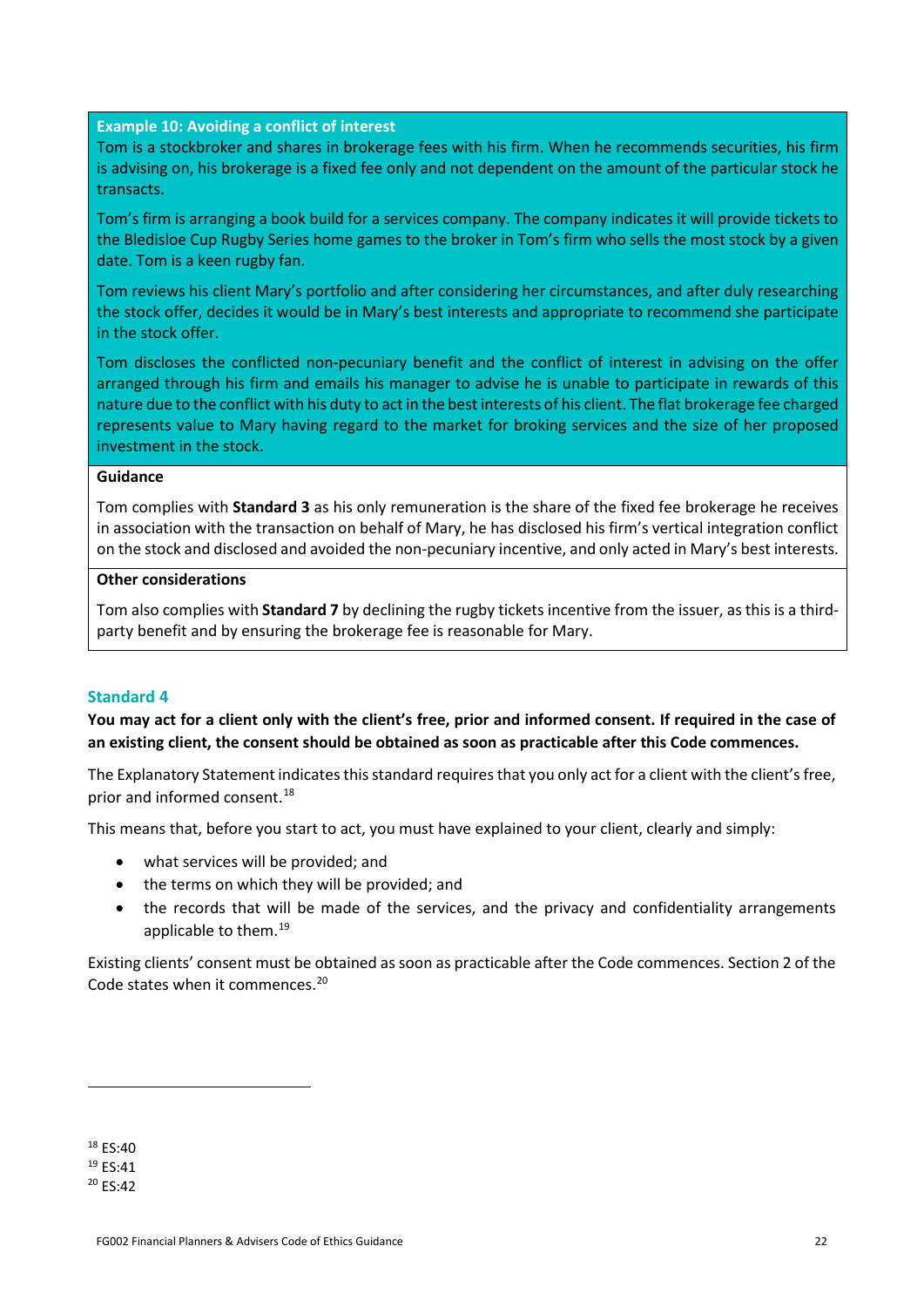"Informed" consent requires that the client understands and agrees to the arrangements. You will need to be satisfied of this and have reasonable grounds to be satisfied. $21$ 

<span id="page-22-0"></span>**Example 11: Lack of informed consent to general advice**

Ahmed is referred to Sheila for financial advice on the basis of his existing investment portfolio to consider other financial products that may provide additional benefits.

Sheila is authorised to give personal advice to retail clients.

Sheila provides general advice on an alternative investment that was more complex and carried a higher risk.

Sheila provides a general advice warning and obtains a signed general advice waiver from Ahmed. However, she does not provide any explanation of the difference between general and personal advice and does not offer to provide personal advice to Ahmed.

Despite signing the waiver, Ahmed does not understand the limitations of receiving general advice and the potential benefits of personal advice. This impacts his ability to make an informed decision.

#### **Guidance**

Sheila breaches **Standard 4** – she does not have reasonable grounds to be satisfied Ahmed has understood the limitation on the advice she provided.

# **Other considerations**

There is a higher onus on the adviser to explain the risks and potential adverse consequences when advising on more complex and higher risk products.

If an adviser deliberately avoids investigation of the client's needs and circumstances in order to characterise the advice as general advice, they are also likely to breach the integrity principle in **Standard 2** and their conduct may constitute misleading and deceptive conduct.

<span id="page-22-1"></span>In order to act in the client's best interests where an adviser has a client referred for general advice, it is important that the adviser conducts sufficient investigation of the client's circumstances to establish that providing general advice is consistent with the client's wishes, needs for advice and the purpose for which the advice is being sought. Personal advice should be offered if required or requested and consistent with the client's needs for advice and circumstances and purpose in seeking advice.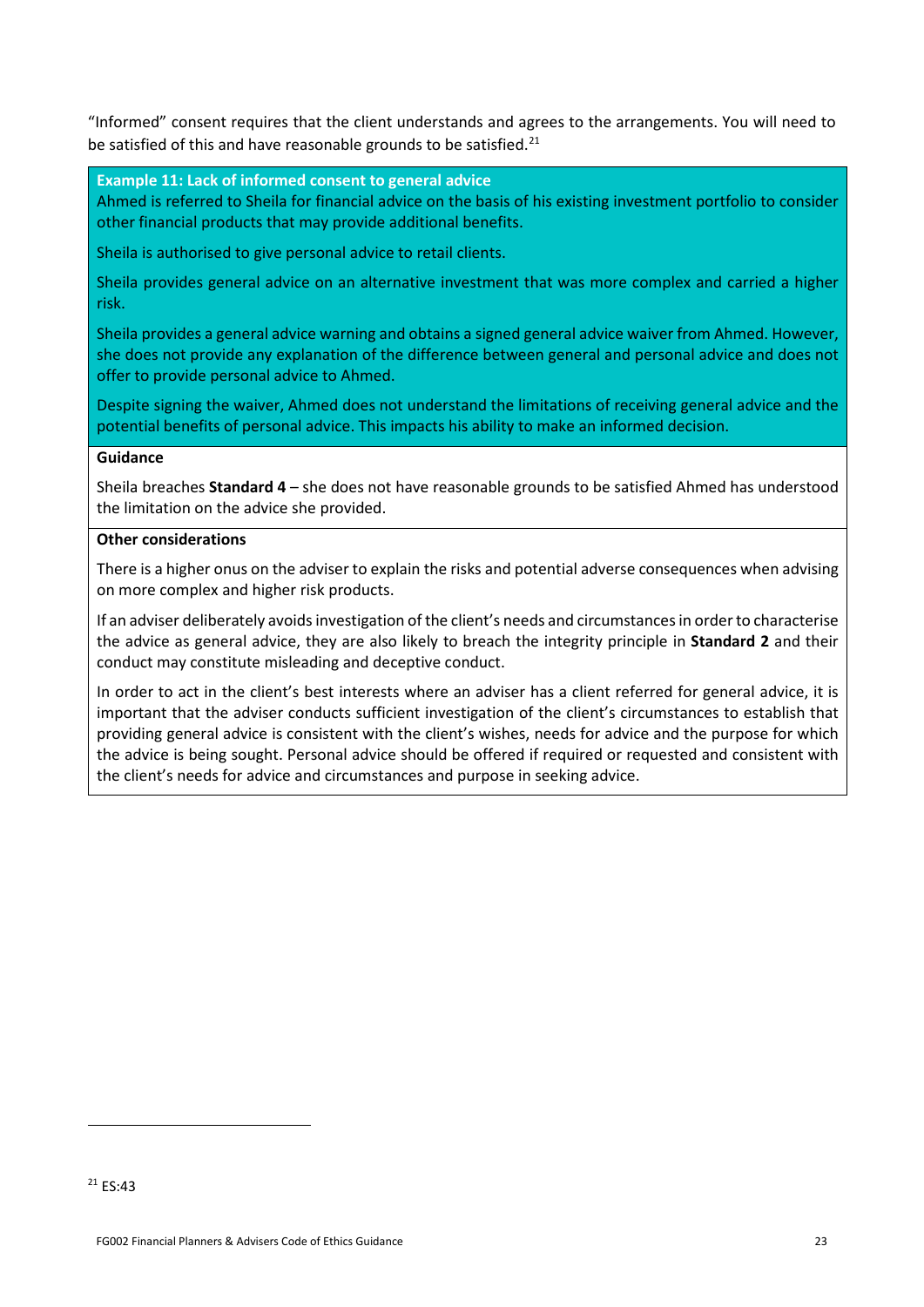<span id="page-23-0"></span>**Example 12: Gaining client understanding and informed consent**

Wanda is recently widowed. She is 68 years old and her late husband Philippe had managed all the family finances. The manager in her local bank branch has noticed she is rolling over large amounts monthly in term deposits. She agrees to see Deepak, the branch's Senior Financial Planner, for advice regarding her late husband's estate.

Deepak makes recommendations on restructuring assets and an appropriate income stream to meet Wanda's lifestyle needs.

Wanda, who Deepak knows has no experience in financial matters, says she understands the recommendations and is happy to proceed.

However, Deepak isn't sure Wanda really understands. He explains that it is important for Wanda to fully understand the advice and the implications for her before deciding to go ahead. He offers to take Wanda through an education program designed to assist her to understand the financial concepts involved in the recommendations. She accepts. Deepak is able to tailor his presentation of the program to Wanda's level of understanding and by the end, Deepak is confident Wanda understands his recommendations and is able to give her informed consent to proceed.

#### **Guidance**

Deepak complies with **Standard 4**. It is not sufficient for him to simply explain the effect of the recommendation to Wanda and gain her written authorisation to proceed. Deepak must also be satisfied that Wanda understands his explanation about the effect of his recommendations before he can implement the recommendations on her behalf.

Deepak takes care to ensure Wanda sufficiently understands the recommendations before providing her consent to proceed.

Where the adviser is not satisfied the client understands the recommendations being made, the adviser must not proceed to implement the recommendation. To do so would breach **Standard 5**.

#### **Other considerations**

Deepak also complies with his duty to act in good faith under **Standard 9.**

#### <span id="page-23-1"></span>**Example 13: Timeshare**

Murray and Cecilia are enjoying a relaxing holiday at a beachside resort. They mention to the concierge in passing that they wish they could stay there every year. The concierge tells them to speak to Bob, who might be able to help them do that. Bob is a sales representative / financial adviser. He asks the couple about their personal circumstances and then recommends they purchase an interest in a timeshare scheme. Murray and Cecilia tell Bob that they are interested in the scheme and think they might like to purchase the interest, but they are worried that the contract is for 30 years and they would like more time to learn about the scheme and to talk it over together when they return home from the holiday. Bob strongly encourages them to purchase the interest straight away, saying "it's no big deal because you can always change your mind in the cooling-off period".

Bob's conduct breaches **Standard 4** as he has not ensured that the couple's consent to purchase the timeshare interest is free, prior and informed, as he has encouraged them to defer detailed consideration of the scheme during the cooling-off period (rather than satisfying themselves of the merits of the scheme before purchase, and then using the cooling-off period to reflect on that decision).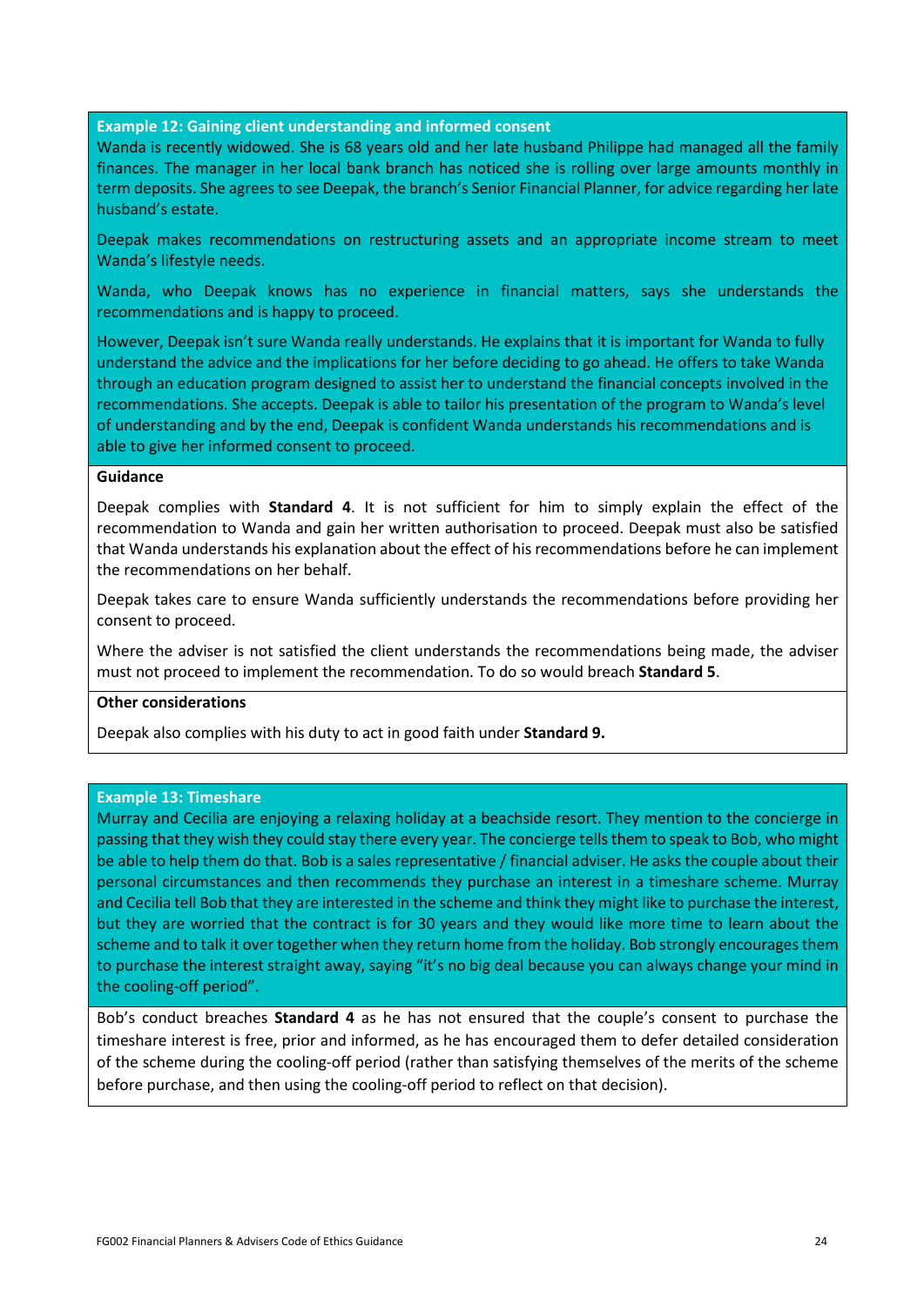#### **Other considerations**

Bob's emphasis on the cooling-off period is not made in good faith, because a cooling off period is not a replacement for fully considering the scheme before purchase. This is unfair to Murray and Cecilia and Bob has not met **Standard 9**.

# <span id="page-24-0"></span>**Standard 5**

**All advice and financial product recommendations that you give to a client must be in the best interests of the client and appropriate to the client's individual circumstances.**

**You must be satisfied that the client understands your advice, and the benefits, costs and risks of the financial products that you recommend, and you must have reasonable grounds to be satisfied.**

The Explanatory Statement indicates this standard elaborates on the "best interest of the client" duty in Standard 2 and also ensures that you satisfy yourself that the client understands your advice and the products and services you recommend. This requires detailed engagement with, and assistance to, the client.<sup>[22](#page-24-1)</sup>

The discussion of Standard 2 in paragraph 29 of the Explanatory Statement to the Financial Planners and Advisers Code of Ethics 2019 addresses when advice and recommendations will be in the "best interest of the client". This Standard emphasises the need for advice and recommendations to be appropriate to the client's individual circumstances (which will require you to take into account the client's broader, long-term interests and the client's likely future circumstances).<sup>[23](#page-24-2)</sup>

This Standard also emphasises the importance of the client properly understanding the advice and recommendations you give, and their implications. It requires you to be satisfied that the client understands:

- the advice and recommendations you give; and
- the benefits of the recommended products; and
- the costs involved in acquiring, holding and disposing of the recommended products; and
- the risks involved in acquiring, holding and disposing of the products, and how you recommend they be managed. $24$

This means that your advice must be clear and simple.<sup>[25](#page-24-4)</sup>

This Standard expressly requires that you have reasonable grounds to be satisfied.<sup>[26](#page-24-5)</sup>

<span id="page-24-1"></span><sup>22</sup> ES:44

<span id="page-24-2"></span><sup>23</sup> ES:45

<span id="page-24-3"></span><sup>24</sup> ES:46

<span id="page-24-4"></span><sup>25</sup> ES:47

<span id="page-24-5"></span><sup>26</sup> ES:48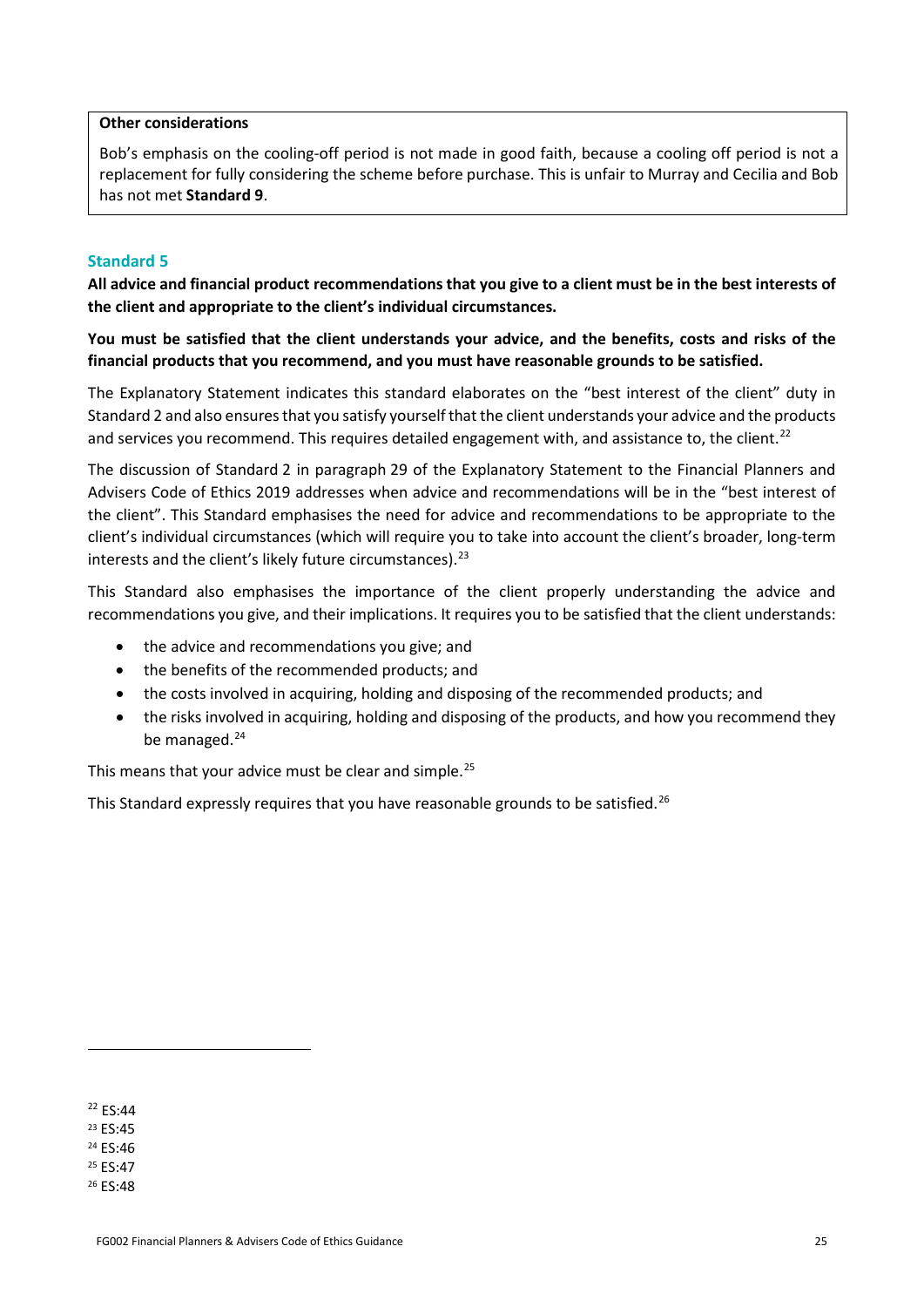<span id="page-25-0"></span>**Example 14: Ineffective Statement of Advice**

In advising all of his clients, Frank uses a template statement of advice (SoA) document provided by his licensee.

The document is long and contains educational material and standard risk information relating to a range of advice topics.

At his licensee's insistence Frank is only able to minimally tailor this document for individual clients and, never tailors or removes generic information that is not relevant.

The resulting SoA document is unnecessarily long and includes complex language and concepts that compromise the client's ability to understand the advice.

#### **Guidance**

Frank highlights to his licensee that the advice documentation is overly long and complex, and fails to give clear and simple explanations of:

- the implications of the advice or recommendation;
- the benefits;
- the costs; and
- the risks, and how the adviser recommends they be managed.

Frank is duly concerned that using his licensee's prescribed template makes it very difficult for him to comply with **Standard 5**.

In order to overcome the problem with his licensee's documentation, Frank makes sure to highlight paragraphs in the template of particular relevance to each client's circumstances.

He also undertakes tailored explanations and provides additional client education where he has any doubt about the client's understanding of the statement of advice. By tailoring his explanation of the statement of advice to each client, Frank has a reasonable basis for satisfying himself that the client understands the advice and the benefits, costs and risks of the financial products he recommends.

#### **Other considerations**

By formally raising the issues with the Statement of Advice template with his licensee, Frank has taken steps to comply with **Standard 12.**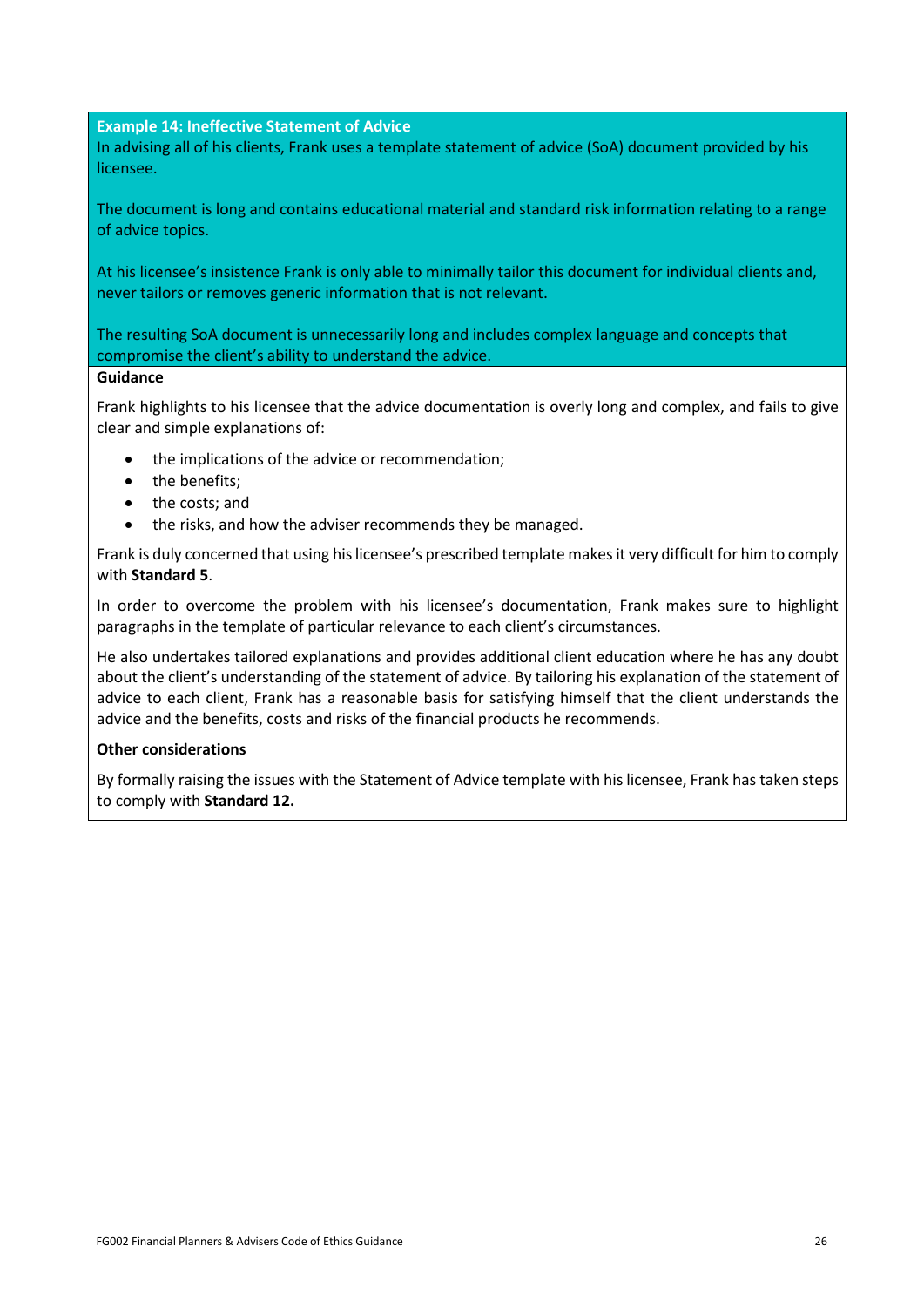<span id="page-26-0"></span>**Example 15: Failure to gain client understanding**

Isabelle is an elderly war widow receiving the Age Pension and a small annuity that satisfies her needs. She is quite inexperienced in financial matters.

Isabelle subsequently receives a large lump sum inheritance from her sister's estate.

Isabelle approaches her existing financial adviser Grace for advice on investing the money for the immediate benefit of her grandchildren after she dies.

Grace, who knows Isabelle is inexperienced, recommends Isabelle invest the funds in a managed growth fund.

She prepares an SoA that discloses amongst other things:

- the fund is 'not capital guaranteed';
- the balance may fluctuate daily due to changes in unit prices; and
- there is a risk of capital loss on early withdrawal of the investment.

On presentation of the SoA, Grace asks Isabelle to confirm that she understands the recommendations and to sign a document providing her authority to proceed. She complies with the request, then Grace duly implements the advice.

The investment performs badly, and Isabelle suffers significant losses and complains to Grace's financial services licensee that she did not understand the advice provided and that the investment was not appropriate in her circumstances.

#### **Guidance**

Grace breaches **Standard 5** - the advice she gave Isabelle appears inconsistent with the client's overall best interest in that it exposed her to significant risk of capital loss on the investment.

Nor, given the volatility, does it seem appropriate to Isabelle's purpose in investing the fund for the immediate benefit of her grandchildren after she dies.

Further, Grace did not clearly explain the risks to Isabelle. She did not take adequate steps to ensure Isabelle understood her advice or the risks. Grace should have been alert to the fact that many clients say they understand when they do not. There may be many reasons for this. The need to test client understanding is magnified with a vulnerable client like Isabelle in this example who has little experience making investment decisions.

Relying on her statement that she understands is likely to be insufficient. Obtaining signed authority to proceed does not cure the failure to gain client understanding. Grace ought to have taken further steps to test Isabelle's understanding before proceeding.

Such steps could include:

- insisting on a longer time for the client to make a decision and on the client taking the advice away before committing;
- encouraging the client to seek input from a trusted friend or family member with no conflicting interest in the outcome, and offering to meet and explain the recommendations to the family member;
- encouraging the client to ask questions of the adviser;
- asking the client to explain back key elements of the advice to the adviser;
- asking questions of the client to test the client's level of understanding of the recommendations being made and the basis for making them;
- presenting lower risk options to the client in the advice to facilitate comparison and effective choice in the client's decision-making; and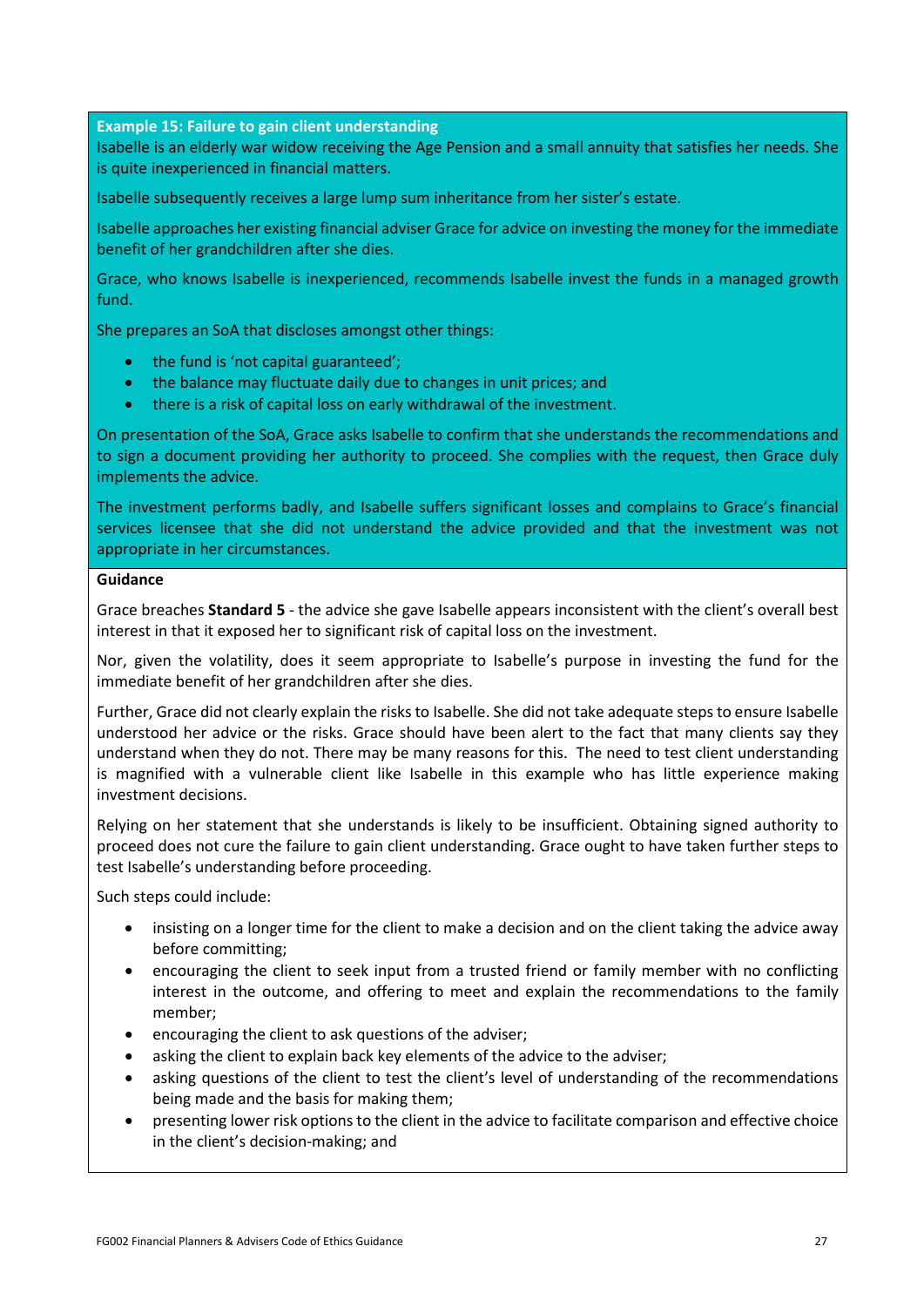- ensuring as far as possible that the client feels equally free to reject the recommendation to reduce the risk that the client may be substituting trust in the adviser for rational decision-making; and
- recommending client education tailored to the client's capacity to understand.

If you cannot be satisfied your client understands your advice and the benefits, costs and risks of the financial products that you recommend, you must not proceed.

#### <span id="page-27-0"></span>**Example 16: 3rd party influence on advice**

Jim, a financial adviser, is pleased to be invited to speak briefly at a property wealth seminar. The organiser promotes a range of property strategies and regularly suggests buying property through an SMSF for which Jim receives referrals.

Five attendees subsequently approach Jim to ask him to set up an SMSF so they can implement one of the promoter's strategies. Whilst Jim undertakes a full assessment of each client's needs and circumstances, he is influenced by the fact that each client has attended the seminar and specifically requested an SMSF. He assumes they understand what they want. While he may not think this through, Jim is aware that if he doesn't support all the clients to establish an SMSF, they won't be able to invest in the promoter's strategies and he may not be invited back to speak and will lose referred business.

# **Guidance**

Jim breaches **Standard 5** - he has failed to establish the SMSF recommendation is in the best interests and appropriate to each client.

# **Other considerations**

Jim also breaches **Standard 3.** His interest to receive further referrals from the property promoter conflicts with his duty to act in the best interests of each client. Rather than applying his professional judgement objectively to each client's circumstances, he has let his self-interest prevail.

#### <span id="page-27-1"></span>**Example 17: Timeshare**

Edna approaches a booth in a shopping centre advertising a timesharing scheme. She accepts an invitation to attend a seminar about the scheme, and then has a one-on-one discussion with a sales representative, who is a financial adviser, about her holiday needs. The adviser has reason to believe it may be marginally cheaper for Edna to book the same accommodation directly rather than through an interest in the timesharing scheme, but he is aware he would not receive a commission for any direct bookings. The adviser does not investigate this any further; the likely price difference is relatively small, and the adviser thinks that the client will benefit personally from the annual prompt to take a holiday under the scheme. The adviser recommends the client purchase an interest in the timeshare scheme, but does not give any information about whether there are benefits the client would get financially in terms of the cost of accommodation as a timeshare owner compared to booking directly and doesn't discuss the financial risk including considering that Edna's personal situation may change.

#### **Guidance**

Even if the adviser honestly believes that the advice is in the client's best interests, he has not ensured that the client understands all the benefits, costs and risks of the timeshare product. The adviser has not met **Standard 5** of the Code.

# **Other considerations**

The adviser also has a conflict of interest and duty in breach of **Standard 3**.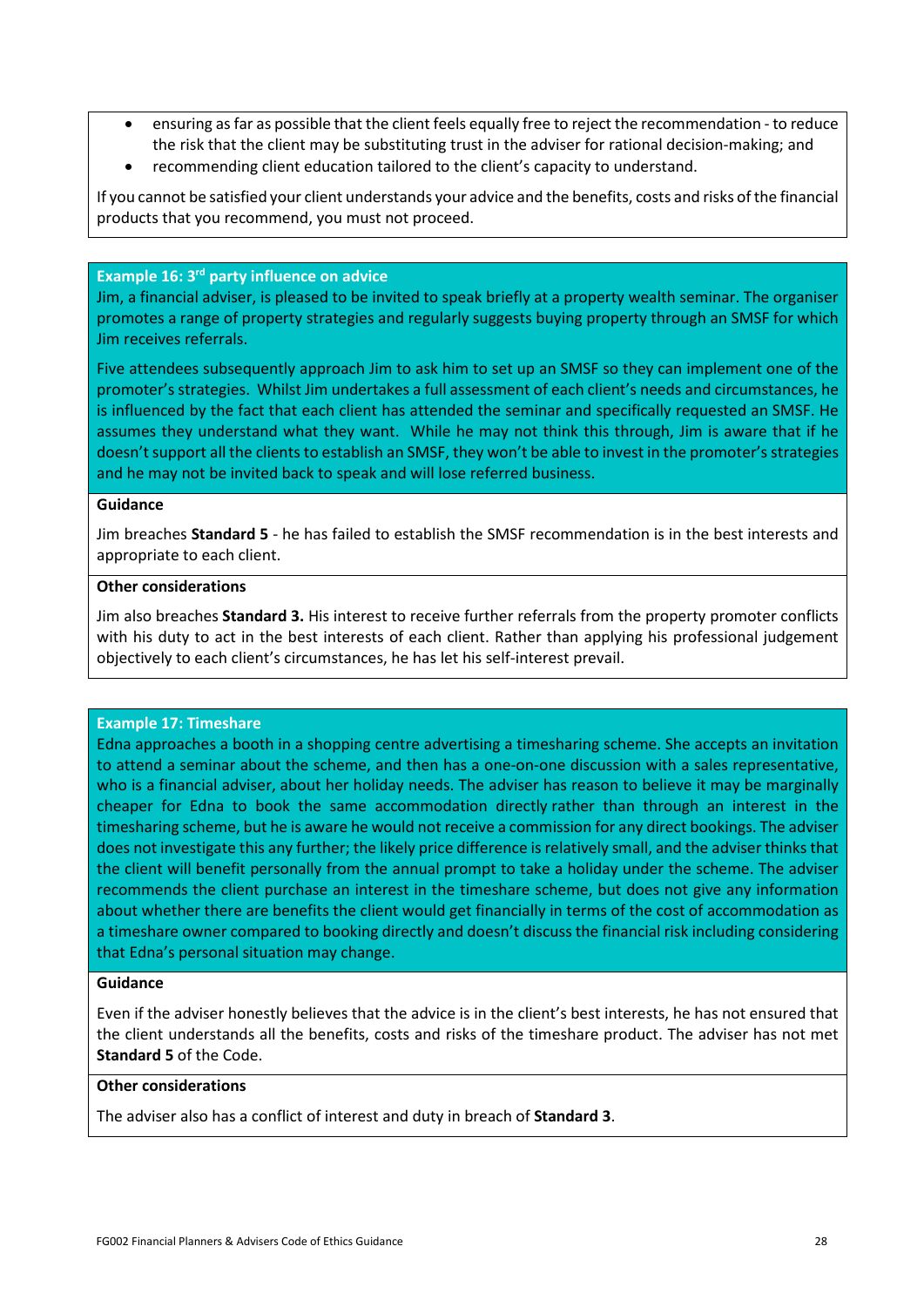# <span id="page-28-0"></span>**Standard 6**

# **You must take into account the broad effects arising from the client acting on your advice and actively consider the client's broader, long-term interests and likely circumstances.**

The Explanatory Statement indicates this standard expressly requires you to take into account the broad effects of the client acting on your advice. These effects are not limited to effects on the client. For example, your advice may have implications, not just for the client personally, but also for other family members of the client. These will need to be taken into account, although you will not have a duty to act in the best interest of the family members if they are not clients of you or your principal. Where your clients indicate they only wish to invest in ethical or responsible investments, you will need to consider whether limiting your product recommendations in this manner is appropriate.<sup>[27](#page-28-2)</sup>

This Standard expressly requires you to actively consider the broader, long-term interests and likely circumstances of your client, reflecting section 961B of the Act.

<span id="page-28-1"></span>**Example 18: Failure to consider long-term consequences** Lydia is 5 years away from retirement.

She receives advice to establish an SMSF and to purchase a property in the SMSF by taking out a limited recourse loan.

Upon retirement Lydia will immediately be reliant on the fund to generate retirement income.

The SoA contains a generic reference that the property could be sold if required. It does not address the sale of the property in relation to cash flow projections or the loan term. The advice does not explain how Lydia's retirement income needs will be met.

#### **Guidance**

Lydia's adviser breaches **Standard 6**. The advice fails to adequately consider the consequences for her if the recommendations are implemented. In the medium term, when she retires and income from her employment ceases, she may not have sufficient income to cover the loan repayments. The advice does not identify the timing risk that she faces at retirement – she may have little control over the timing of her retirement and the timing of the sale of the property may force her to accept a capital loss on the sale. The advice does not plan for these contingency risks.

<span id="page-28-2"></span><sup>27</sup> ES:49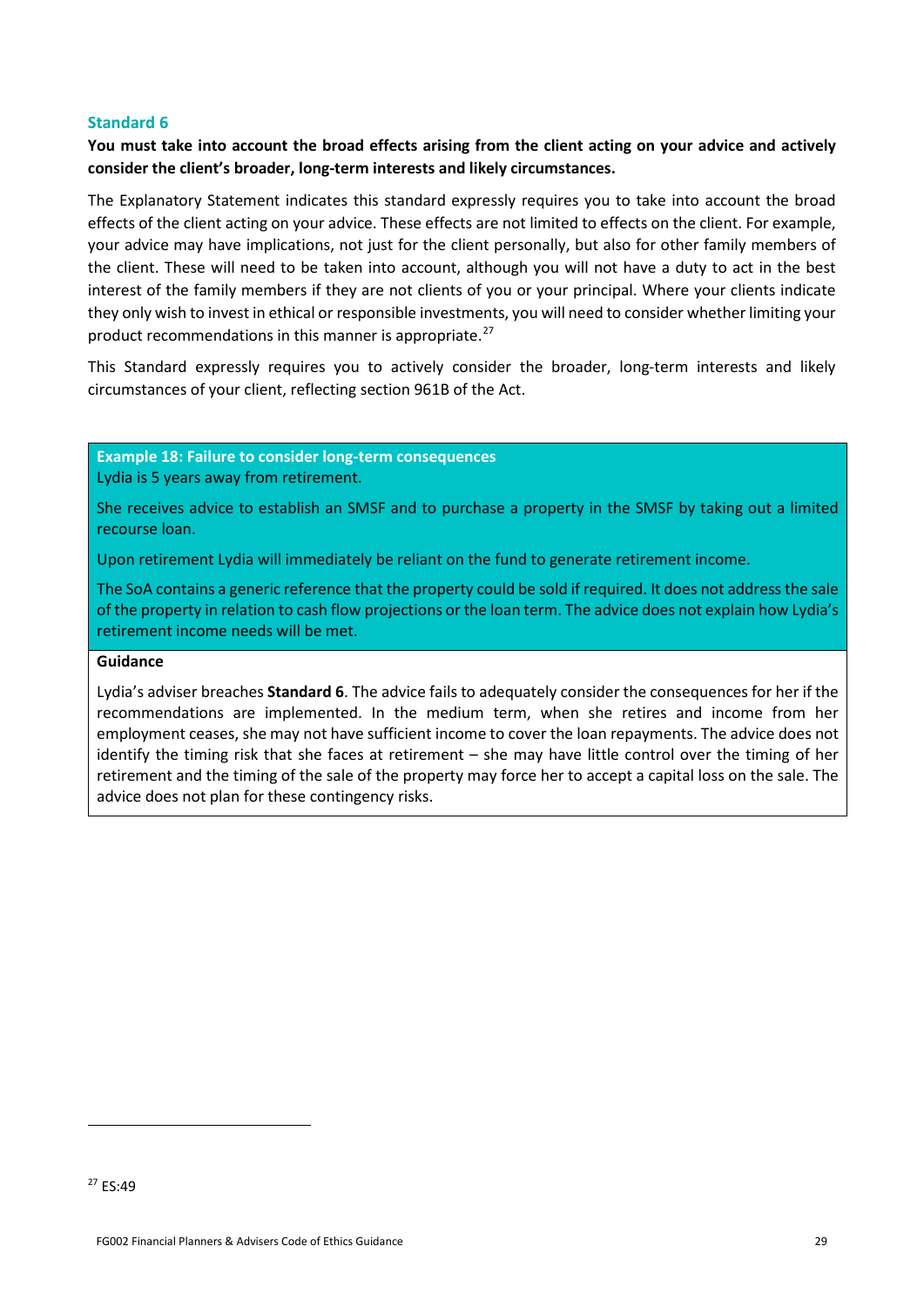## <span id="page-29-0"></span>**Example 19: Failure to consider long-term consequences in establishing an SMSF**

Ambrosia is in her 70s and recently widowed. She has modest retirement assets including a family home valued at about \$500,000 and an SMSF with an investment property valued at about \$280,000 in it and a small amount of cash.

Ambrosia's late husband established the SMSF shortly before he died, on the advice of her husband's accountant, who provided advice under the accountant's limited financial services licence. However, the rental property has never generated sufficient income for the couple's pension needs in retirement. Ambrosia has little interest in or knowledge of financial matters. Now she is left in a position where she has to wind up the fund in order to get retirement assets into a not-for-profit pension fund.

#### **Guidance**

The accountant's advice to implement an SMSF would breach **Standard 6** as it fails to take into account the couple's long-term needs for accessible income in retirement.

#### <span id="page-29-1"></span>**Standard 7**

**The client must give free**, **prior and informed consent to all benefits you and your principal will receive in connection with acting for the client, including any fees for services that may be charged. If required in the case of an existing client, the consent should be obtained as soon as practicable after this code commences.** 

**Except where expressly permitted by the** *Corporations Act 2001***, you may not receive any benefits, in connection with acting for a client, that derive from a third party other than your principal.** 

**You must satisfy yourself that any fees and charges that the client must pay to you or your principal, and any benefits that you or your principal receive, in connection with acting for the client are fair and reasonable, and represent value for money for the client.**

The Explanatory Statement indicates this Standard requires the client's free, prior and informed consent to all relevant remuneration arrangements for you and your principal. To meet this Standard, the client must be given a clear and simple explanation of the fees and charges, and the benefits you or your principal will receive, that are attributable to you or your principal acting for the client. There is an extended definition of benefits in subsection 4(1) of the Code, to include monetary and non-monetary benefits. The explanation can be given by you or someone else.<sup>28</sup>

Existing clients' consent must be obtained as soon as practicable after the Code commences. Section 2 of the Code states when it commences.<sup>[29](#page-29-3)</sup>

You must also be satisfied that your client understands and agrees to these arrangements, and you must have reasonable grounds to be satisfied.<sup>[30](#page-29-4)</sup>

This Standard prohibits you receiving "third party" benefits for acting for a client (unless the Act expressly allows). This also applies to a relevant provider who is an individual financial services licensee.

<span id="page-29-2"></span><sup>28</sup> ES:51

<span id="page-29-3"></span><sup>29</sup> ES:52

<span id="page-29-4"></span><sup>30</sup> ES:53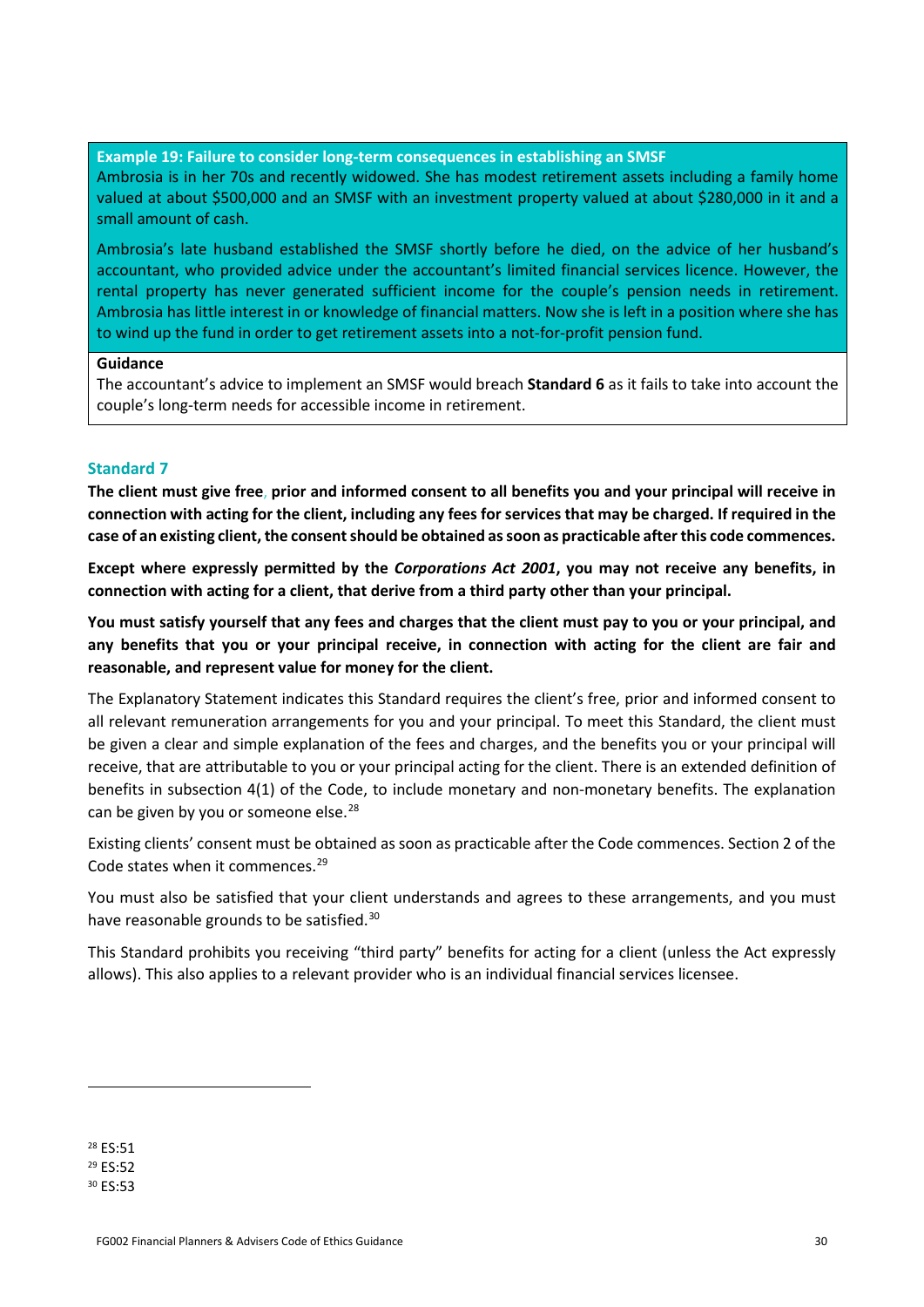However, it does not prevent a corporate financial services licensee from deriving third party benefits because one of its authorised representatives provides advice to clients. Corporate financial services licensees are not relevant providers subject to the Code.<sup>[31](#page-30-2)</sup>

This standard also requires that all fees and charges payable to you or your principal, and benefits you or your principal receive, for acting for the client are fair and reasonable, and represent value for money for your client. This is an integral part of your duty to deal fairly with your client, and in his or her best interests. There is an extended definition of benefits in subsection 4(1) of the Code, to include monetary and nonmonetary benefits.[32](#page-30-3)

Part 7.7A Division 3 and 4 of the Act includes detailed requirements about remuneration arrangements, including "conflicted remuneration". The Code does not remove the need to comply with the requirements of these Divisions.<sup>[33](#page-30-4)</sup>

<span id="page-30-0"></span>**Example 20: Gaining effective client consent to fees and services**

Following a cost and obligation free initial meeting, Andy provides his prospective client Angelika with a letter of engagement for her consideration. The letter sets out the various stages of the advice process and all related fees.

The letter of engagement includes multiple consent forms for Angelika to sign, consenting to proceed with each stage of the advice process and the associated fees. Angelika is given ample time to read and understand the multiple consent forms. Andy explains that if as part of his initial advice he recommends on-going advice services to Angelika for a fee, she will be able to opt out of the ongoing advice services at any time and this will be documented in a further agreement with Angelika for his on-going services that he will ask her to sign if she agrees to implement his initial advice.

#### **Guidance**

Andy complies with **Standard 7** provided the fees to be charged to the client are fair and reasonable and represent value for money for the client.

# <span id="page-30-1"></span>**Example 21: Client authorisation**

Penelope's process is to obtain her client's signature on a range of authority forms at the initial meeting. One of the forms is a fee authority form, with the amounts left blank, as they are not yet known.

#### **Guidance**

Penelope breaches **Standard 7**. Her clients do not provide informed consent about the fee, as she requires them to each sign the fee authority form prior to an amount being identified and inserted.

<span id="page-30-2"></span><sup>&</sup>lt;sup>31</sup> ES:54

<span id="page-30-3"></span><sup>32</sup> ES:55

<span id="page-30-4"></span><sup>33</sup> ES:56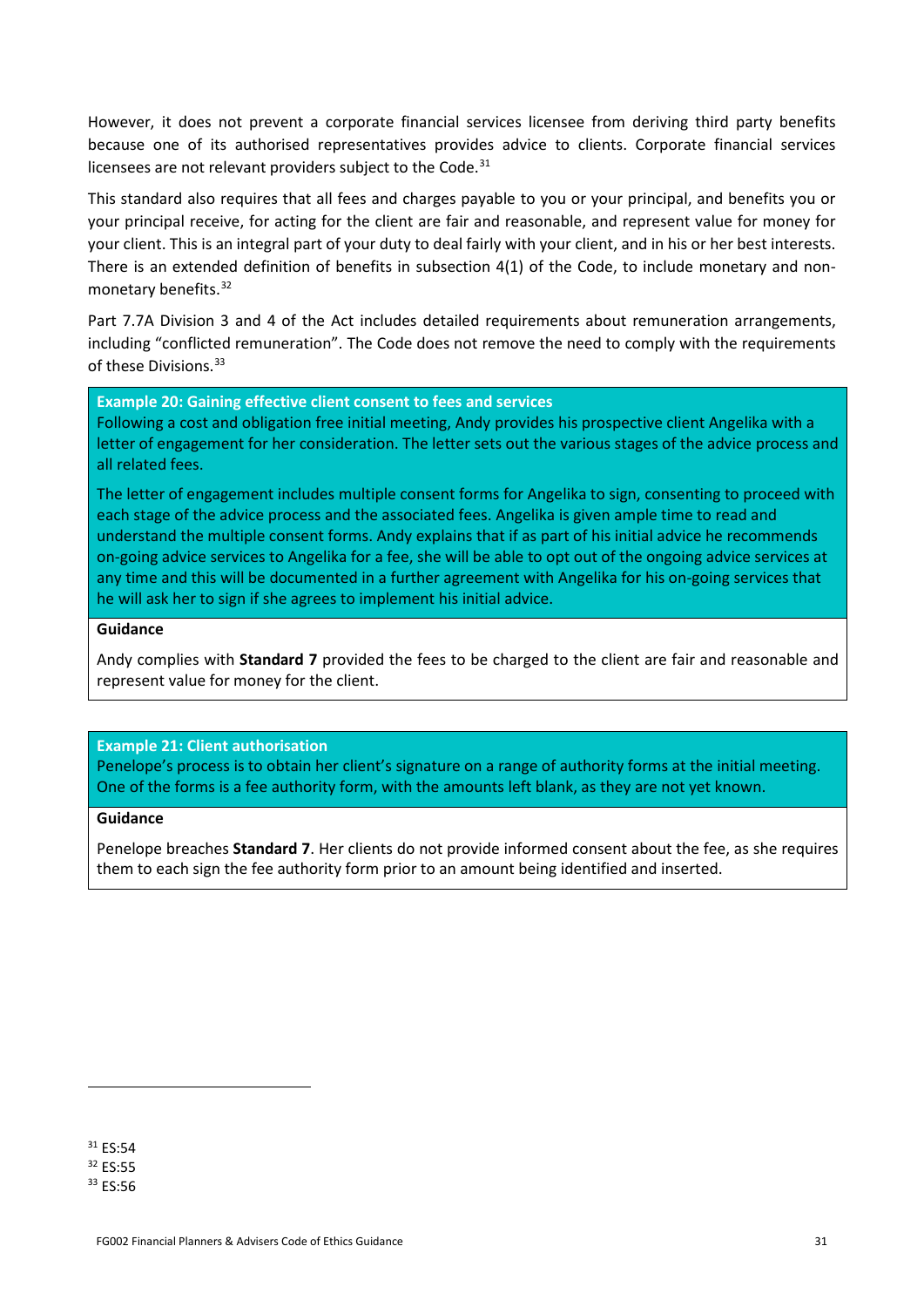<span id="page-31-0"></span>**Example 22: Referral commissions**

Ogden and Kate, a successful young couple, have interests in several franchised retail food outlets based in large shopping centres. They have a young family. They own their own home and they are keen to provide for their daughters' financial futures by adding to their investment property portfolio.

They have decided to sell some of their existing share portfolio and to use the proceeds to take advantage of a cooling investment property market.

Alasdair has been their financial adviser for years and has helped Ogden and Kate borrow money to invest into several investment properties in the past and arranged the couple's personal insurances.

Alasdair has been their financial adviser for years and has helped Ogden and Kate borrow money to invest into several investment properties in the past and arranged the couple's personal insurances.

Alasdair reviews the couple's current financial position and cash flow and advises Ogden and Kate that they are in a position to purchase another property to the value of \$1.5million. Alasdair refers the couple to Sally-Anne who operates a real estate buyer's agency based on the Gold Coast – Boomer Property. For every completed purchase, Alasdair receives a referral commission of 15% of the agent's commission. Alasdair did not research other properties for sale.

#### **Guidance**

Alasdair breaches **Standard 7** by receiving a benefit derived from Boomer, a third party.

#### **Other considerations**

The referral commission arrangement breaches **Standard 3** as it creates a conflict of interest and duty between Alasdair's interest in receiving the commission and his duty to Ogden and Kate only to advise, refer or act in their best interest. Even disclosing the commission and obtaining Ogden and Kate's consent will not relieve Alasdair of his duty to comply with Standard 3.

# <span id="page-31-1"></span>**Standard 8**

# **You must ensure that your records of clients, including former clients, are kept in a form that is complete and accurate.**

The Explanatory Statement indicates this Standard requires that a relevant provider keep complete and accurate records of the advice and services provided.<sup>[34](#page-31-3)</sup>

<span id="page-31-2"></span>**Example 23: Transitioning to digital record keeping**

A long-term financial adviser is transitioning their client files from paper based to electronic. As part of this process the adviser invests in a document management system that has adequate levels of data security and functionality to ensure compliance with relevant legal obligations.

Importantly for the adviser, the electronic file keeps all records in one place similar to hard copy files, allowing them to easily locate important documents such as final versions of advice documents and client consent forms.

## **Guidance**

<span id="page-31-3"></span>The adviser complies with **Standard 8** in relation to transitioning files.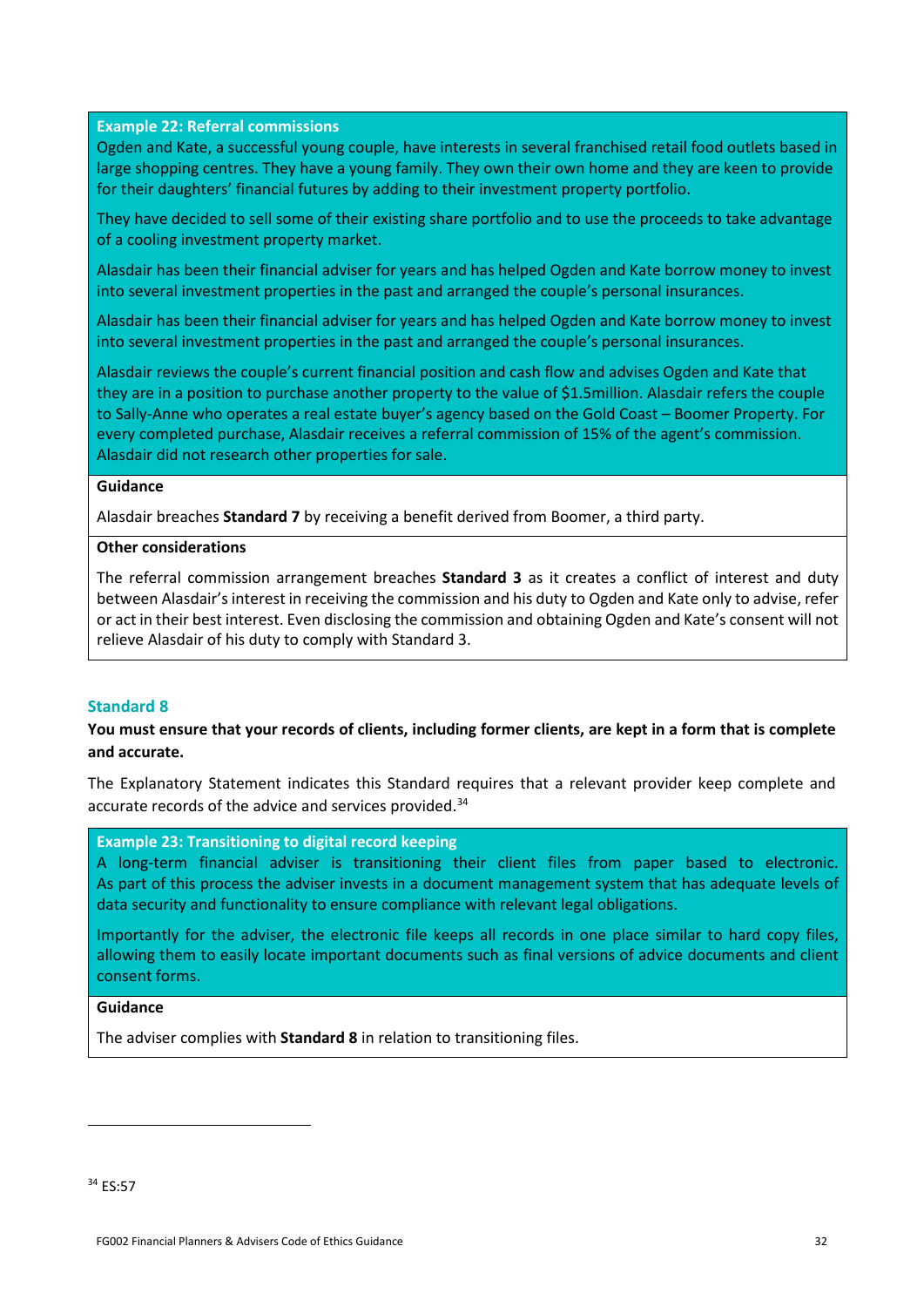#### <span id="page-32-0"></span>**Example 24: Accessing client files when the adviser moves**

Sasha is an adviser with Elfinbank Financial Advice. After completing her professional year, she leaves to join a boutique owner-operated advice firm. Sasha understands she cannot bring her clients with her to her new firm. Nor can she take her client files.

#### **Guidance**

Sasha has met **Standard 8** - Sasha's obligation to maintain records under Standard 8 in relation to the advice she provided to her Elfinbank clients only extends to the time she remains employed with Elfinbank FA. Before finishing with Elfinbank FA she reviews each client file and updates all her file notes to ensure all her records are complete and accurate.

#### **Other considerations**

Sasha also provides a signed statement to her licensee confirming she has handed over all client records to the licensee as she needs to comply with the record-keeping requirements in ASIC Class Order (14/923) Record-keeping obligations for Australian financial services licensees when giving personal advice which continue to apply even where a financial adviser ceases to be an authorised representative of the AFS licensee in respect of the period that the records are required to be given or kept.

# <span id="page-32-1"></span>**Standard 9**

**All advice you give, and all products you recommend, to a client must be offered in good faith and with competence and be neither misleading nor deceptive.**

The Explanatory Statement indicates this Standard requires that all financial product advice, and all financial products, offered to a client be offered in good faith. This means that you must act honestly, and in the best interest of the client, in giving the advice and making the recommendations. You will not be acting in good faith if there is something you are aware of, or ought to be aware of, that would lead to the conclusion that your advice is not in the clients' best interests, taking into account the broad effects arising from the client acting on your advice and the broader, long-term interests and likely circumstances of the client.<sup>[35](#page-32-2)</sup>

The Standard also requires that all financial product advice, and all financial products, be offered "with competence". Among other things, this requires that all relevant providers act efficiently, honestly and fairly. Paragraph 912A(1)(a) of the Act requires licensees to "do all things necessary to ensure that the financial services covered by the licence are provided efficiently, honestly and fairly"; this Standard ensures that a corresponding ethical duty applies to all relevant providers.<sup>[36](#page-32-3)</sup>

Finally, this Standard reflects the current law requiring that financial product advice given, and financial products recommended, not be misleading or deceptive.<sup>[37](#page-32-4)</sup>

<span id="page-32-2"></span><sup>35</sup> ES:58

<span id="page-32-3"></span><sup>36</sup> ES:59

<span id="page-32-4"></span><sup>37</sup> ES:60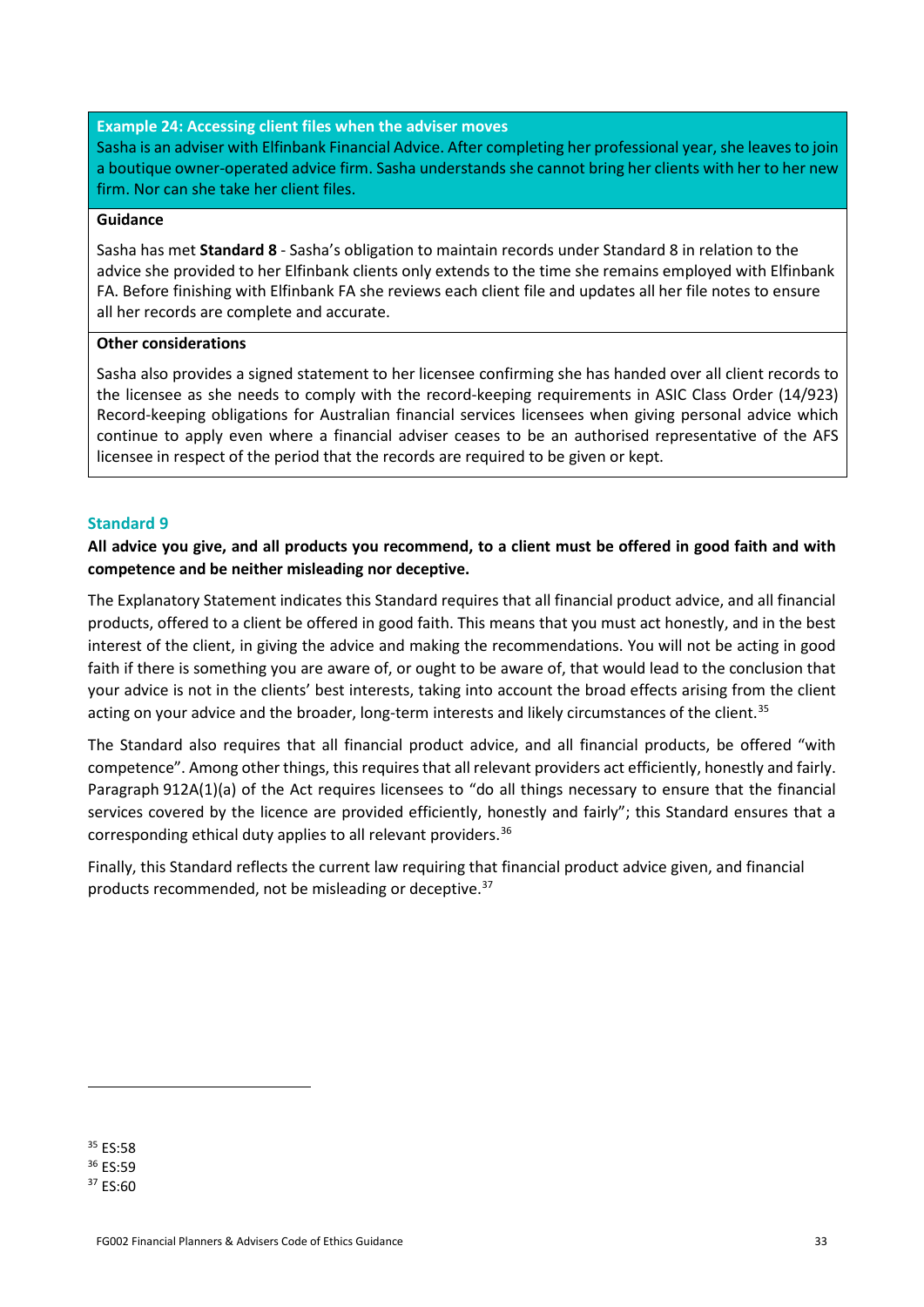#### <span id="page-33-0"></span>**Example 25: 'Know your product'**

An adviser's licensee has introduced a new financial product to the licensee's Approved Product List.

The research provided indicates the product is suitable for investors with a moderate risk profile.

Despite reading the research, the adviser does not fully understand the product, the basis of the projected returns and potential risks.

The adviser approaches the licensee and product provider to better understand the product before considering whether or not to recommend it to their clients.

Upon further investigation, the adviser obtains a better understanding of the product and determines that they will consider recommending it only for clients with an aggressive risk profile and surplus cash flow. **Guidance**

# The adviser has met the obligation in **Standard 9**. As the adviser's clients will be relying on his understanding of the product, the adviser has a duty to his or her client to duly investigate the product and satisfy him or herself that he or she has sufficient understanding of the product to be able to advise on it.

#### <span id="page-33-1"></span>**Example 26: Fixed term investment**

Stuart and Tina are a couple in their late 40s with two children in high school. Stuart earns a modest income as a driver, whilst Tina is an acupuncturist and owns a therapies business. Tina has had a good year and has decided to put some money away. She is a balanced investor seeking long term capital growth and obtains advice from Gennady, an adviser with Samsara Financial Services, to invest in a managed fund. The fund is marketed as a fixed interest product with the following features:

- regular, but variable payments to investors;
- widely discretionary investment mandate that includes Australian and international equities as well as US sub-prime loan securities and below investment grade assets;
- neither income, nor capital guaranteed;
- gearing up to 300%; and
- managed by entities registered in the Cayman Islands.

The fund is included as a 'defensive asset' in the client's portfolio.

As the fund is included in Samsara's approved product list, Gennady did not feel the necessity to understand:

- the nature and extent of the fund manager's discretions or their potential to influence fund performance;
- the potential effects of the product's internal gearing; or
- whether as a consequence the fund was likely to remain true to its nominal classification as 'defensive' in any but the most favourable conditions.

Although Gennady agreed to undertake portfolio monitoring under the on-going service agreement with the client, the adviser did nothing to monitor the underlying fund assets, nor the fund's internal gearing ratios.

At the time the fund failed, it was better categorised as a high-risk investment with significant exposure within its mandate to US sub-prime loan securities, below investment grade assets and high levels of internal gearing.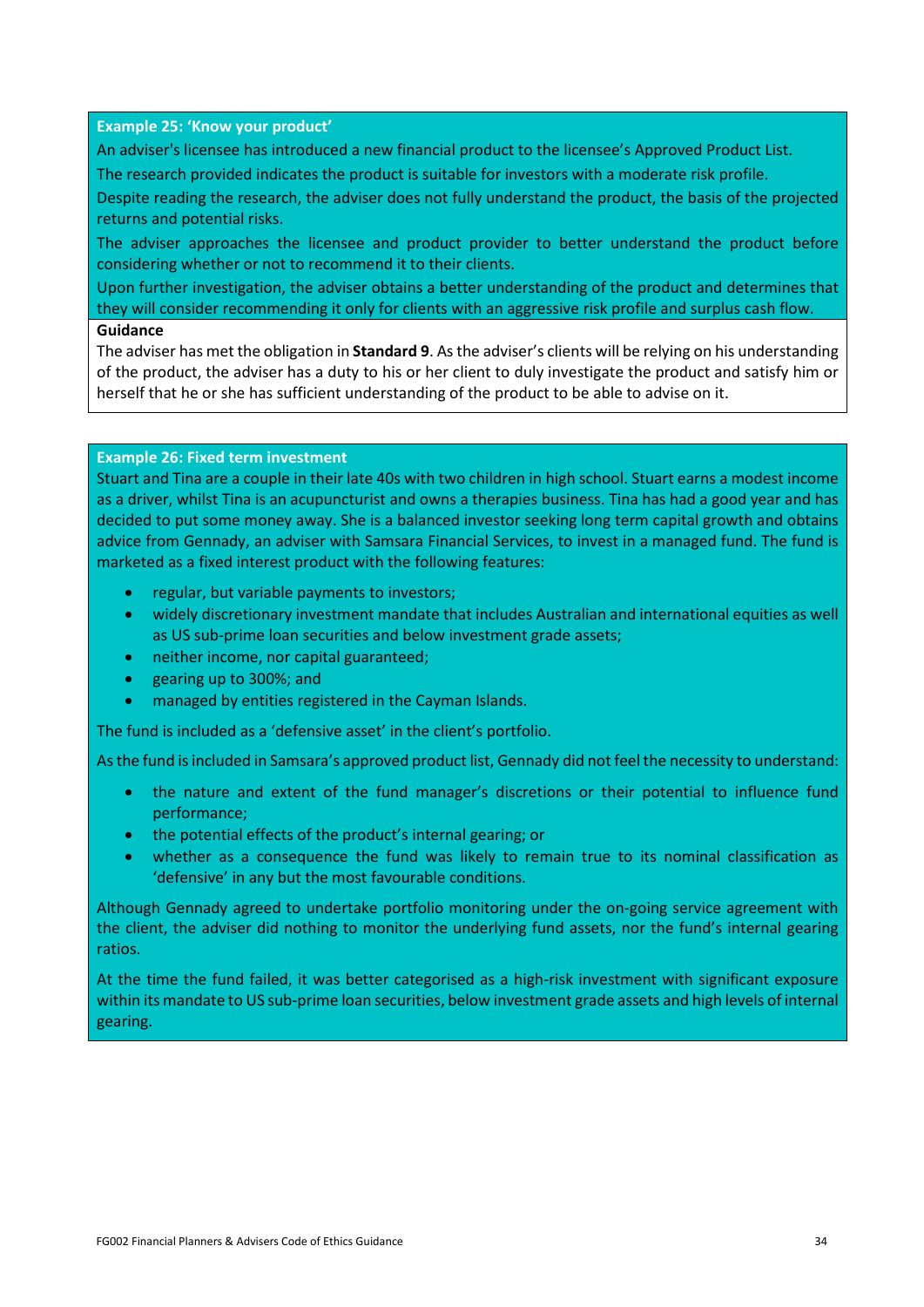# **Guidance**

Gennady's advice breaches **Standard 9** – he failed to undertake sufficient research and investigation of the product.

As a consequence, Gennady lacked a competent understanding of the product. It was misleading and deceptive to include the product as a 'defensive asset' in Tina's investment portfolio, as the investment mandate gave too much discretion to the fund manager, and the ability of the fund to internally gear and thereby fundamentally change the risk profile of the fund was inconsistent with the classification of the fund as 'defensive'.

#### <span id="page-34-0"></span>**Standard 10**

#### **You must develop, maintain and apply a high level of relevant knowledge and skills.**

The Explanatory Statement indicates this Standard imposes, as an ethical duty, a requirement to develop and maintain a high level of relevant knowledge and skills. For example, if you specialise in a particular area, you should not provide advice outside that area unless you have the necessary skills and competencies to do so in a professional way.  $38$ 

Meeting the continuing professional development requirements (part of the education and training standards—see subsection 921B(5) of the Act and the Corporations (Relevant Providers Continuing Professional Development Standard) Determination 2018)—will assist with meeting this duty.<sup>[39](#page-34-3)</sup>

<span id="page-34-1"></span>**Example 27: Where competency requires specialist knowledge** Vernon has been with his employer for a long time.

Vernon's super is still with his original and rather generous employer corporate plan. Like Vernon, the plan has survived a number of attempts by new owners to shut it down. Vernon is close to reaching preservation age and is anxious that his employer Earnest Bank might be about to close the fund and prevent Vernon from reaping the rewards for his years of toil. The fund includes a defined pension for life and other specific benefits that would be lost if Vernon leaves the fund before reaching preservation age.

Verity is an adviser with Samsara Life. While she does not have any direct experience with the Earnest Bank defined benefit scheme, she is confident she can work it out. She reviews Vernon's situation and taking her cue from Vernon's anxiety, recommends he move from his existing corporate superannuation fund to a retail fund immediately.

Verity fails to identify and disclose the adverse consequences of the rollover.

#### **Guidance**

Verity breaches **Standard 10** – she did not have sufficient knowledge about the defined benefit scheme. To be fair to Vernon, Verity should have guarded against her own over-confidence. She should not have provided advice on the scheme, but should have sought the assistance of another adviser, or referred the client to another adviser with the necessary competency to advise on the scheme.

<span id="page-34-3"></span><sup>39</sup> ES:62

<span id="page-34-2"></span><sup>&</sup>lt;sup>38</sup> ES:61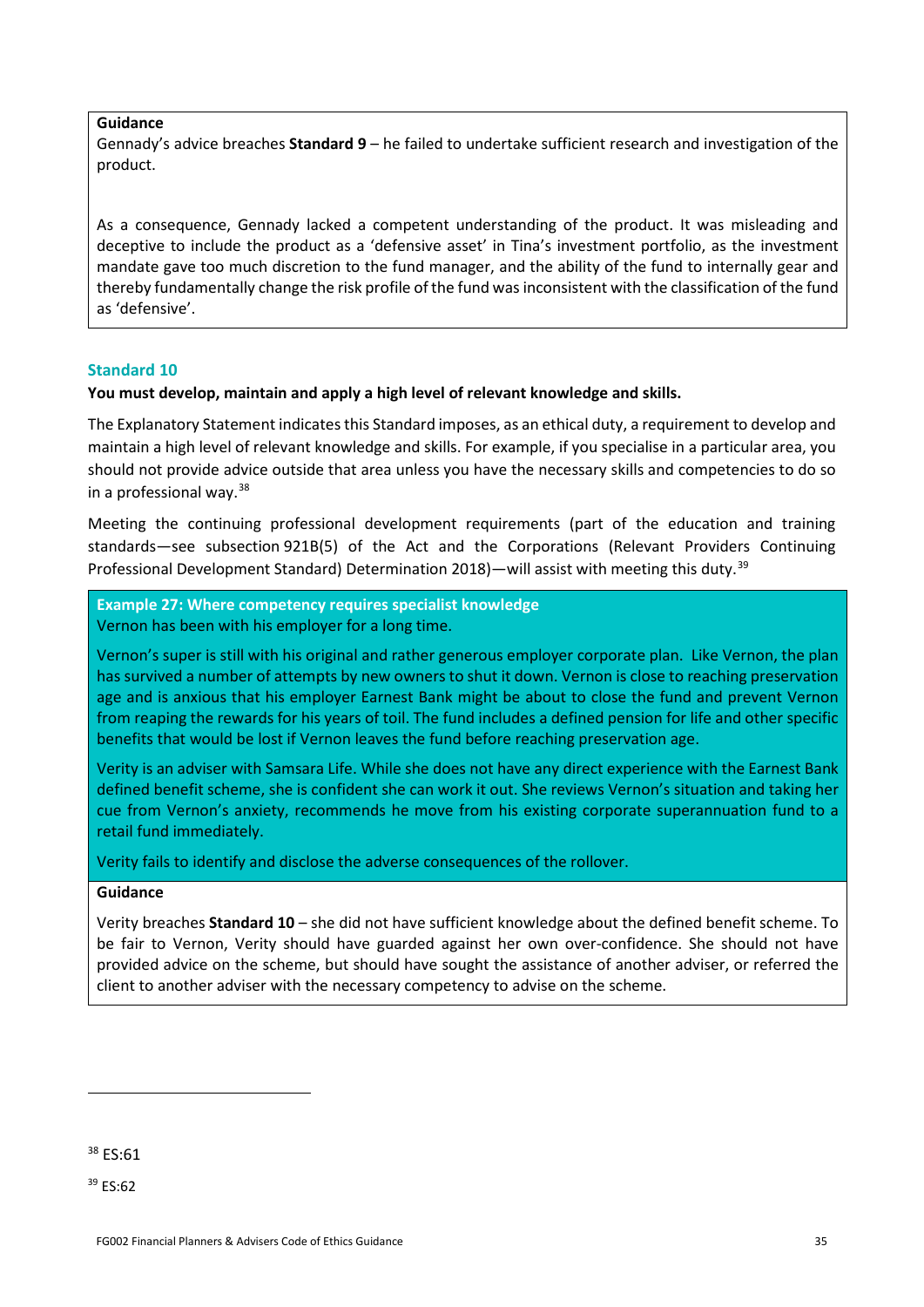# **Other considerations**

Verity also failed to comply with **Standard 9** since she lacks the specialised knowledge to be competent to advise on the particular corporate scheme.

#### <span id="page-35-0"></span>**Example 28: Inexperienced adviser**

Natalia is a professional with some complex financial advice needs seeking pre-retirement advice including superannuation, the intended sale of a small engineering business, and what to do with some investment properties in her approach to retirement in 3 years' time. Some of the assets are held in a self-managed superannuation fund. The children are children of her second marriage.

Betty recently completed her professional year and has been authorised by her licensee to provide advice without supervision. As it turns out, Betty's daughter plays soccer in the same team as one of Natalia's children. Due to the social connection, Betty is able to quickly build a good rapport with Natalia, enabling her to gain an effective understanding of Natalia's circumstances, priorities in seeking advice and financial advice issues.

Betty quickly realises although she has a basic understanding of SMSFs and estate planning she does not yet possess all the skills and experience she needs to tackle Natalia's complex financial advice issues. She informs Natalia, who is still very keen for Betty to be her financial adviser and doesn't know whom else she can trust for advice.

With support from her licensee, Betty and Natalia agree that Betty will act as the lead adviser for Natalia, but she will have technical supervision from Kate, a Senior Planner with the same licensee. Betty will also undertake some further training on SMSFs and estate planning to supplement her skills development. Kate agrees and insists on attending an initial meeting with Betty and Natalia to ensure she understands firsthand the best way to assist Natalia. They agree there will be no additional charges for Kate's involvement.

Betty's letter of engagement confirms the arrangement with Natalia setting out that although she will undertake the work as the servicing adviser and is accountable to Natalia for her advice, Kate will be supervising her work.

#### **Guidance**

Betty complies with **Standard 10** and exhibits the value of competence – by seeking additional technical supervision utilising Kate's experience and by undertaking additional training she ensures the advice and services she provides to Natalia are competent.

#### **Other considerations**

Betty also complies with **Standard 4.** She ensures Natalia is in a position to provide her free and informed consent to the arrangement.

<span id="page-35-1"></span>Kate complies with **Standard 12**. She cooperates to ensure Betty can meet her ethical obligations whilst supporting her professional development.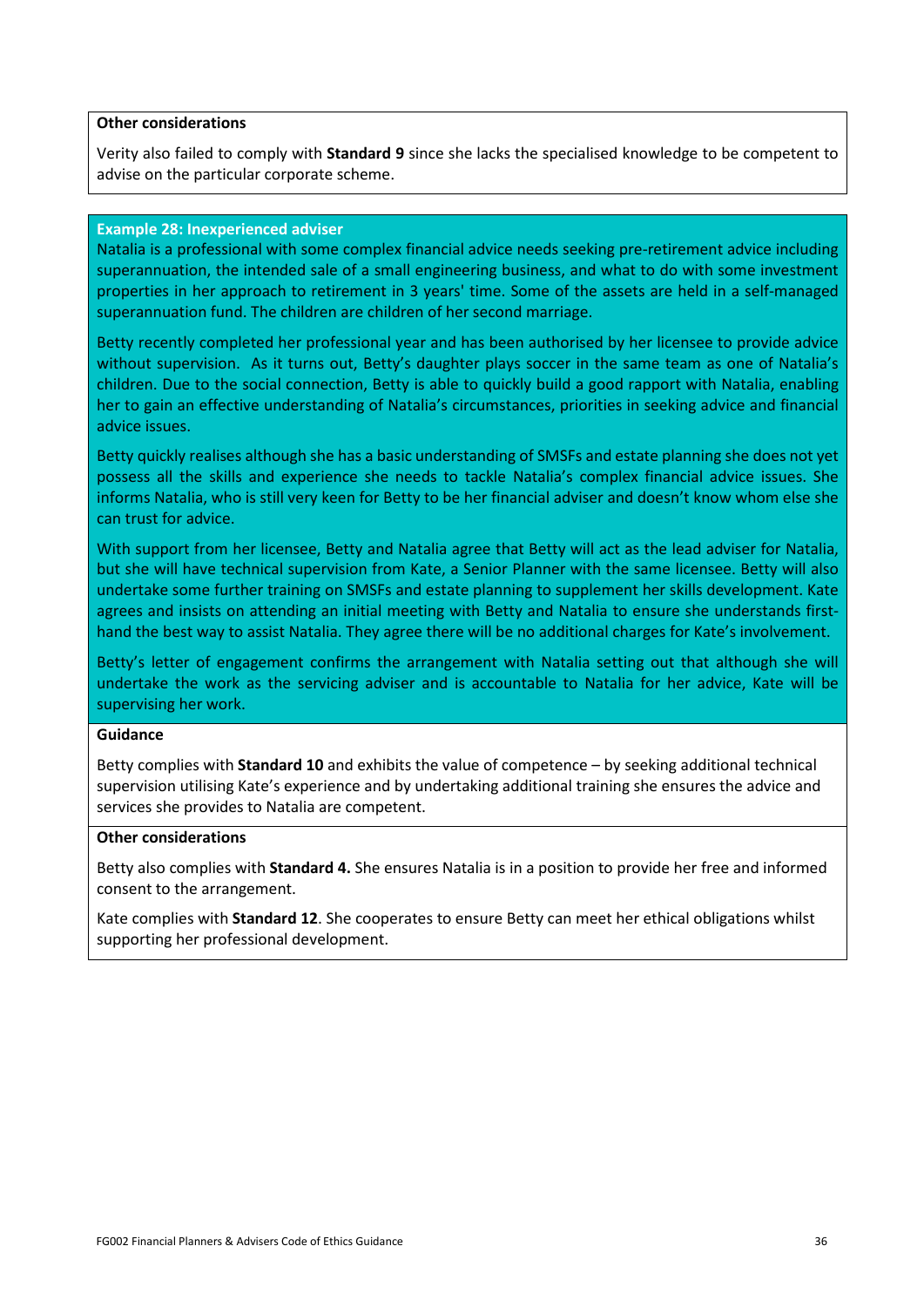# **Standard 11**

# **You must cooperate with ASIC and monitoring bodies in any investigation of a breach or potential breach of this Code.**

The Explanatory Statement indicates this Standard is a positive duty to cooperate with any investigation of a breach or potential breach of this Code by a monitoring body or ASIC. This duty applies in addition to the offences in sections 921M and 921P of the Act.<sup>[40](#page-36-3)</sup>

<span id="page-36-0"></span>**Example 29: Responsiveness to investigations**

An adviser is notified that they will be subject to an investigation by the relevant investigating body. The adviser is confident that they have maintained good records and takes steps to ensure that all relevant documents that they and their licensee hold are readily available to the investigators.

The adviser responds in a timely way to questions from the investigators.

The cooperation provided by the adviser allows for an efficient investigation and swift resolution.

**Guidance**

The adviser complies with **Standard 11.**

<span id="page-36-1"></span>**Example 30: Co-operating with investigation**

An adviser has been notified that they will be subject to an investigation by the relevant investigating body.

The adviser is concerned about how the investigation will take place and whether the records maintained about their engagement with clients is going to be adequate.

The adviser seeks to limit access to records and provides delayed and unhelpful responses to investigators.

Initially, the adviser denies holding certain documents.

The lack of records means that investigators need to seek alternative information including interviews with colleagues, staff and clients of the adviser. An email trail shows the adviser held the documents the subject of the earlier denial.

#### **Guidance**

<span id="page-36-2"></span>The adviser breaches **Standard 11**. The adviser is under a positive duty to cooperate with investigations. The adviser's initial denial about holding relevant documents misleads the investigating body.

<span id="page-36-3"></span><sup>40</sup> ES:63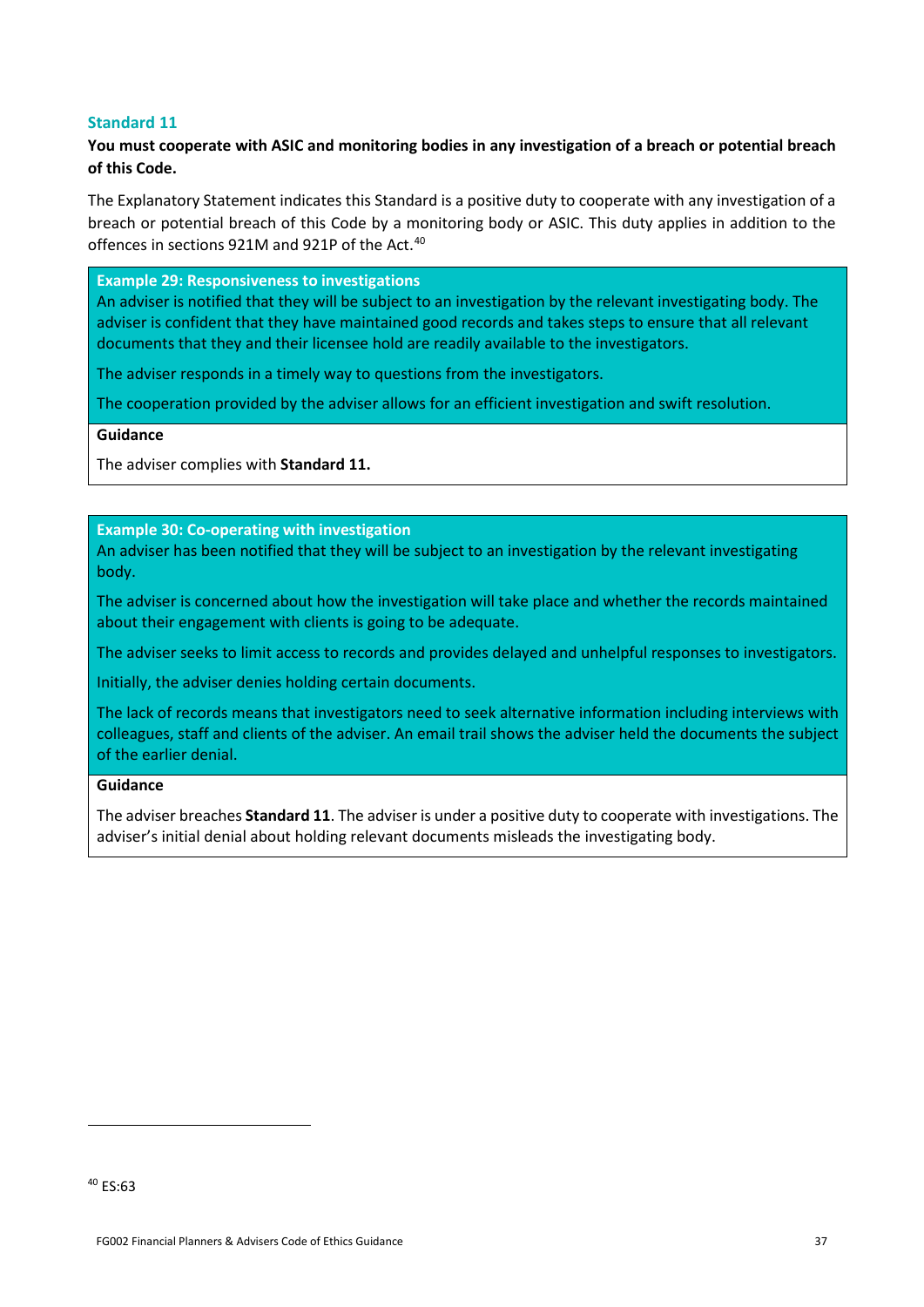## **Standard 12**

**Individually and in cooperation with peers, you must uphold and promote the ethical standards of the profession and hold each other accountable for the protection of the public interest.**

The Explanatory Statement indicates that this Standard deals with relevant providers' professional relationships with each other, emphasising that they need to be supportive and aligned to the profession as a whole—being, and being seen to be, a profession that acts ethically and professionally.<sup>[41](#page-37-2)</sup>

One element of this duty affects relevant providers who are acting as supervisors for provisional relevant providers undertaking the professional year (see the Corporations (Provisional Relevant Providers Professional Year Standard) Determination 2018).

This Standard requires that you must provide supervision that is in the best interest of the provisional relevant provider, that is, supervision that actively assists him or her in getting the full benefit of the professional year.[42](#page-37-3)

#### <span id="page-37-0"></span>**Example 31: Reporting poor advice**

Marjorie is a busy professional with a modest investment share portfolio. She is seeking a second opinion after receiving advice 12 months ago with FastBroking's financial advisory arm. It appears Marjorie's original adviser has left the company and she meets her newly assigned adviser Darius for the first time.

Marjorie is concerned that since implementing the advice, her portfolio has gone backwards.

After reviewing Marjorie's circumstances, Darius is concerned the advice originally provided to Marjorie was inappropriate.

He reports his concern to FastBroking's compliance team and ASIC. He advises Marjorie she may have suffered losses that may be recoverable against his licensee. Whilst he is keen to help, he points out to Marjorie that since he works for FastBroking, she should get independent assistance to make a claim against FastBroking for compensation.

#### **Guidance**

The adviser complies with **Standard 12**.

#### <span id="page-37-1"></span>**Example 32: Co-operating with the client's new adviser**

Donna has just taken a new job in her old hometown. It will enable her and her new husband Keith to buy an affordable home near Donna's parents and start a family. Donna explains the move to her financial adviser and requests a copy of her file so she can provide it to a new adviser back home.

Donna's adviser provides her with a copy of the file including the fact find, advice documents, current position, and relevant file notes and also offers to engage in a 'handover' tele-conference with the new adviser once Donna has settled in so her new adviser can quickly get up to speed on key strategic aspects of Donna's financial arrangements and goals.

#### **Guidance**

The adviser complies with **Standard 12.**

<span id="page-37-3"></span><span id="page-37-2"></span><sup>41</sup> ES:64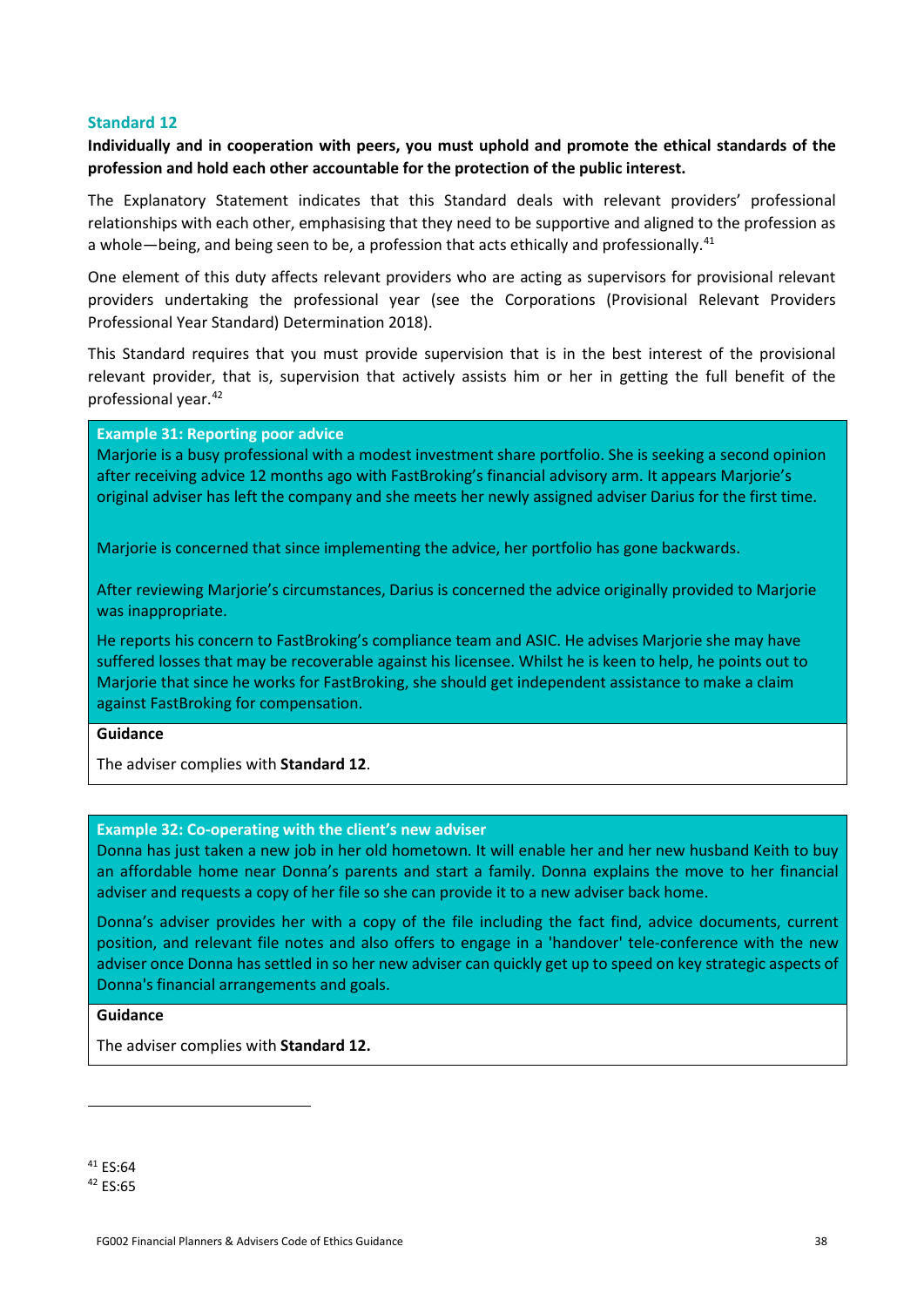# <span id="page-38-0"></span>**Glossary**

Words and expressions used in this guide are defined in the following table

| <b>Expression</b>                          | <b>Meaning</b>                                                                                                                                                                                                                                                                                                                                                                      |
|--------------------------------------------|-------------------------------------------------------------------------------------------------------------------------------------------------------------------------------------------------------------------------------------------------------------------------------------------------------------------------------------------------------------------------------------|
| <b>ASIC</b>                                | Australian Securities and Investments Commission.                                                                                                                                                                                                                                                                                                                                   |
| Act                                        | the Corporations Act 2001.                                                                                                                                                                                                                                                                                                                                                          |
| Authority                                  | Financial Adviser Standards and Ethics Authority Ltd, which is the standards<br>body under section 921X of the Act.                                                                                                                                                                                                                                                                 |
| benefits                                   | includes remuneration and both monetary and non-monetary benefits. It<br>does not include the fixed component of remuneration. Variable<br>components, such as bonuses, are included.                                                                                                                                                                                               |
| client                                     | generally, an employee does not have clients; the employer does. The same<br>is likely to be true for directors of corporate licensees.                                                                                                                                                                                                                                             |
|                                            | To ensure that the application of the code will not be evaded,<br>this definition results in the code applying to a relevant provider who is an<br>employee or a director of a financial services licensee as if the provider's<br>clients included the retail clients of the provider's licensee and the retail<br>clients of other relevant providers who have the same licensee. |
| code                                       | Financial Planners and Advisers Code of Ethics 2019                                                                                                                                                                                                                                                                                                                                 |
| financial product                          | defined in Division 3 of Part 7.1 of the Act.                                                                                                                                                                                                                                                                                                                                       |
| financial services<br>licensee or licensee | a person who holds a financial services licence.                                                                                                                                                                                                                                                                                                                                    |
| monitoring body                            | defined in section 910A of the Act                                                                                                                                                                                                                                                                                                                                                  |
| personal advice                            | defined in subsection 766B(3) of the Act.                                                                                                                                                                                                                                                                                                                                           |
| principal                                  | a financial services licensee who has authorised the relevant provider to<br>provide, on its behalf, personal advice to retail clients.                                                                                                                                                                                                                                             |
| provisional relevant provider              | defined in section 910A of the Act.                                                                                                                                                                                                                                                                                                                                                 |
| relevant provider                          | defined in section 910A of the Act.                                                                                                                                                                                                                                                                                                                                                 |
| retail client                              | defined in sections 761G and 761GA of the Act.                                                                                                                                                                                                                                                                                                                                      |
| <b>SMSF</b>                                | self-managed superannuation fund.                                                                                                                                                                                                                                                                                                                                                   |
| supervisor                                 | defined in subsection 921F(2) of the Act.                                                                                                                                                                                                                                                                                                                                           |